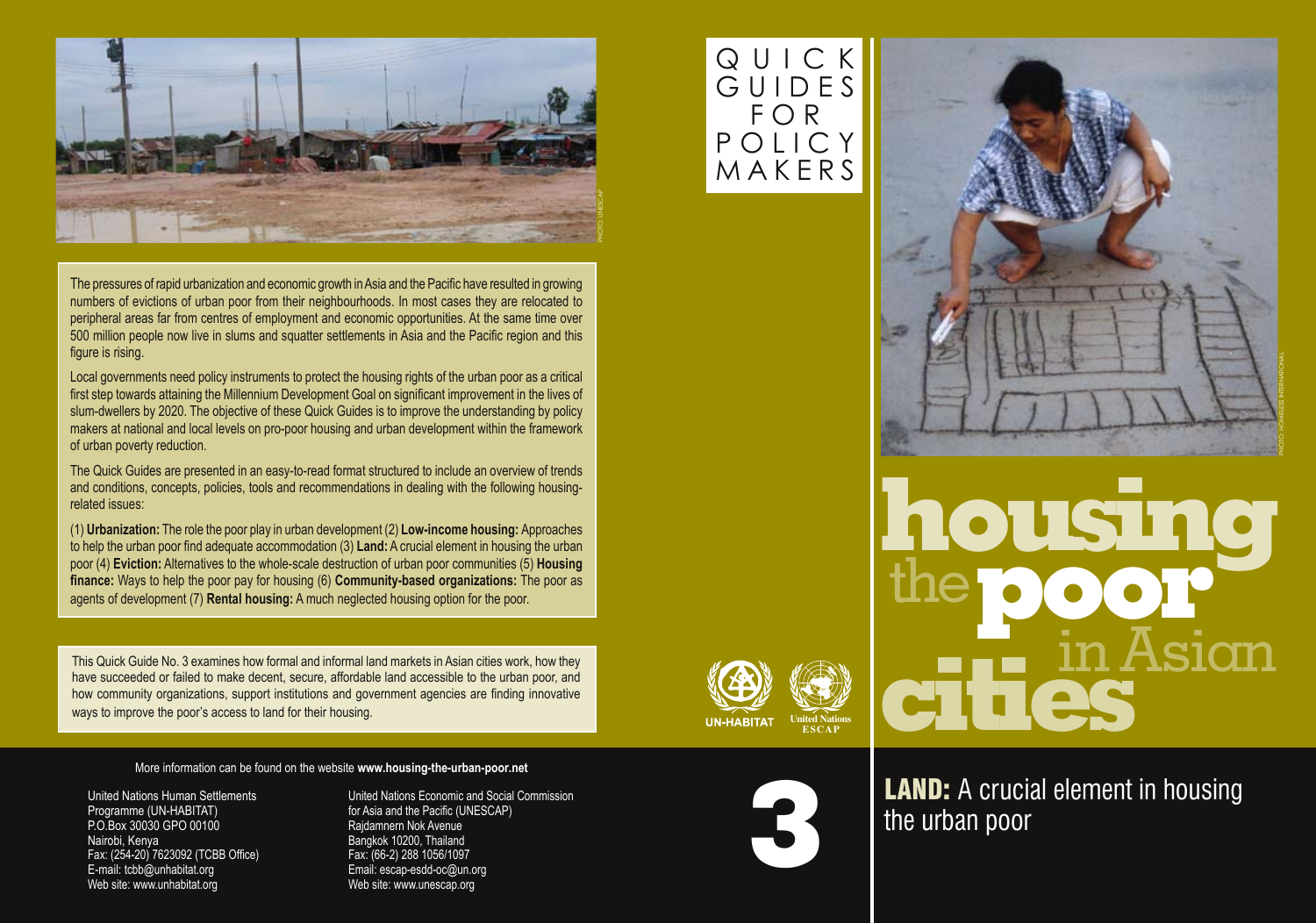Copyright © United Nations Human Settlements Programme and United Nations Economic and Social Commission for Asia and the Pacific, 2008

ISBN: 978-92-113-1948-4 HS/961/084E Housing the Poor in Asian Cities, Quick Guide 3

#### **DISCLAIMER**

The designations employed and the presentation of material in this publication do not imply the expression of any opinion whatsoever on the part of the Secretariat of the United Nations concerning the legal status of any country, territory, city or area or its authorities, or concerning the delimitation of its frontiers or boundaries regarding its economic system or degree of development. The analysis, conclusions and recommendations of this publication do not necessarily reflect the views of United Nations or its member states. Excerpts may be reproduced without authorization, on condition that the source is indicated.

Cover design by Tom Kerr, ACHR and printed in Nairobi by the United Nations Office at Nairobi

Cover photo by Homeless International

The publication of the Housing the Poor in Asian cities series was made possible through the financial support of the Dutch Government and the Development Account of the United Nations.

#### **Published by:**

United Nations Economic and Social Commission for Asia and the Pacific (UNESCAP) Rajdamnern Nok Avenue Bangkok 10200, Thailand Fax: (66-2) 288 1056/1097 E-mail: escap-esdd-oc@un.org Web: www.unescap.org

#### and

United Nations Human Settlements Programme (UN-HABITAT) P.O.Box 30030 GPO 00100 Nairobi, Kenya Fax: (254-20) 7623092 E-mail: tcbb@un-habitat.org Web: www.un-habitat.org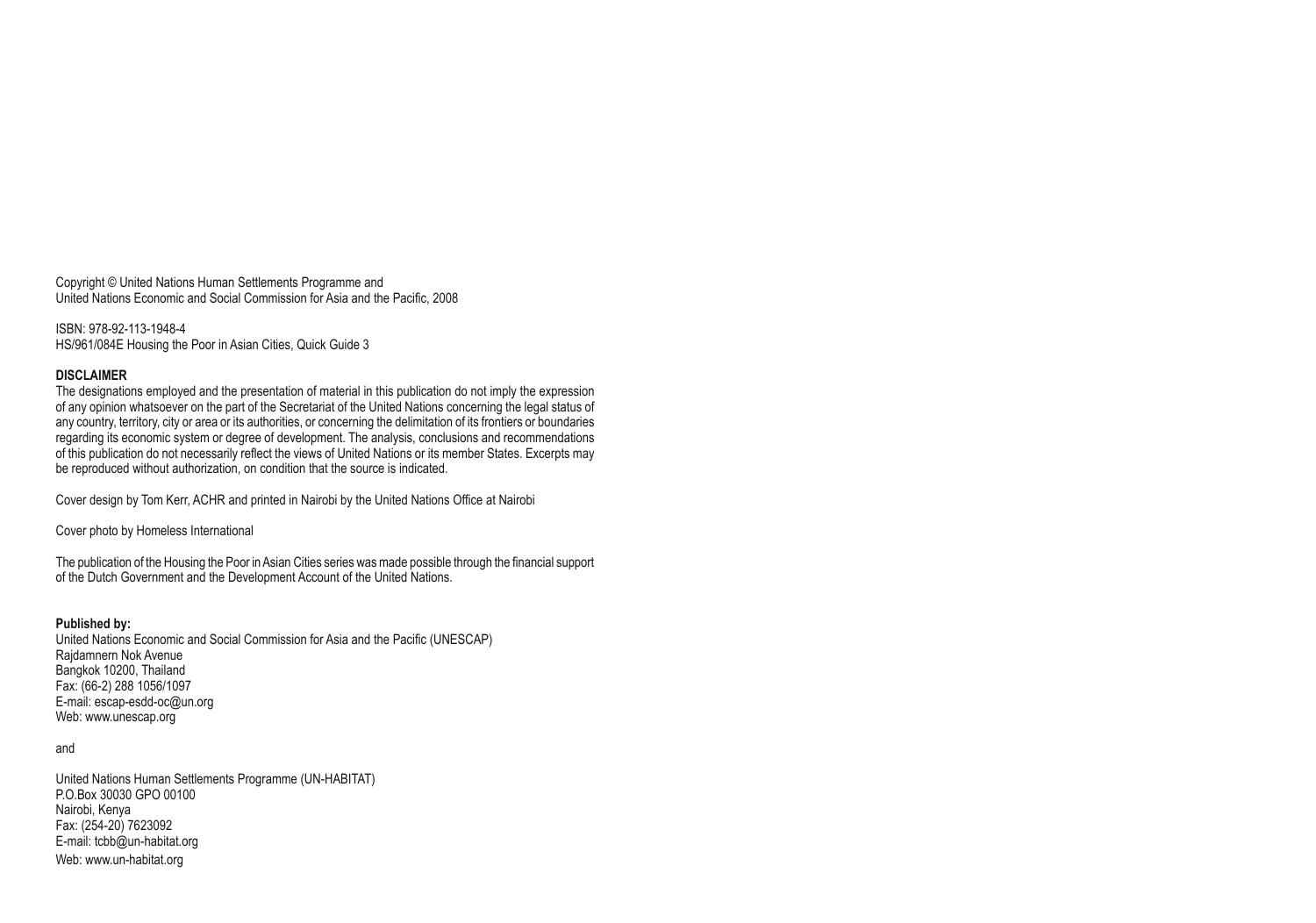# **Acknowledgements**

This set of seven Quick Guides has been prepared as a result of an expert group meeting on capacity-building for housing the urban poor, organized by UNESCAP in Thailand in July 2005. They were prepared jointly by the Poverty and Development Division of UNESCAP and the Training and Capacity Building Branch (TCBB) of UN-HABITAT, with funding from the Development Account of the United Nations and the Dutch Government under the projects "Housing the Poor in Urban Economies" and "Strengthening National Training Capabilities for Better Local Governance and Urban Development" respectively. An accompanying set of posters highlighting the key messages from each of the Quick Guides and a set of selfadministered on-line training modules are also being developed under this collaboration.

The Quick Guides were produced under the overall coordination of Mr. Adnan Aliani, Poverty and Development Division, UNESCAP and Ms. Åsa Jonsson, Training and Capacity Building Branch, UN-HABITAT with vital support and inputs from Mr. Yap Kioe Sheng, Mr. Raf Tuts and Ms. Natalja Wehmer. Internal reviews and contributions were also provided by Mr. Claudio Acioly, Ms. Clarissa Augustinus, Mr. Jean-Yves Barcelo, Mr. Selman Erguden, Mr. Solomon Haile, Mr. Jan Meeuwissen, Mr. Rasmus Precht, Ms. Lowie Rosales, and Mr. Xing Zhang.

The Guides were prepared by Mr. Thomas A. Kerr, Asian Coalition for Housing Rights (ACHR) based on documents prepared by Mr. Babar Mumtaz, Mr. Michael Mattingly and Mr. Patrick Wakely, formerly of the Development Planning Unit (DPU), University College of London; Mr. Yap Kioe Sheng, UNESCAP; Mr. Aman Mehta, Sinclair Knight Merz Consulting; Mr. Peter Swan, Asian Coalition for Housing Rights; and Mr. Koen Dewandeler, King Mongkut Institute of Technology, Thailand.

The original documents and other materials can be accessed at: www.housing-the-urbanpoor.net.

The above contributions have all shaped the Quick Guide series, which we hope will contribute to the daily work of policy makers in Asia in their quest to improve housing for the urban poor.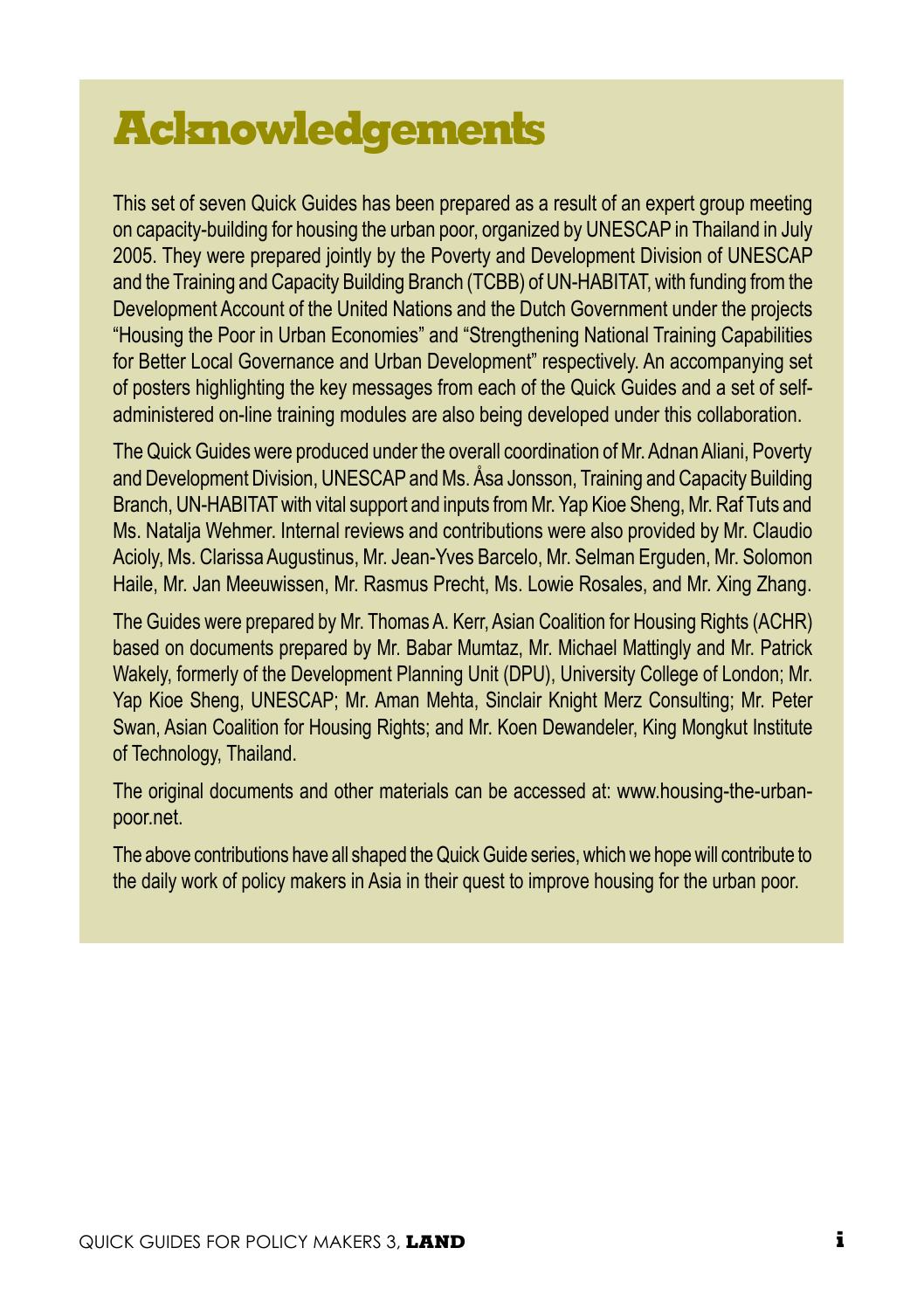# **Contents**

#### CONDITIONS

| Land: The key to upgrading existing slums today and to preventing new slums tomorrow 4 |  |
|----------------------------------------------------------------------------------------|--|
|                                                                                        |  |

#### **CONCEPTS**

#### A P P R O A C H E S

#### TOOLS & GUIDELINES

| 7 policy measures that can help make land more available to the poor 42 |  |
|-------------------------------------------------------------------------|--|

#### R E S O U R C E S

Books, articles, publications and websites .................................................................44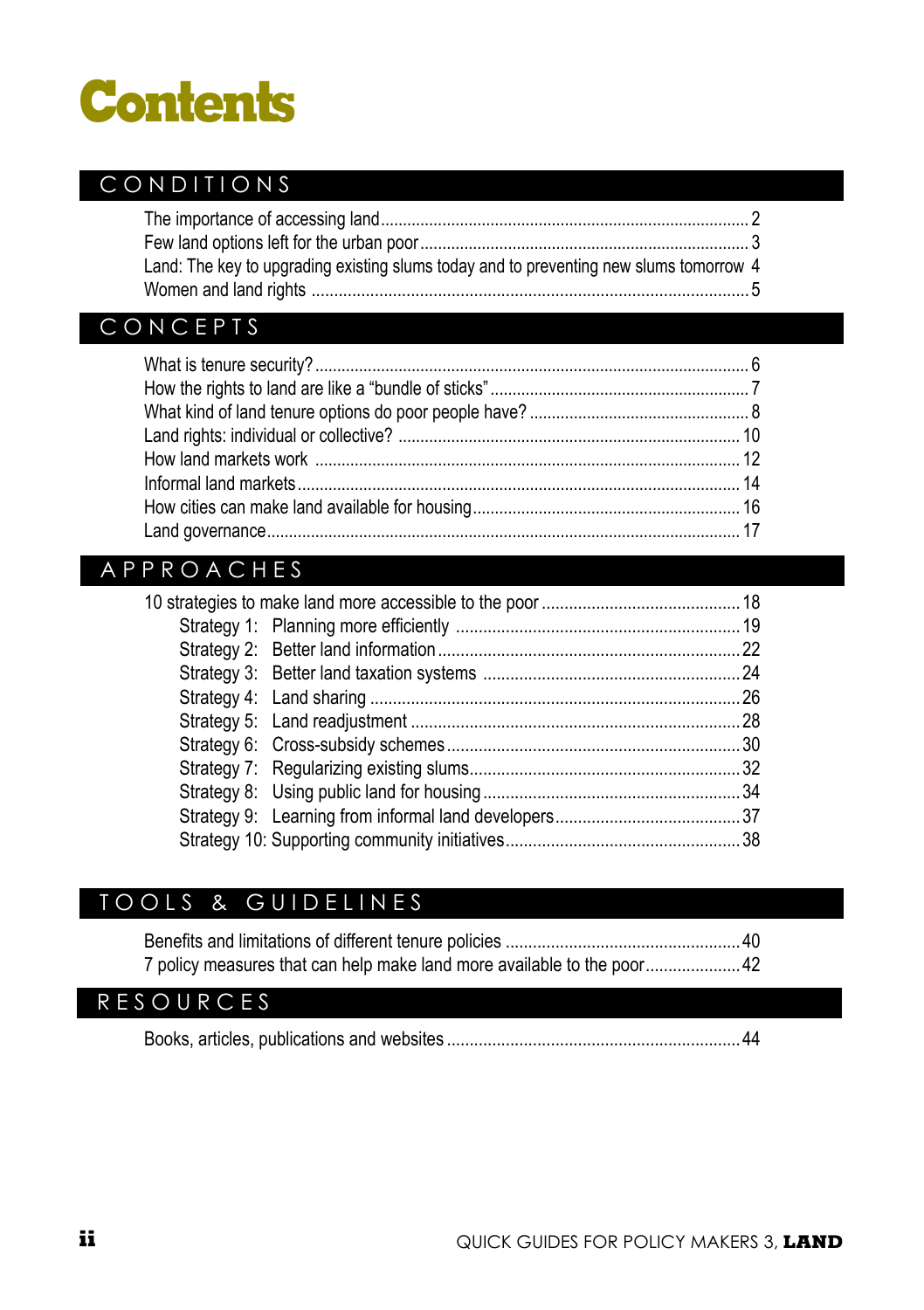

#### Land is central to solving housing:

*"More than anything else, access to secure land is the thing that separates the poor from the non-poor in Asian cities."* 

*Somsook Boonyabancha, ACHR*

# **Land: A crucial element in housing the urban poor**

#### QUICK GUIDE FOR POLICY MAKERS NUMBER 3

Without land, there can be no housing. And without looking at the issue of land, there can be no meaningful discussion about how to solve the problems of housing for the poor in our cities. The inaccessibility of decent, secure, affordable land is the major reason why there are so many slums in Asian cities and a contributing factor to urban poverty.

This guide looks at the different forms of land tenure which operate in Asian cities and examines some of the problems and benefits of these different land tenure systems. The guide then looks at how land is supplied, valued, financed and sold in the formal market, how this formal market is failing to make secure, appropriate land available to their city's low-income populations and why the majority of Asia's urban poor are being forced to obtain land for their housing through informal land markets.

It may not be possible to stop the wheels of urbanization or market forces which are driving up the cost of urban land and making it inaccessible to most city dwellers — and to the poor especially. But there are things that governments, community organizations of the poor and civil society organizations that support them can do to help make more land available for the poor both now and in the future. This guide introduces some of the conventional and more innovative strategies being successfully used to do this.

This guide is not aimed at specialists, but aims to help build the capacities of national and local government officials and policy makers who need to quickly enhance their understanding of low-income housing issues.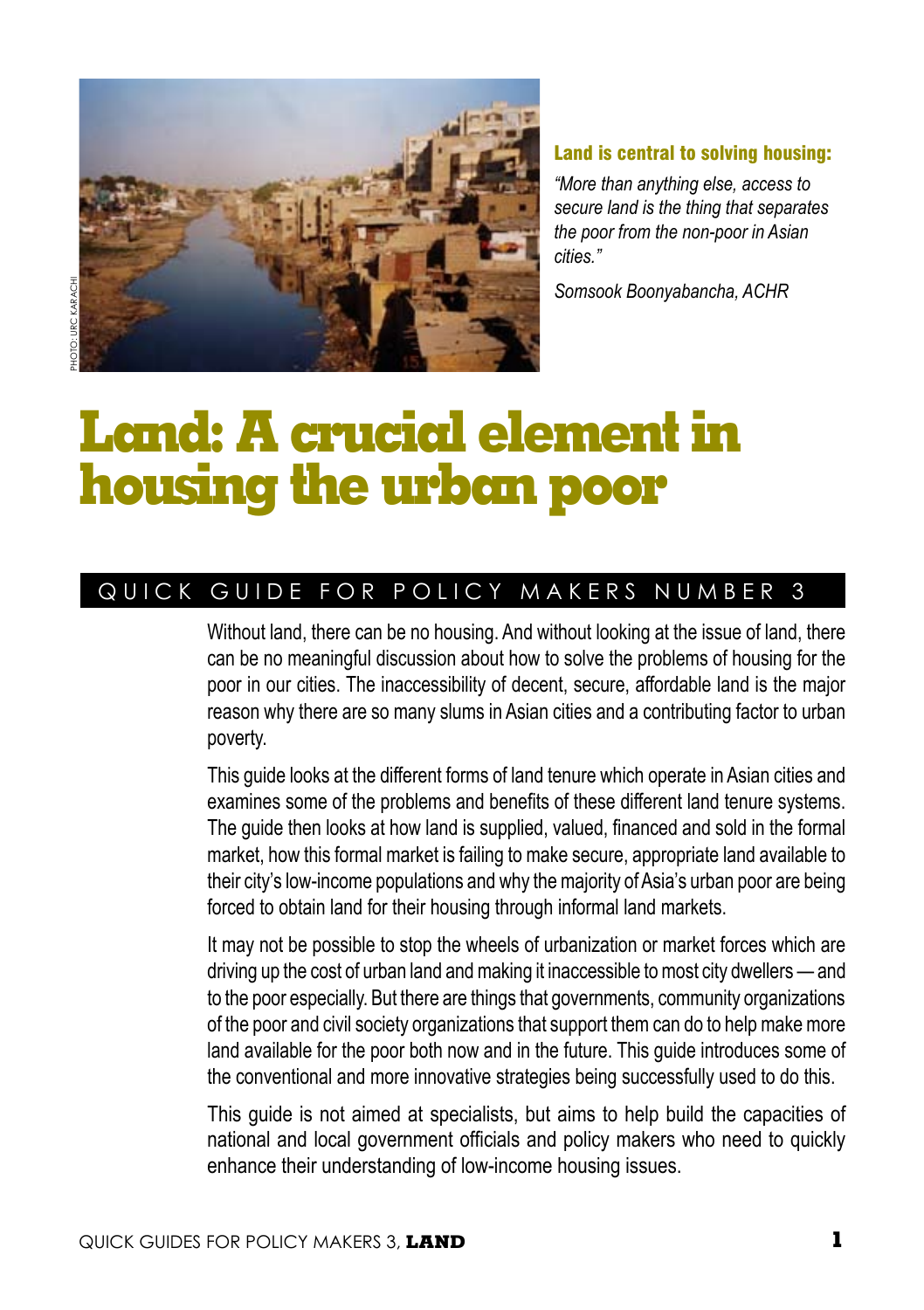# **The importance of accessing land**

For the urban poor there is probably no more fundamental problem than their inability to access decent, secure land for even the most minimum housing needs. Access to land is an inseparable ingredient in a poor household's ability to survive, earn, thrive and lift itself out of poverty. Aside from being a basis for shelter and access to services, secure land rights can act as a safety net in times of hardship, and provide financial security. It is an important transferable asset that may be sold, rented or loaned. Secure rights to land also encourage people to invest in improved housing and the land itself.

At the same time, there are few urban issues that are more complex or conflict-ridden than land and how it is used. As our cities grow in size, population and prosperity, the demand for land by every sector of society is bringing never-

before imagined pressures on scarce urban land and increasing its commercial value.

These days, you hear a lot less about using public assets like land for social purposes. You hear a lot more about maximizing returns on assets. This is because land has become a commodity to be bought and sold to the highest bidder in the market.

The increasing pressures on land are being dealt with in different ways and on several different levels within Asian cities. National and municipal governments in Asia have developed laws and policies which govern land use and land tenure to deal with the conflicting needs for land for various purposes. At the same time, deep-rooted religious and cultural practices and traditions dictate how land is used and passed on by individuals and communities.

## **Land use is political**

In many places and in many ways, the urban poor continue to be treated like blocks of color on a development map, to be lifted up here and pasted down there — not like human beings with real needs, real families and real aspirations, living in real communities.

Development plans which decide what is going to happen where in a city and landuse policies that determine how land is to be used are often billed as technical documents which only technical people can understand and whose preparation is a purely technical exercise of arranging roads, zones, drainage and access with the greatest efficiency.

Of course planning a city's growth does have a big technical dimension, but the fact is that development plans and land use policies are highly political, and should be treated as such. They are not engraved in stone, and every aspect of them is negotiable. If cities can find ways which allow poor communities to be part of the planning which affects their lives and settlements, it is possible for cities to grow in ways that don't cause displacement, misery and impoverishment for such large portions of the urban population*.* 

*Source: ACHR, 2005*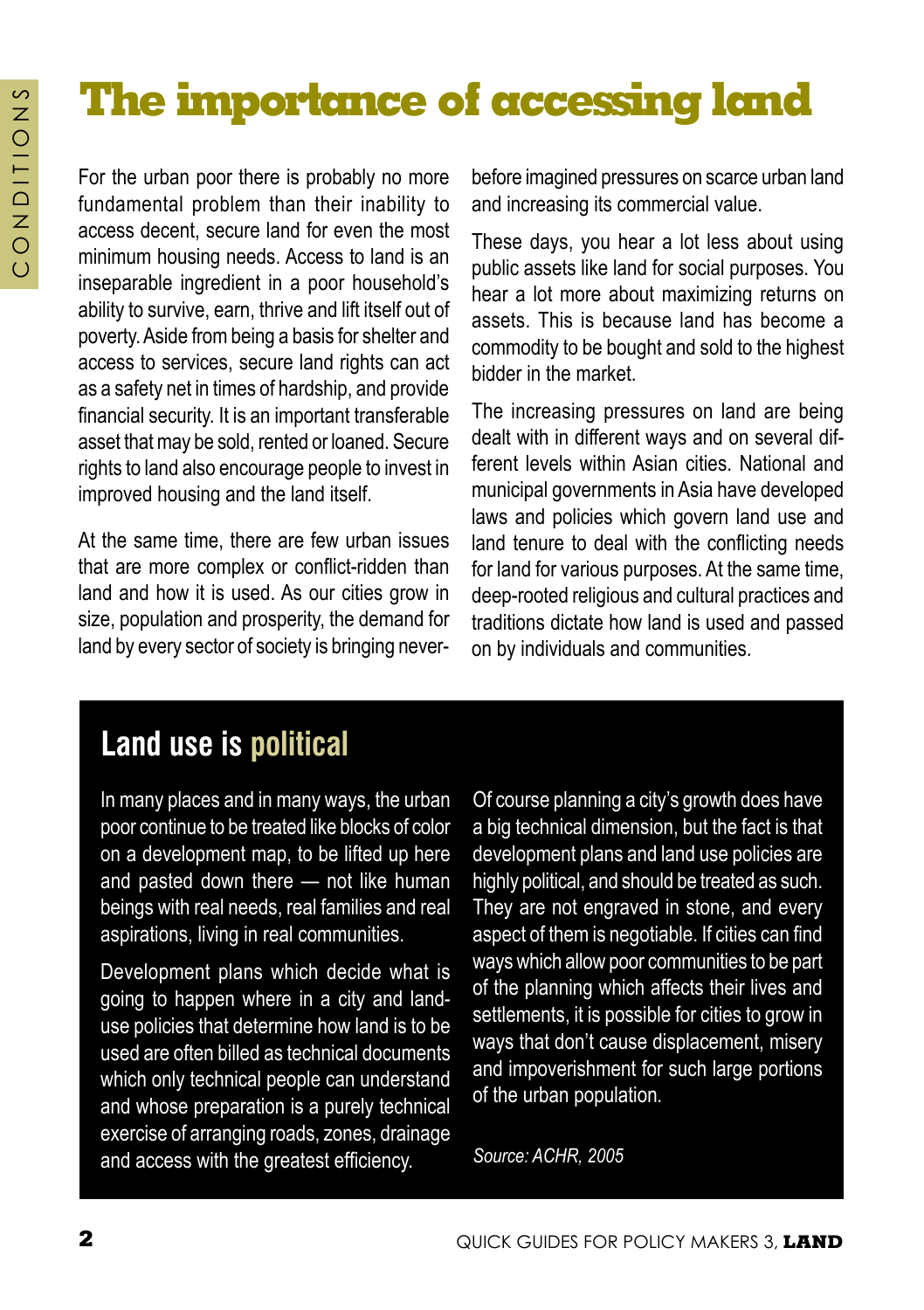

#### Eviction can be violent or silent:

*Eviction can happen in different ways. Private landowners and government agencies have their ways of pushing out the poor who have no legal right to the land they occupy. But there are also quieter and more efficient forms of eviction, where the poor are gradually pushed out of the city by market forces, one tiny parcel of land at a time, so hardly anybody notices, until one day, all the poor people are gone.* 

# **Few land options left for the urban poor**

Estimates suggest that between 30% and 50% of Asia's urban residents lack any kind of legal tenure document which entitles them to occupy that land. In cities like Mumbai, Karachi, Manila and Dhaka, the proportion of people living without any form of tenure security in informal settlements is already much higher than the proportion of those living on formally-accessed land.

At the same time, opportunities for the poor to settle on unused public land and build informal settlements are declining, as more and more leftover pieces of land in Asian cities get occupied. Many private landowners and government agencies continue to evict poor people from large areas of our cities in order to free up the land they occupy for commercial development or urban infrastructure projects. In some cases, people are offered a little cash compensation or alternative housing in remote resettlement sites, but the majority of evictees are offered nothing.

Evicting households might be an effective way of clearing land for other uses, but in almost any eviction, the poor are the greatest losers: they loose the houses that they have invested in, they often loose their jobs, their belongings, their building materials and their social support systems. Plus, evicting informal settlements reduces the city's stock of affordable housing and instead of solving the problem simply moves it elsewhere, at very high social, economic and political costs.

Increased poverty is almost inevitably the result of eviction, and this is a serious problem for governments trying to achieve economic development and reduce poverty. Excluding a significant portion of urban households from legal shelter reduces the prospects of a city's economic development. People living in fear of eviction are less likely to realize their full potential as workers or as citizens, and people living in fear of eviction are unlikely to invest in improving their homes and neighbourhoods. Uncertainty about tenure can also hinder external investment and improvement of other services such as water and sanitation. *(See Quick Guide 4 on Eviction)*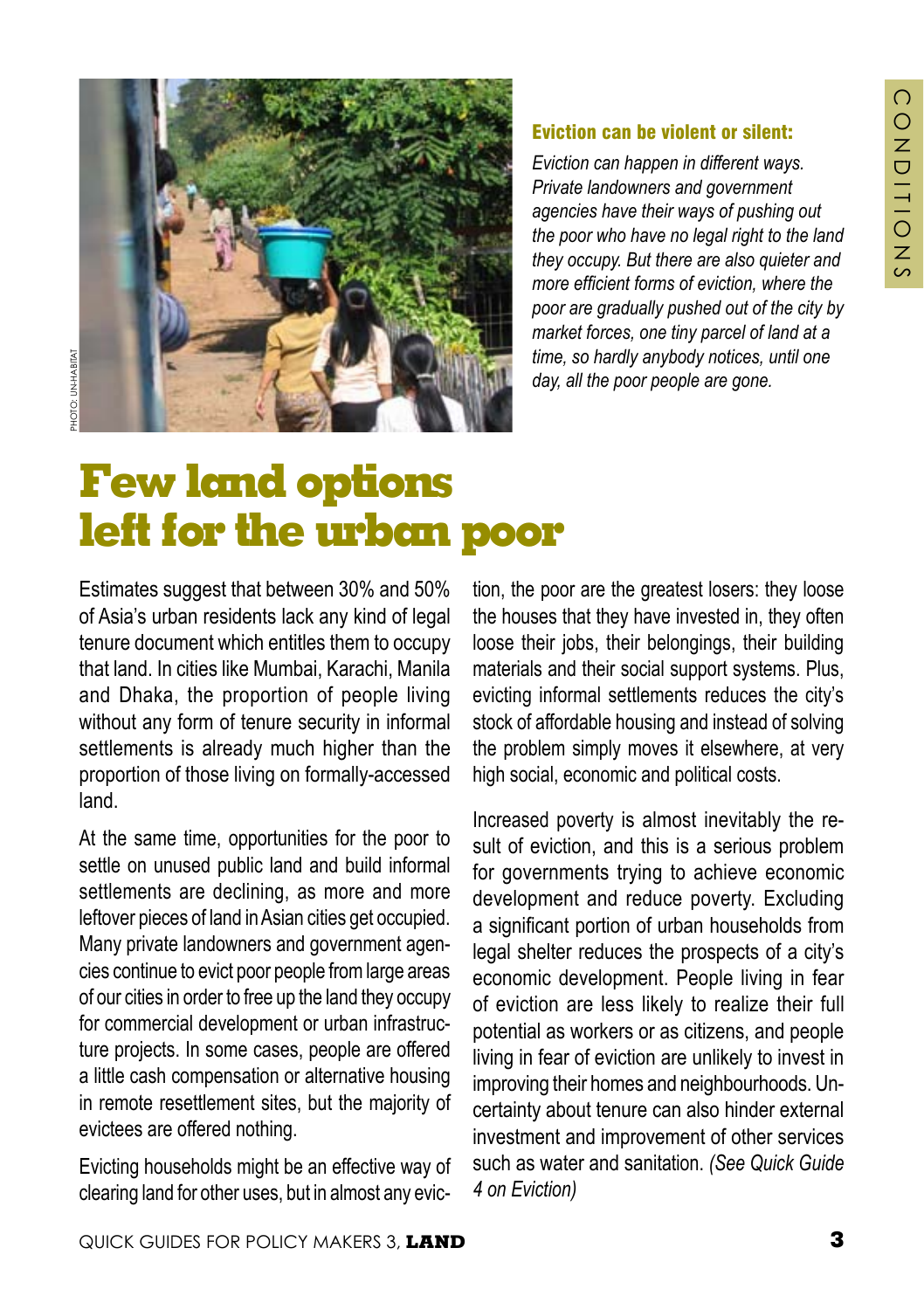# **Land: The key to upgrading existing slums today and to preventing new slums tomorrow**

When talking about land for low-income housing, it is important to think not only about land needs today but also about the needs that will come tomorrow, when populations of existing slums will grow and more poor migrants will come to cities. Improving the land tenure security for all the people living in slums today won't be enough unless we can also find ways to reduce the need for new slums and informal settlements in the future.

Planning for the land needs of future populations is especially important in Asian cities, which are experiencing some of the world's most explosive rates of urbanization. The UN estimates that urbanization in Asia will increase by 2.5% per year

between 2005 and 2010 *(See Quick Guide 1 on Urbanization).* This huge growth calls for serious efforts to increase the supply of planned, legal and affordable land to keep up with future needs.

Privately owned land in cities may tend to be used in ways that are more economically efficient than public land, but this efficiency often comes at the cost of excluding the poor and limiting the capacity of the state to manage urban land with a greater balance between commercial and social uses. Public land remains one of the most important potential sources of land for housing the poor — both now and in the future — but there are still serious problems with public land.

## Why can't the poor access **public land** in cities?

- **Centralized decision-making** keeps the authority over land and land management programmes with national governments, while the local authorities who have to deal with the problems of landlessness in their cities have very little role in solving those problems locally. **1**
- **Inefficient use of urban space** means that too often, insufficient thought is given to how urban land is planned, developed, serviced and used, for example, where settlements are in relation to each other, to road and transport networks and where infrastructure like water and sewerage can be built cost effectively. This results in wasted land and wasted urban revenues. **2**
- **Government-driven approaches** rely on the state to make land available for people for housing and to set standards and procedures for developing that land. In many cases, a public monopoly on land ownership has worked against the poor's ability to access urban land and created more barriers than options for them. **3**
- Rigid and costly regulatory frameworks that dictate how land should be made available and developed often fail to meet the needs of the poor, who require much more flexible and affordable frameworks. **4**
- Poor land recording systems and highly centralized land information systems for registering land ownership and user rights can create large barriers for many poor households to access land. **5**

*Source: Adapted from UN-HABITAT, 2004(b)*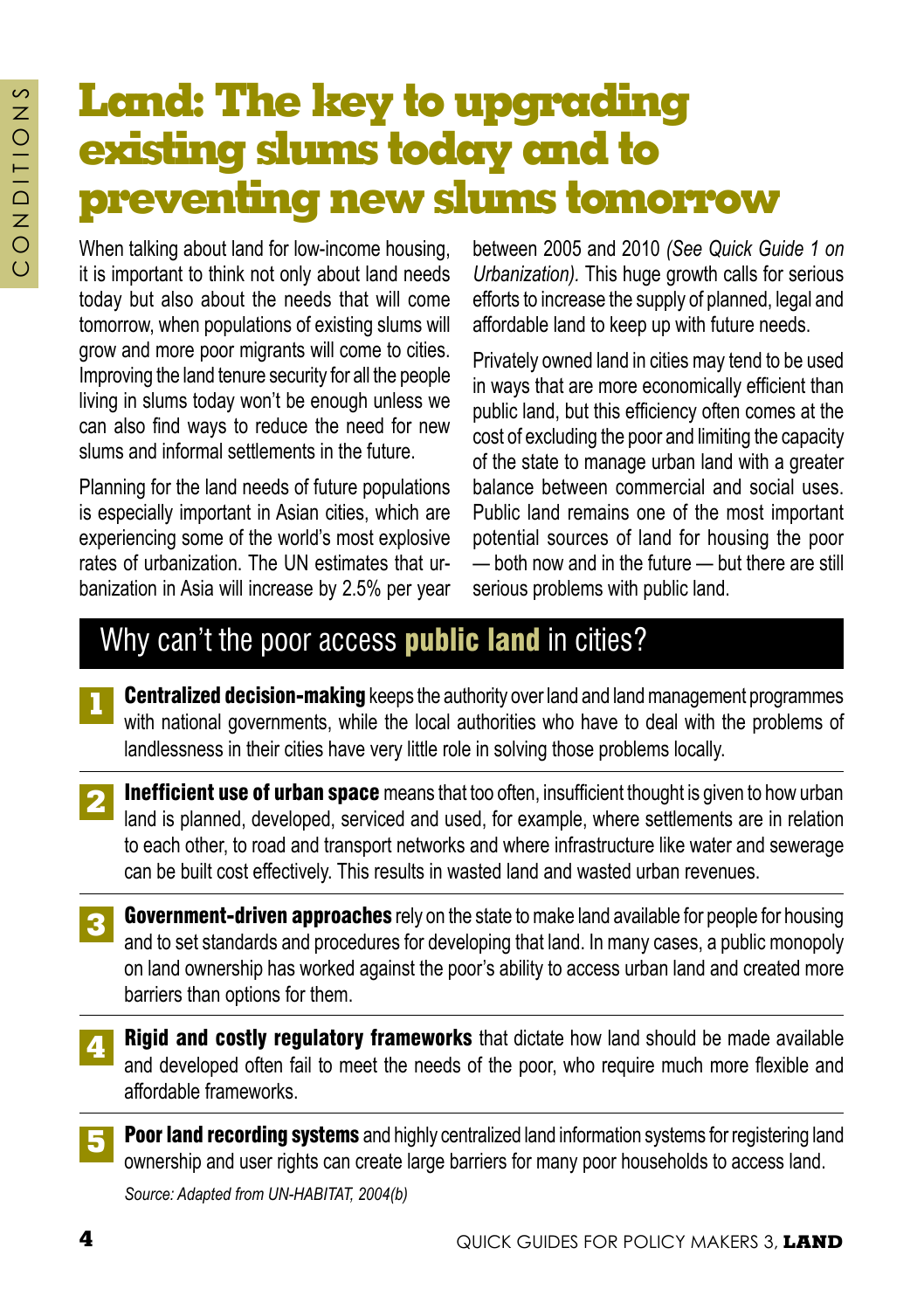

#### More women signing the dotted line:

*In increasing numbers of communitymanaged housing projects, the land titles or lease contracts are being routinely signed by the women in the household.*

# **Women and land rights**

In most Asian countries, poor women face great barriers to obtaining land for housing because social customs or patriarchal tenure systems prevent them from holding rights to land.

Despite up-to-date laws which forbid discrimination, the property rights of women are often ignored in the buying, selling, inheriting, leasing or allotting of land, leaving them dependent on fathers, husbands or sons for tenure security. When land rights are in a husband's or son's name, this can leave women vulnerable to all sorts of problems, including abandonment by wayward or indebted spouses, seizure of their houses in domestic disputes or loss of land and housing after divorce.

Besides violating women's basic human rights, this kind of discrimination is contrary to good urban management and makes no economic sense. Women are invariably considered to be lower risk against loan default than men, and female-headed households frequently form a high proportion of a city's low-income population.

Female-headed households can benefit enormously from the security, status and income-earing opportunities that even just a small plot of land can provide. There is also a strong connection

between women's land rights and poverty reduction, as women's control over land improves a household's welfare in terms of money spent on food,children's health and education.

Too often women have very little say in top-down land policies, with no opportunities to raise their concerns and preferences. Participation by local organizations in the design and implementation of programmes is a very good start, but it does not automatically reflect the needs of both women and men. Local organizations are often represented by men, and women often have very little input into the decisions. More effort needs to be made so that women's interests are reflected in all land interventions.

Increasingly, governments, NGOs and community organizations are working together to put women's land rights into practice. One example is for government to take a look at how they define land rights (which often assume that the man is the head of the household) and to make the procedures easier for land rights to be in the name of a woman. This also makes it easier to protect women in land disputes. Legal literacy and legal aid are also important to make sure women know their land rights.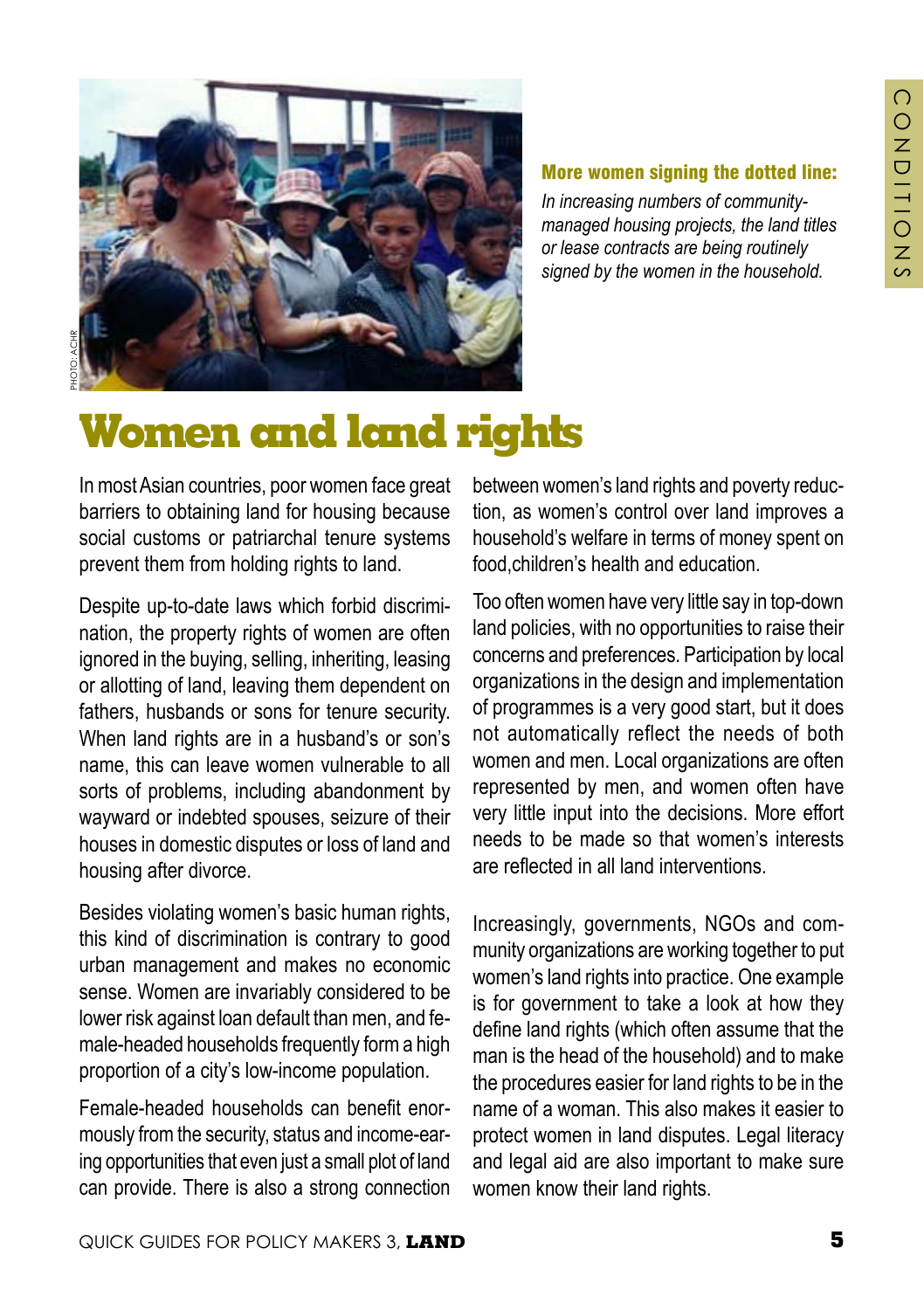# **What is tenure security?**

Land tenure comes in many different forms and degrees of formality. Some tenure rights are held by individuals while others are held collectively by a group. Some tenure rights come with time limitations or with restrictions on how the land can be used, sold, transferred or passed on to children. Many governments reserve the right to take away an individual's or a community's right to stay if the land is needed for some public purpose.

Tenure security is also partly a matter of perception. Formal land titles are not the only means of making people feel secure enough to invest in their houses and neighbourhoods. Security can also be achieved through long-term rental contracts, or formal recognition of customary rights and informal **settlements** 

When those living in informal settlements receive some official recognition or occupancy rights from the government, it can greatly reduce the threat of eviction and amount to a stronger form of perceived tenure. A simple way of defining tenure security is when people believe that the land they occupy is the land they are allowed to live on and use.

Most Asian cities have a range of legal, semi-legal and informal tenure categories, and many also have more than one legal system, as in countries where statutory, customary and religious tenure systems coexist at the same time and overlap. The range of possible forms of tenure can be seen as a continuum—from informal land rights to formal ones. In between these two extremes are many other options, with different degrees of security and enforcement, such as perceived security, legal protection against eviction and collective tenure (see pages 8-9). People may have individual freehold to the land they occupy, while others may rent their land, housing, or even a room or just a bed, with or without a contract. Most people live at some point along this range, which can change at any time. In Mumbai, India, for example, even the pavement dwellers enjoy

some forms of legal rights. Many also live under a number of legally accepted systems operating at the same time.

Because of this range of tenure systems, it makes sense to follow a step-by-step approach if you want to improve the tenure security of the most vulnerable in cities. The good news is that there are many ways of bringing about positive changes in poor people's tenure security. Rather than aiming at complete change (such as issuing individual land titles), there are other options that can be tailored for specific contexts, according to the available technical, administrative and financial resources in each context.

## **Secure tenure is a human right**

UN-HABITAT sees tenure security as "the right of all individuals and groups to effective protection by the state against forced eviction." Under international law, forced eviction is defined as "the permanent or temporary removal against their will of individuals, families and/or communities from the homes and/or land which they occupy, without the provision of and access to appropriate forms of legal protection."

Under international human rights law, secure tenure is one of the seven components of the right to adequate housing, which is again linked to land. The other six components are: availability of services, materials, facilities and infrastructure, affordability, habitability, accessibility, location and cultural adequacy. All these human rights apply equally to men and women, and women's equal rights to adequate housing, land and property is firmly entrenched in international law.

*Source: UN-HABITAT, 2004(a)*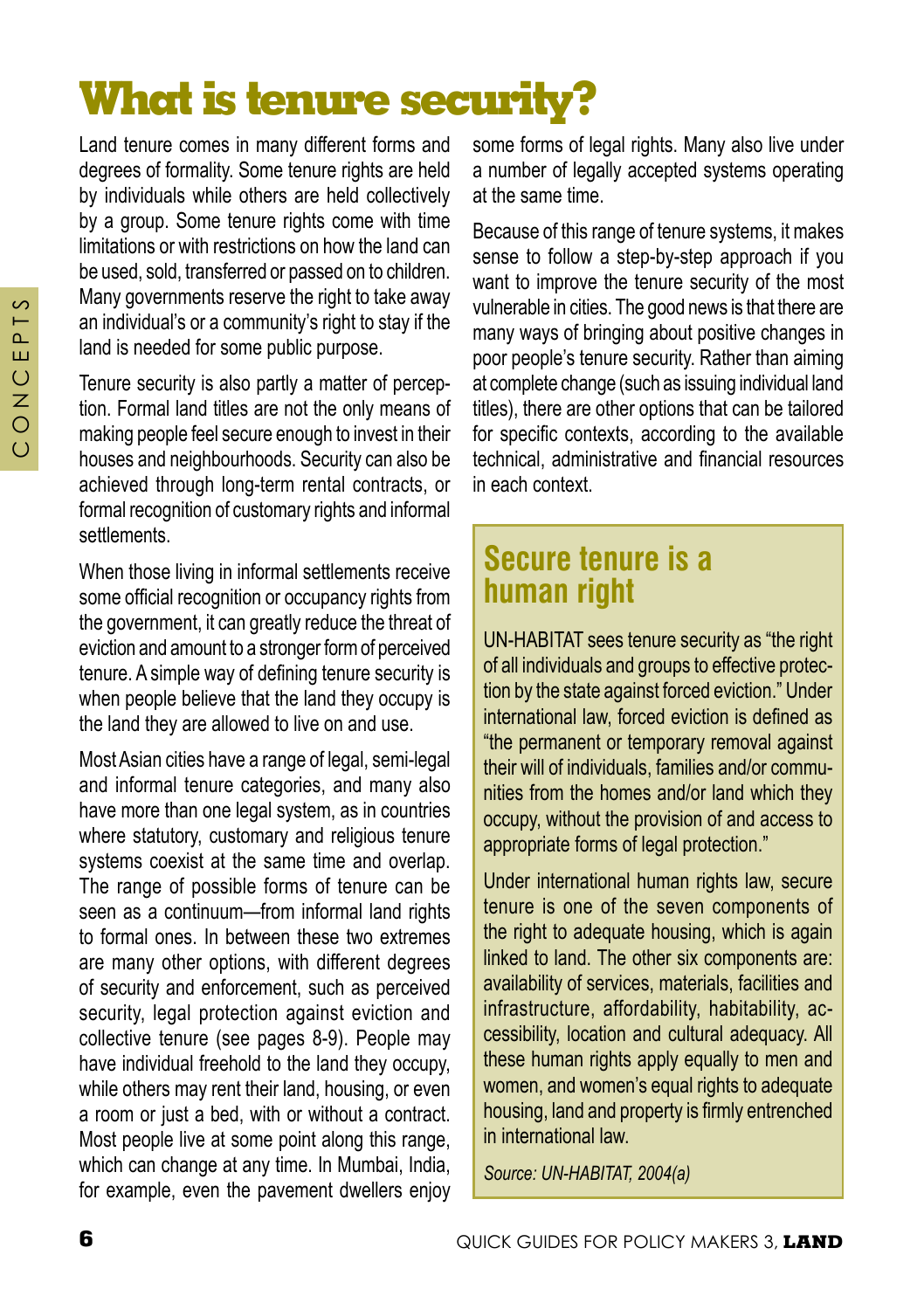

#### Land tenure is complicated:

*Sometimes, within the same poor settlement, neighbouring households may live under different tenure terms and degrees of security — some may have rental contracts, some may own their parcels of land, others may have user rights, still some may be squatters — or tenants of squatters — with no legal tenure rights at all to land.* 

## **How the rights to land are like a "bundle of sticks"**

The right to use, own and control a piece of land does not necessarily belong to only one person at a given time. In fact, there are many physical dimensions to land rights (including the rights over the soil, water, air and minerals on that land) and social dimensions (including the rights to control how that land is accessed, used, sold, leased and passed on as an inheritance or gift).

One way of looking at these different and overlapping rights to land is like a "bundle of sticks". Each stick in the bundle represents the rights to determine one way in which that land can be used, profited from or passed on to others.

In practice, each stick can be separated from the bundle and held by different people or agencies. For example, one stick might be held by the landowner, who holds the title deed to that land and is thereby entitled to access, use, sell or lease that land. There may also be sticks held by different members of a land-owning family, where local property laws and gender customs may affect differently the rights of different family members to the land. Another stick might be held by the local authority, which retains the right to lay an underground water supply network underneath that land or erect an electric line in the air space over it. If the land is occupied by an informal settlement, the squatters living on that land may hold another stick if there are anti-eviction laws in that place which protect their community and entitle them to continue to use the land.

In these ways, a number of people and institutions can hold different kinds of rights over the same piece of land. Some of these rights may be stronger than others, depending on how well laws and customs are enforced, how long the land has been held and what kind of political and economic pressures there are on that land.

Usually, certain individuals, groups and institutions will have a stronger right over land—and often over large and important areas. This puts them in a position where they can control the allocation and distribution of land rights of others.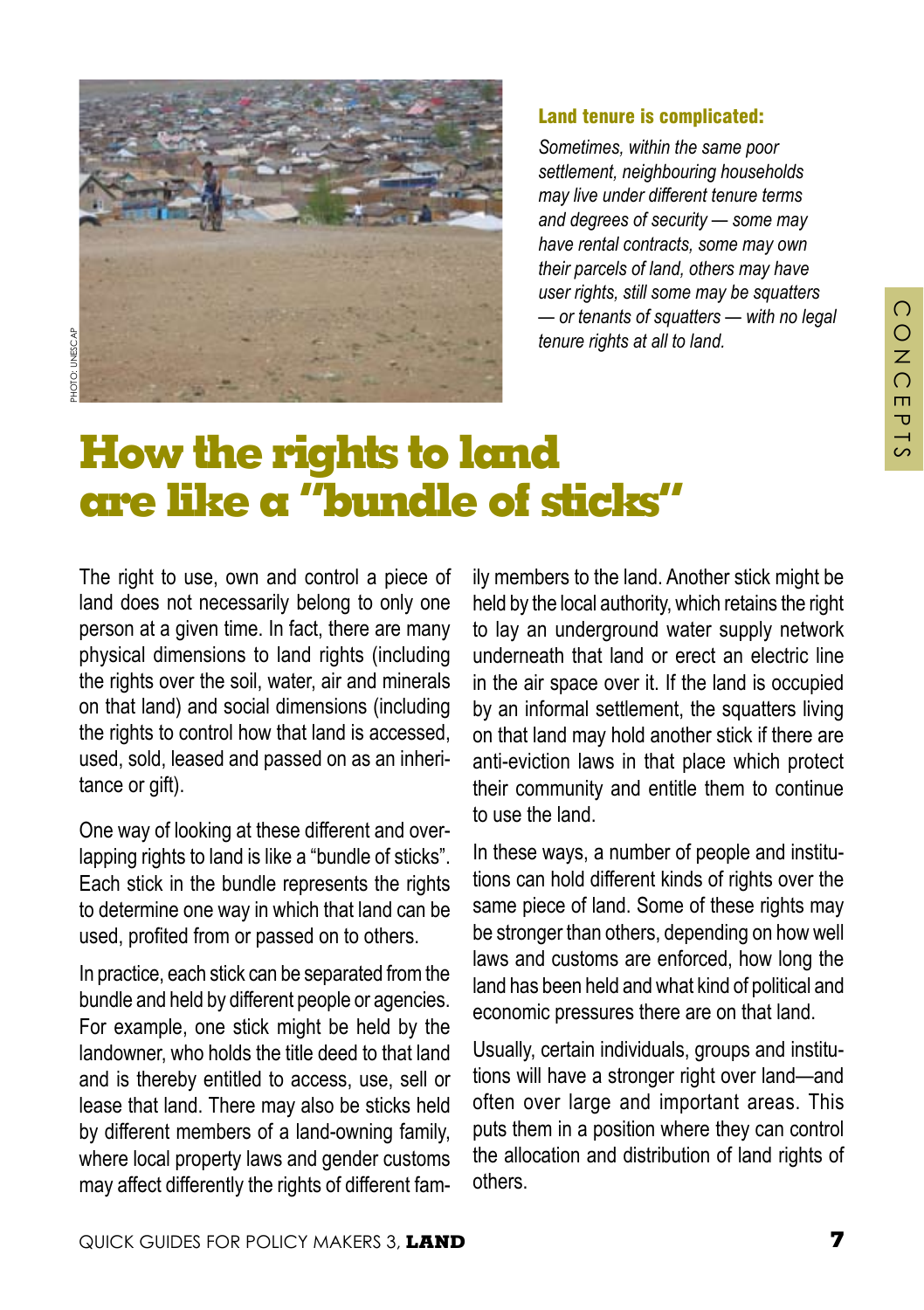# **What kind of land tenure options do poor people have?**

In any city, different types of land tenure systems may exist side by side. These may range from formal titles to collective or traditional and customary ownership. Each has its advantages and disadvantages. Traditional tenure systems, for example, are very good at maintaining social cohesion in a community but may be unable to withstand increasing economic pressures on land and are often not documented. Land under private land ownership tends to be used more efficiently and profitably, but those uses often push out the poor and limit the state's capacity to develop overall land management strategies in a city. Ownership of land by public agencies

or religious institutions may offer greater opportunities for lower-income occupants and renters to access land in prime locations, but the administration of such lands are often troubled by bureaucratic inactivity and corruption.

For the poor, the best option is to build on tenure systems already in place in a settlement, which allow them to stay in the same place, without any dislocation or disruption of their fragile livelihood and social support systems.

Here are some of the main land tenure arrangements underwhich the poor in Asian cities live.

**1 OCCUPATION AND PERCEIVED TENURE:** When poor households settle on a piece of privately or publicly owned land, without any legal permission, and are able to stay on that land for a long time without being evicted, their increasing sense of security on that land amounts

to a kind of perceived tenure. This perception of security — by the occupants and by the city as a whole — is enhanced when the local authorities are persuaded to provide basic services to the settlement. This kind of extended occupation of land is often the first stage poor people go through in securing their rights to land, even though their tenure is still not legally secure and there may still be the risk of eviction.



**2** LEGAL PROTECTION AGAINST EVICTION: Some countries like the Philippines and India have laws which offer protection from eviction to people living in slums established for a certain time on public and private land. These laws end up providing many urban slums with a fairly strong form of tenure security. In practice, however, evictions still tend to continue, and poor communities with no organization or support may not be able to resist demolitions or access legal assistance to defend

their tenure rights in court cases.

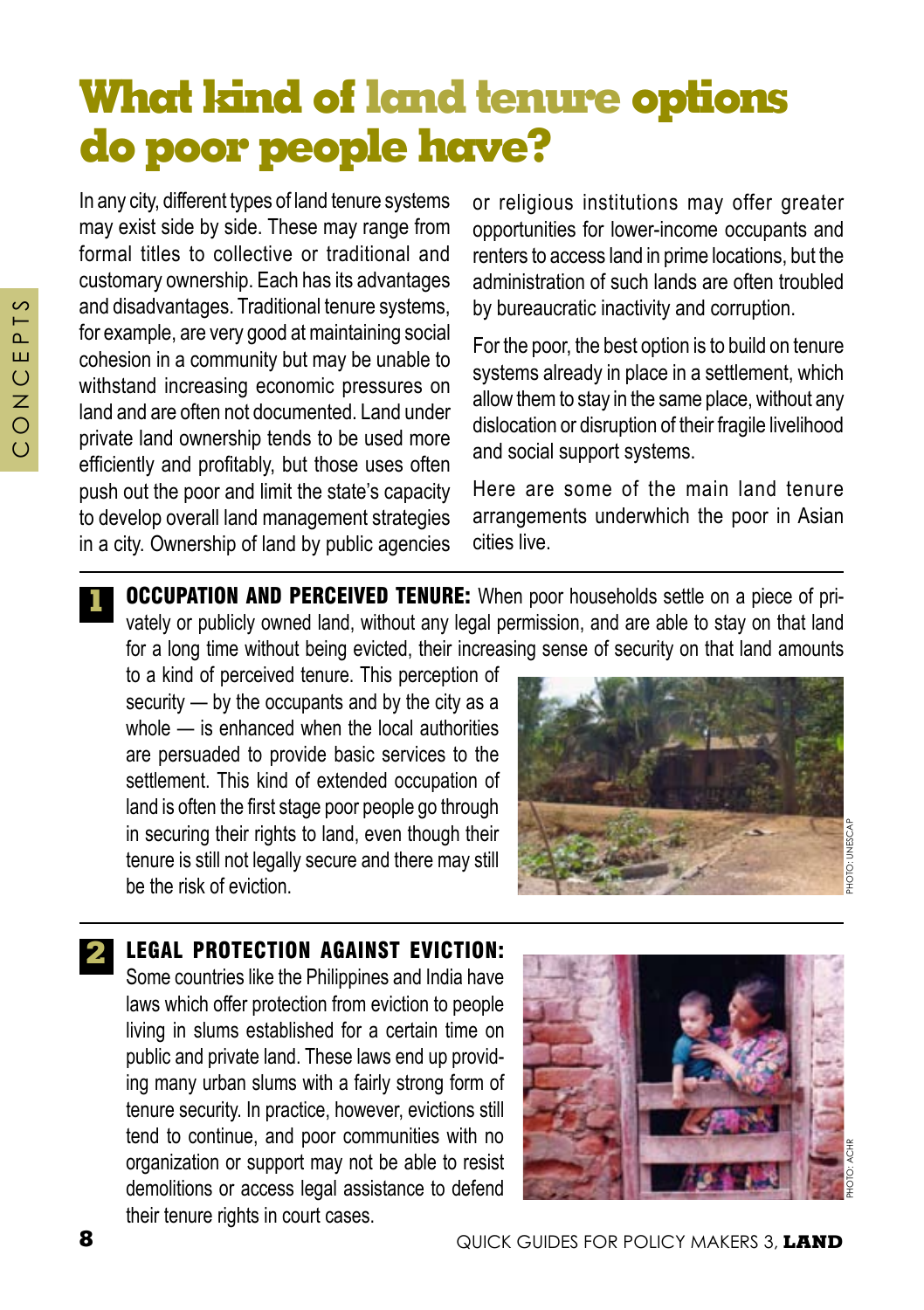- **ADVERSE POSSESSION:** Some Asian countries have laws which stipulate that anyone who lives on a piece of land for a certain period of time (usually five or ten years), without being evicted or charged rent or challenged by any person claiming to own that land and who pays land taxes for that period of time, can become the *de facto* owner of that land by "adverse possession". The idea behind adverse possession is that those who occupy and use land, without anyone objecting, should be entitled to own it. But in practice, individual poor households — especially those living on valuable inner-city land — are very seldom able to defend their rights to land, even when they have met the requirements of adverse possession. Well-organized and well-supported communities, though, have had better success proving their rights to their land by adverse possession. **3**
- **4. CUSTOMARY LAND TENURE:** In many Asian countries, a lot of land is still held and used under a variety of traditional or customary land tenure systems, by individuals, by households, by communities, by feudal elites, by villages and by groups with a common interest or geographical area. Many of these systems date back to feudal times, when localities and villages were often more independent than they are now and had more freedom to determine how land was used. In cities, however, there are fewer and fewer cases of individual households and communities occupying land under these tenure systems, which are not always recognized by governments and can therefore be somewhat insecure.
- **COLLECTIVE TENURE:** There are also forms of tenure which allow people to own or lease property as a group, through cooperatives or homeowners associations, although some governments are still slow to recognize group land rights. Collective ownership or leasehold offers many advantages, especially for the poor, in their efforts to secure and keep land for their housing. Group tenure can reduce per-household land and registration costs and can help build and maintain social cohesion within a community. Group tenure can also be one of the strongest antidotes to market forces, which tend to displace poor households from valuable inner-city land. The main problem is the reluctance of authorities to recognize these rights. Also, land rights may vary within the group. For example, men and women may have inequal rights, or decisions or collective rights may be taken only by a few. **5**
- **LEASE HOLD:** Land leases come in many forms, including rental contracts between renters and individual landowners, private companies, government agencies and religious institutions. Lease contracts can involve individual households or whole communities, and usually cover only a limited period of time of between one and thirty years. Some rental contracts are informal and agreed upon by word of mouth, while others are drawn up in proper legal documents and require the assistance of notaries and lawyers. Renting land offers tenants the advantage of greater flexibility and freedom than ownership, while it offers public landowners a means of managing the use of public land in the city within a planned period. **6**
- **PROVISIONAL LAND TITLE:** This form of tenure is almost as strong as full land ownership, but comes with some restrictions. Provisional land titles are usually granted in cases where poor communities are in a process of transition from being squatters to being owners of the land they occupy. Usually, the deal is that provisional land title is converted to full land title once the households have paid their land development fees or repaid their land and housing loans. Because it involves additional bureaucratic steps for cities, provisional land tenure requires a good and functioning land administration system. **7**
	- *Source: Adapted from UN-HABITAT, 2004(b)*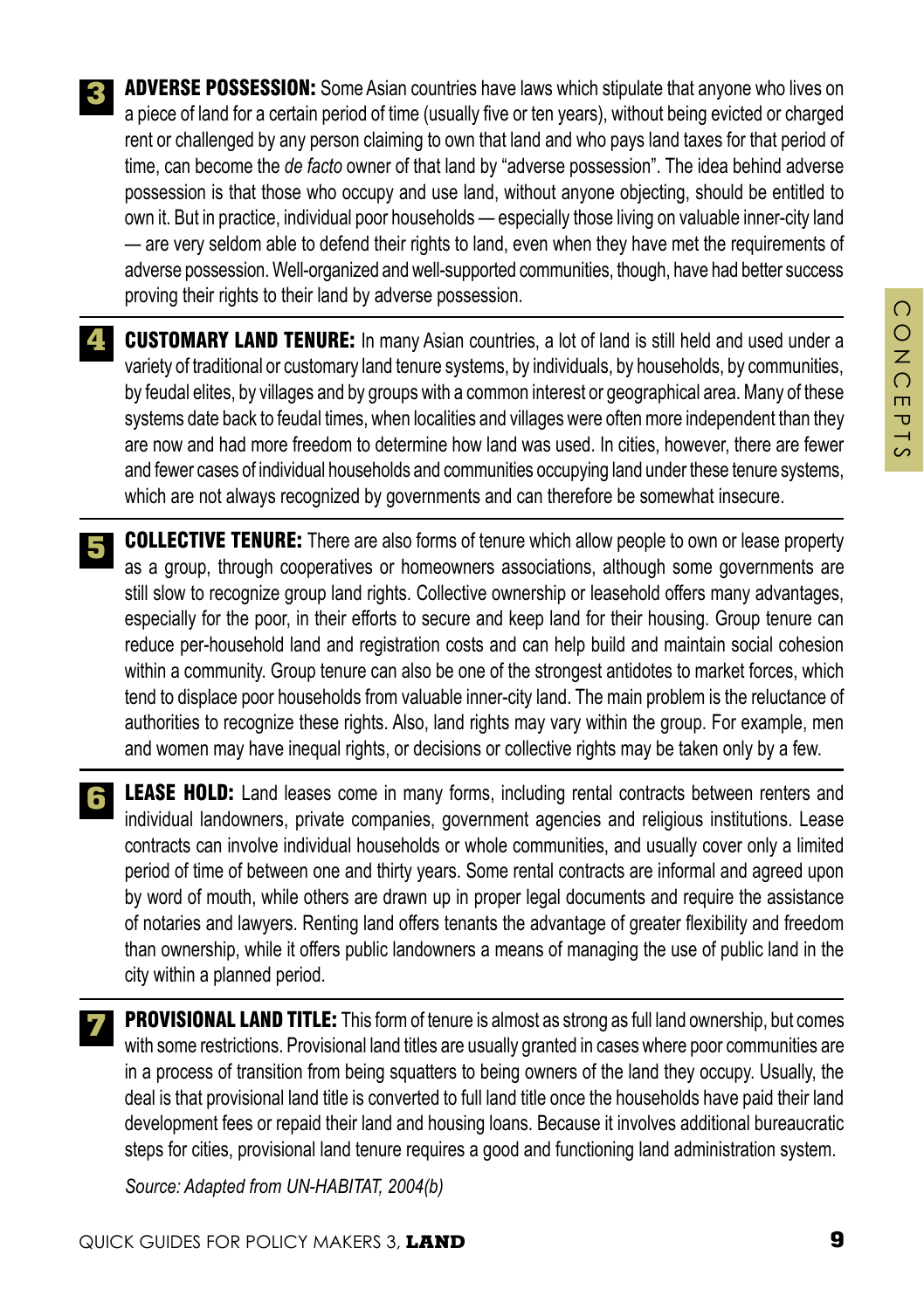

#### Thinking long term:

*When considering the choice between individual or collective land rights, the first objective of any policy should be to make sure poor households and poor communities are protected against eviction — in the short and long term.*

## **Land rights: individual or collective?**

Many international development institutions, governments and funding agencies have in recent years promoted the provision of individual land titles, both in existing informal settlements and in planned resettlement colonies. The intention is to provide poor households with tenure security and land rights which will allow them to access services and lift themselves out of poverty. They also argue that individual land titles allow people to use their land asset as collateral to get bank loans for housing or livelihood purposes.

But regularizing tenure by granting individual titles to slum-dwellers can be time-consuming, costly and prone to corruption. There is also growing evidence that the benefits of individual land titles have been exaggerated. Many households do not want to obtain titles because of the costs involved and the risk that they may lose their land if they have to pledge their deeds to obtain bank loans they may have trouble paying back. Individual land titling may even increase uncertainity by undermining pre-existing land rights that might have existed before.

When the poor have a valuable and legally sellable asset like land, it's just a matter of time before some crisis forces them to sell out and squat somewhere else. Gentrification of poor settlements and low-income housing projects in desirable inner-city areas is a real danger.

Individual land titling is not the only way to ensure the poor's land tenure security. The alternative is an incremental approach where tenure rights are gradually formalized or upgraded over time.

One of the best ways to ensure that low-income settlements are sustained is to make tenure collective, through long-term collective leases or through land titles to community cooperatives, provided that the community is organized. *(See Quick Guide 6 on Community-based Organizations)*

Collective tenure rights can act as a powerful buffer against market forces, bind communities together and provide a structural reason to remain united, where the collectivity of community life can be an important survival mechanism.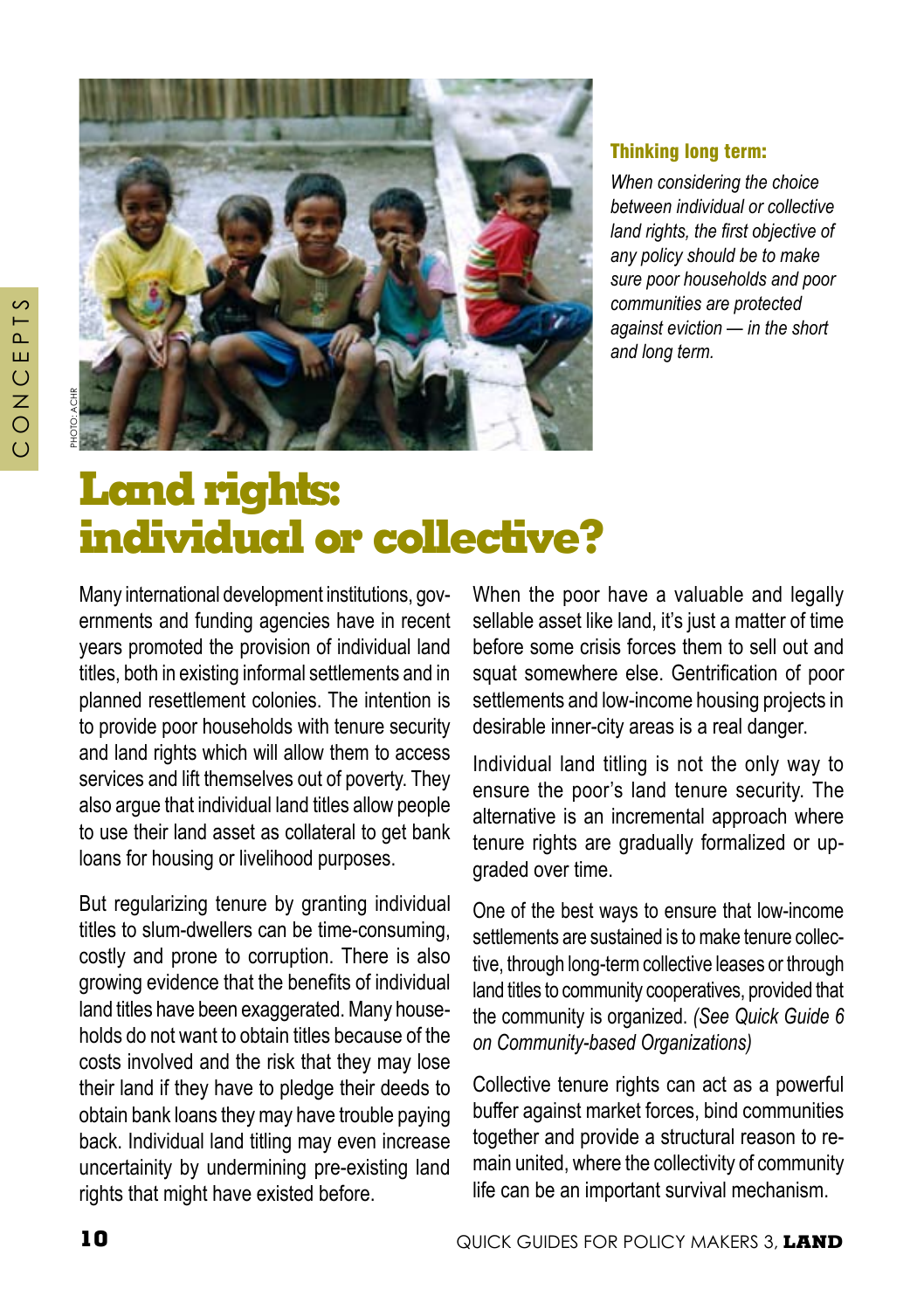

#### Living communally:

*Construction of an activitated reedbed system ensures decentralized wastewater treatment that is managed collectively through the housing cooperative. Collective ownership of land allows for collective management of the settlement.*

## **Collective housing and land tenure in Nepal**

Here is a good example of how a housing project can resolve the individual housing needs of some of the poorest and most vulnerable evictees when the process is organized by people themselves around collective savings, collective management, collective house building and collective land tenure.

After a large riverside squatter settlement in Kathmandu was evicted to make way for a road building project, the residents scattered in all directions. Some took small compensation on offer and moved in with relatives or squatted on land elsewhere. But a group of 44 households stuck together. With the help of Lumanti, a local NGO, they started a savings and credit groups. They identified land for a new settlement in the adjacent municipality of Kirteepur and convinced the Urban Community Support Fund, established by the Kathmandu Municipality, Lumanti and some donor organizations, to purchase the land for them as compensation. Instead of individual titles they decided to own the land collectively and to do that they established a housing cooperative.

The small but beautiful 2 storey brick houses are arranged around two courtyards. Housing loans were issued through the community cooperative and are repaid collectively. The cooperative charges a mark-up on each loan. The mark-up has two basic purposes. It allows the cooperative to meet administrative costs and it allows the community to make full payment on the loan installment, even though one or two members in any given month were unable to meet their installment payment on time.

As land ownership, savings and loan repayment are all collective, other issues related to settlement and community development, management and welfare, such as water, wastewater treatment, solid waste management and emergency assistance are also handled collectively, through the housing cooperative and the savings and credit group. Outsiders feel a strong sense of community when they visit the project and the community is now well integrated in the town of Kirteepur, which is providing assistance to the community in solid waste management and in provision of safe drinking water.

*Source: www.lumanti.com.np/projects.php*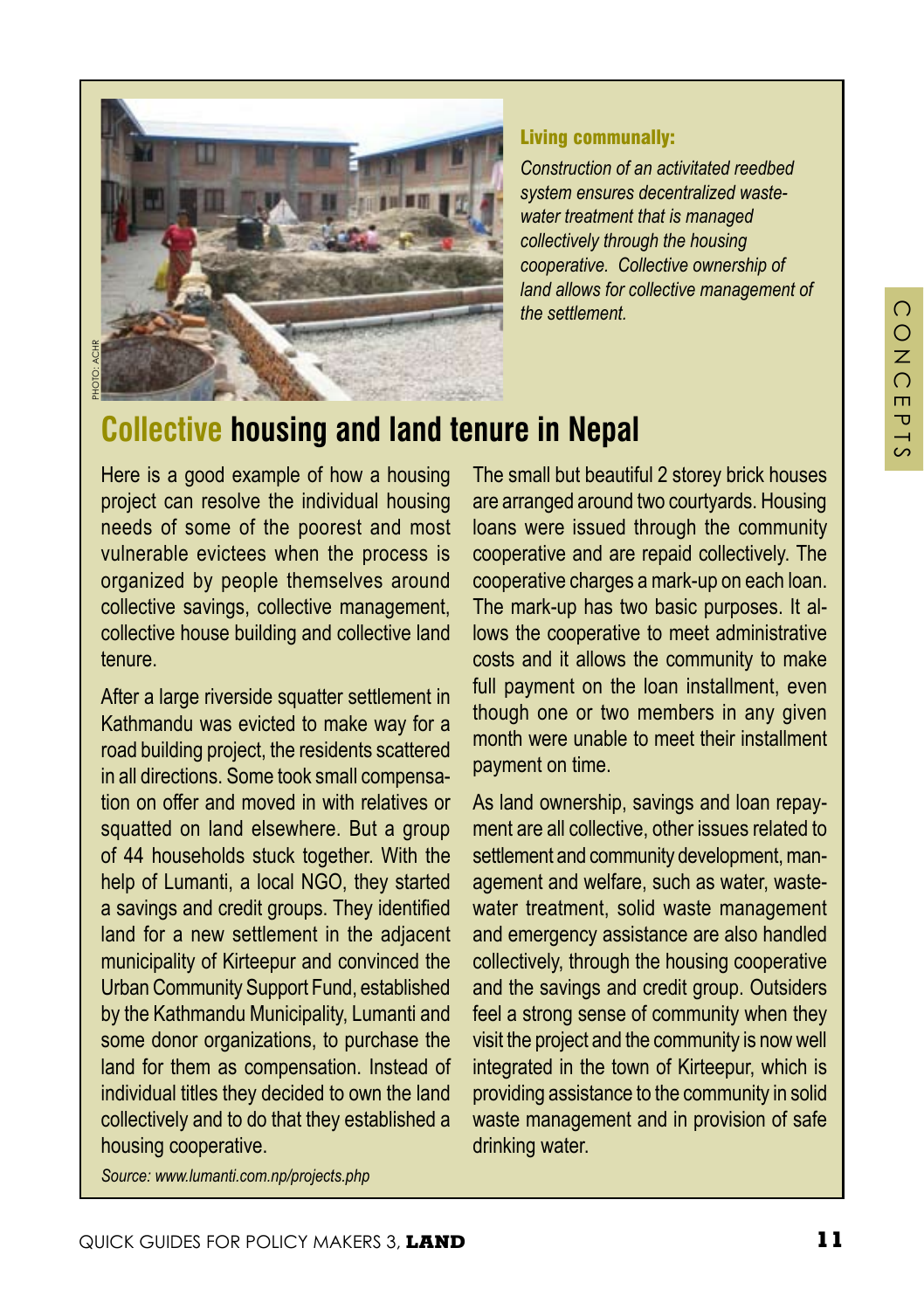# **How land markets work**

Land is increasingly being seen as a commodity and not as a common good whose use must be carefully regulated for the good of all citizens. This shift has had huge implications on how public and private land is used, and how its use is being regulated by governments.

Any land that is suitable for housing has a value and can be bought or sold, whether it is publicly or privately owned, and whether it exists within the formal or informal market systems. Market forces ultimately determine who uses any parcel of land and how much that land costs, except when governments deliver public land directly to people, in the form of subsidized housing projects. Yet even public land, after it has been allocated and built up with low-income housing, enters the market and units are bought and sold either formally or

informally. Prices are determined by the demand for housing in that particular location, with certain qualities and amenities.

Market forces, demographic pressures and urban growth keep driving up the demand for land, but the supply in most cities continues to fall very far short of this demand. Some governments have made efforts to increase the supply of serviced land by regulating urban land markets, while at the same time, a variety of informal land supply systems have appeared to meet needs the formal land market cannot. Any attempt by poor people or by governments to get land for affordable housing have to acknowledge these forces. So it makes sense to understand the basic principles of markets which affect the access to urban land for housing.

## **Land commercialization in karachi, Pakistan**

In Karachi, the demand for land has grown rapidly, driven by commerce, foreign companies and upper income households' demand for housing and land. In some locations land prices have increased by as much as 500% in five years. Land in good locations is being purchased by the private sector and developed or held speculatively as land prices continue to rise.

Almost all this land is government land, but is being leased because of pressure from a powerful nexus of politicians, bureaucrats and local and international developers. This means it is very difficult, if not impossible, to

purchase land in central locations for low-income housing. There is also great pressure to evict poor people in inner-city slums.



*Source: Urban Resource Centre, Karachi*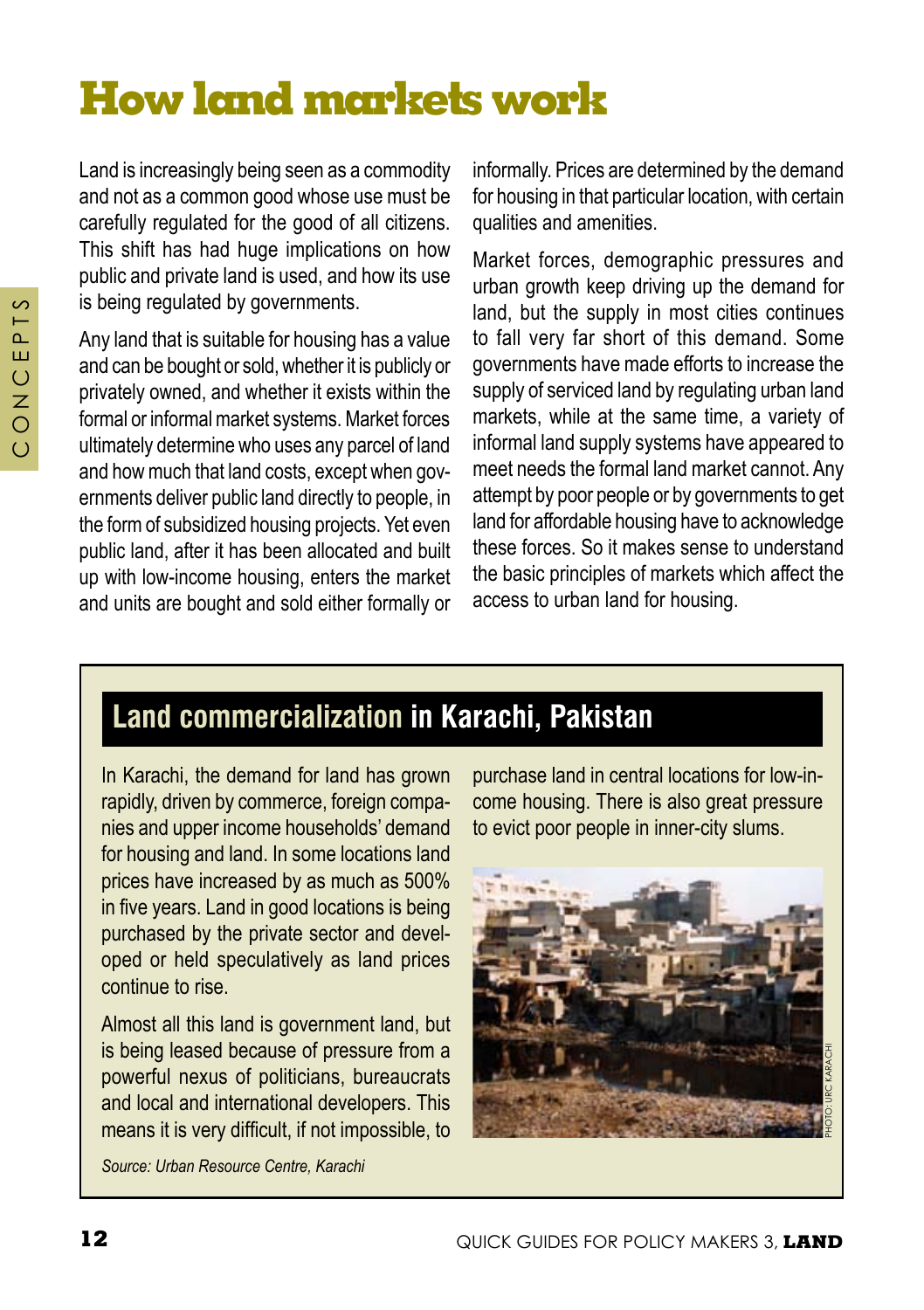## **The supply of land**

Unless new land can be created by knocking down mountains, filling up water bodies or expanding the city's boundaries into surrounding farmland, the supply of land in a city is more or less fixed. Planning regulations can, however, affect the amount of land available for certain uses. Unused land is not officially part of a market's supply until it's put up for sale or rent, but if squatters occupy it, or if government policies encourage it to be developed or released for social housing, it enters the realm of land supply.

Unlike other things you can buy and sell, each piece of land is unique. Each piece is fixed in a specific location and it comes with certain advantages and disadvantages of access, terrain and proximity to transport and amenities. Its location and other attributes are what determine its value, its use and its selling price. All these attributes are affected by changing demands in a city. When land supplies diminish and demand escalates, land prices go up — and they go up fast. That's the basic economic formula for land. Consequently, those with the most money to spend will get the land in cities, not those who most need it.



## **The demand for land**

A growing population automatically increases demand for land — land of all sizes and locations, for all income groups and under the whole spectrum of tenure forms (both formal and informal), and for all kinds of uses: commercial, residential, industrial, recreational and public. When a city's population grows too fast, and governments and land markets can't provide land fast enough to meet these growing demands, land prices skyrocket.

Demand is not so much for the land itself, but for the use that can be made of that land. For certain uses, demand for land will be higher in some places than others. Demand for commercial land near the city centre, for example, may be higher than demand for residential uses. And by the same token, buyers may be prepared to pay more for that land if it is for commercial use rather than residential use.

Demand also affects the choices made by landowners. A landowner may decide to sell land for commercial purposes rather than housing, for example, if commercial buyers are ready to pay a higher price for the land. When developers expect to make high profits by developing a piece of land, it can likewise drive up the price they are willing to pay for a piece of land.

Landowners can also opt to hold on to their land and wait to sell it later, when the prices may go up or buyers have access to more capital. This kind of speculation only makes the situation worse by driving land prices up beyond their productive value. For a speculator who sells land bought six months earlier for three times what they paid for it, this situation is heaven on earth. But for low-income households looking for a place to live, it makes it even harder.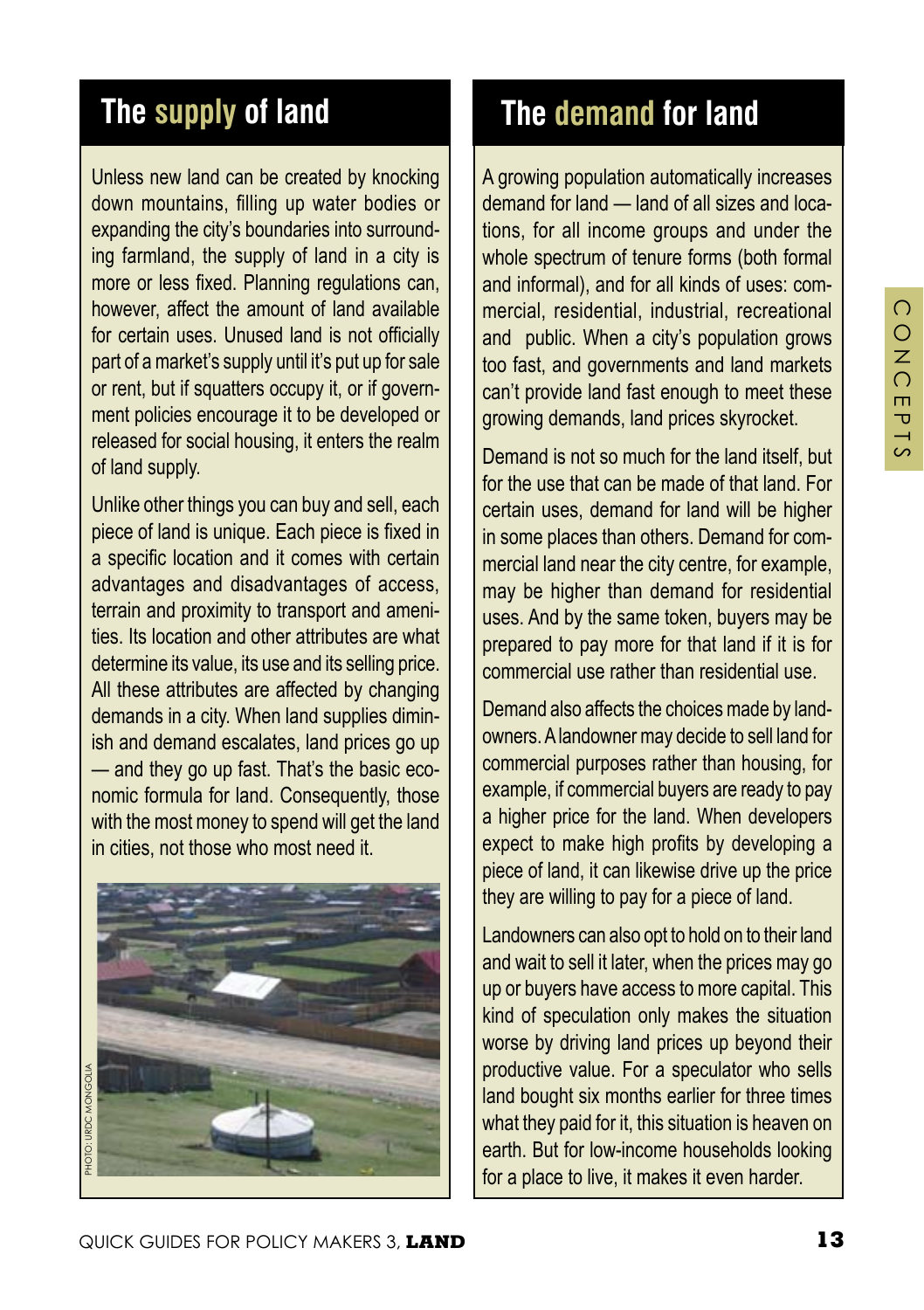# **Informal land markets**

When a city's formal land market can't make enough land available to meet a city's needs, land prices will rise and growing numbers of people will find themselves priced out of any affordable land or housing options. And when poor people can't afford land on the formal markets, they go to informal markets.

Most Asian cities have vibrant informal land markets which are meeting the land and housing needs of poorer citizens, including squatters and migrants. These informal markets are so effective that a majority of land transactions taking place in many Asian cities are now informal.

In cities like Ulaanbaatar or Kathmandu, it is still possible to find private land on the formal market that is affordable to low-income households, though it may have problems or be far away. But in cities like Mumbai or Manila, it is almost impossible to find land the poor can afford to buy formally. In other cities, like Kuala Lumpur, the formal market's delivery systems are so encumbered with bureaucracy, delays and high costs that many are forced into the informal market. In cities like Karachi and Manila, informal land grabbers and syndicates continue to supply land informally to poor households at prices they can afford and under payment terms tailored to match their economic realities, even though the land may be unserviced.

People accept the risks, insecurity and physical disadvantages that come with informal land because they have no other choice. The plots available in informal land markets may be small, poorly serviced, badly located and come without legal tenure, but they are affordable and available now. Informal land markets also offer greater simplicity, greater speed and less bureaucracy. A slum lord can provide a new household with a plot in one afternoon, whereas obtaining land in a government sites-and-services scheme or a housing project may take years on a waiting list and months of complicated paperwork and fee-paying, not to mention the expense of bribes.

There is also the hope that over time, the land may be regularized. With luck, persistence, organization and a little help from NGOs or a good government support programme, many informal communities are able to gradually improve their housing, basic services and environmental conditions. And with these improvements may come some form of legal recognition or community land rights.

## **How do people get land in informal markets?**

People buy or rent in the informal market from someone who has real or perceived rights to that land, for example:

- **Land occupied without anyone's permission is sold or rented to someone else, or subdivided,** sold or rented out as plots, with or without houses on them.
- **Land acquired through traditional or customary tenure systems (not recognized by the govern**ment) is occupied, sub-divided, rented out or sold, with or without houses/rooms on it.
- Land in a government-recognized slum, or within a formal housing project, is bought, sold, rented sub-let or sub-divided.
- **Land legally owned, but in zones forbidding residential uses, is informally sold or rented.**
- $\blacksquare$  Land legally owned is informally subdivided into plots that are smaller than building regulations allow and sold or rented out informally, as plots, and with or without houses/rooms.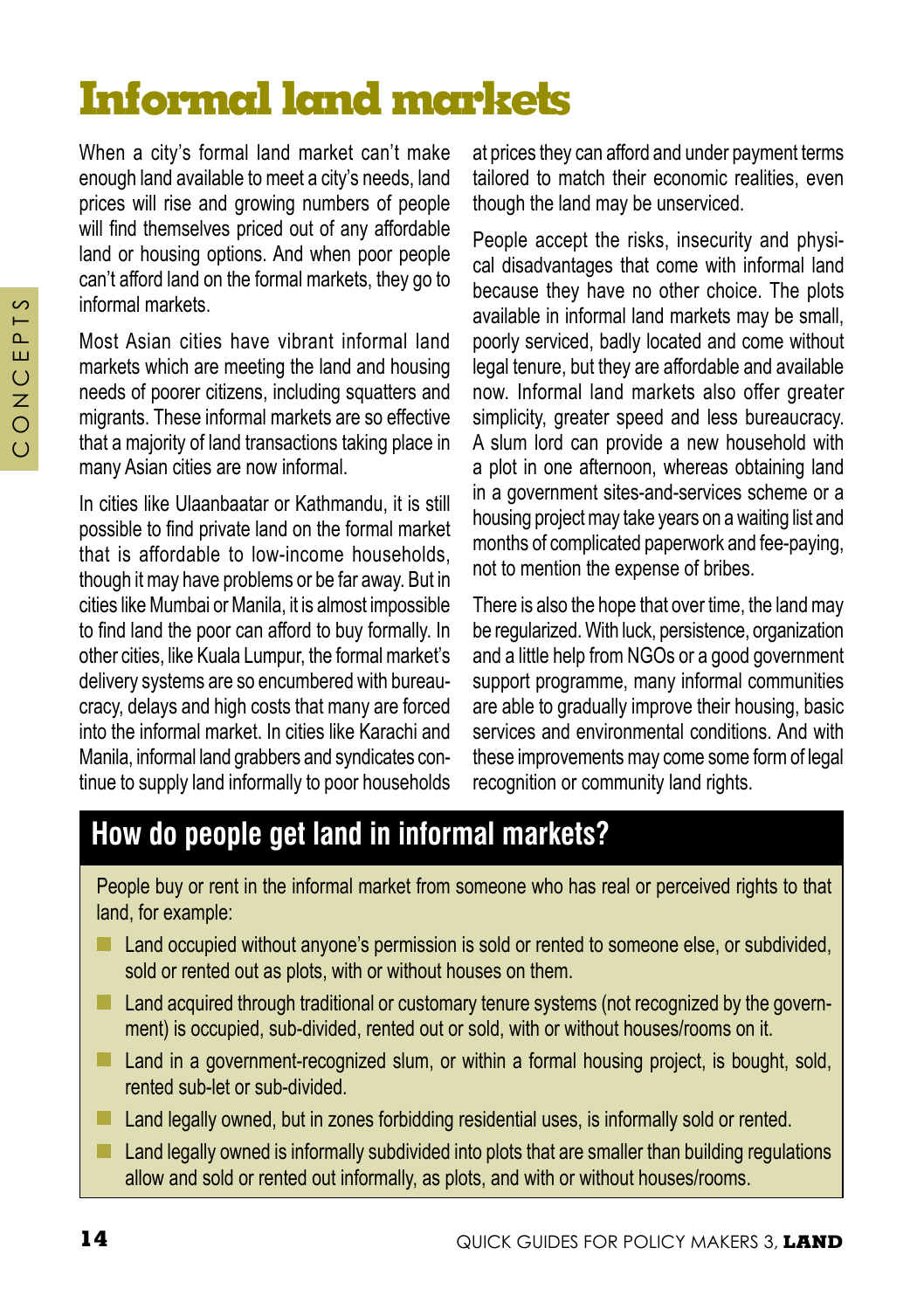

#### Informal experts:

*Land grabbers in Karachi occupy unused government land and subdivide it according to the urban planning regulations, often in partnership with official urban planners.*

## Informal land markets in Karachi, Pakistan

Karachi has a highly-organized informal sector, whose systems for supplying land, houses, credit, building materials and access to infrastructure services to the poor cannot be matched for affordability or availability by anything the formal sector has to offer.

Land grabbers usually take hold of large tracts of vacant public land in the periphery of the city, very quickly subdivide it into a grid of plots (which they mark with stones and white paint) and lanes and then sell off the plots directly to individual households. Although most of Karachi's *katchi abadis* (squatter or informal settlements) are on public land, private land is also sometimes subdivided and sold off using the same system, by the owners themselves or by land grabbers who have come to some arrangement with the owners.

The availability of plots in the new *katchi abadi* usually spreads quickly by word of mouth, but many are also advertised through public announcements. The new residents *Source: Urban Resource Centre, Karachi*

then build their own houses, according to their means, many with help from the local *thallawalas* (entrepreneurs who almost immediately set up builders yards in new *katchi abadis* and then provide building materials on credit).

These land transaction are completely outside any formal or legal framework. They follow no official land subdivision or planning bylaws, but are carried out with the tacit agreement of government officials, police and politicians, whose cooperation is secured by bribes and political favors from the land grabber. The system is so streamlined that land sales in the *katchi abadis* are often "formalized" with signed, witnessed receipts.

Gradually, as the communities become established, most are able to negotiate with their local politicians and local officials to secure basic infrastructure services like piped water and metred electricity in the settlement. Most also build their own underground sewer systems, with technical assistance from NGOs like the Orangi Pilot Project.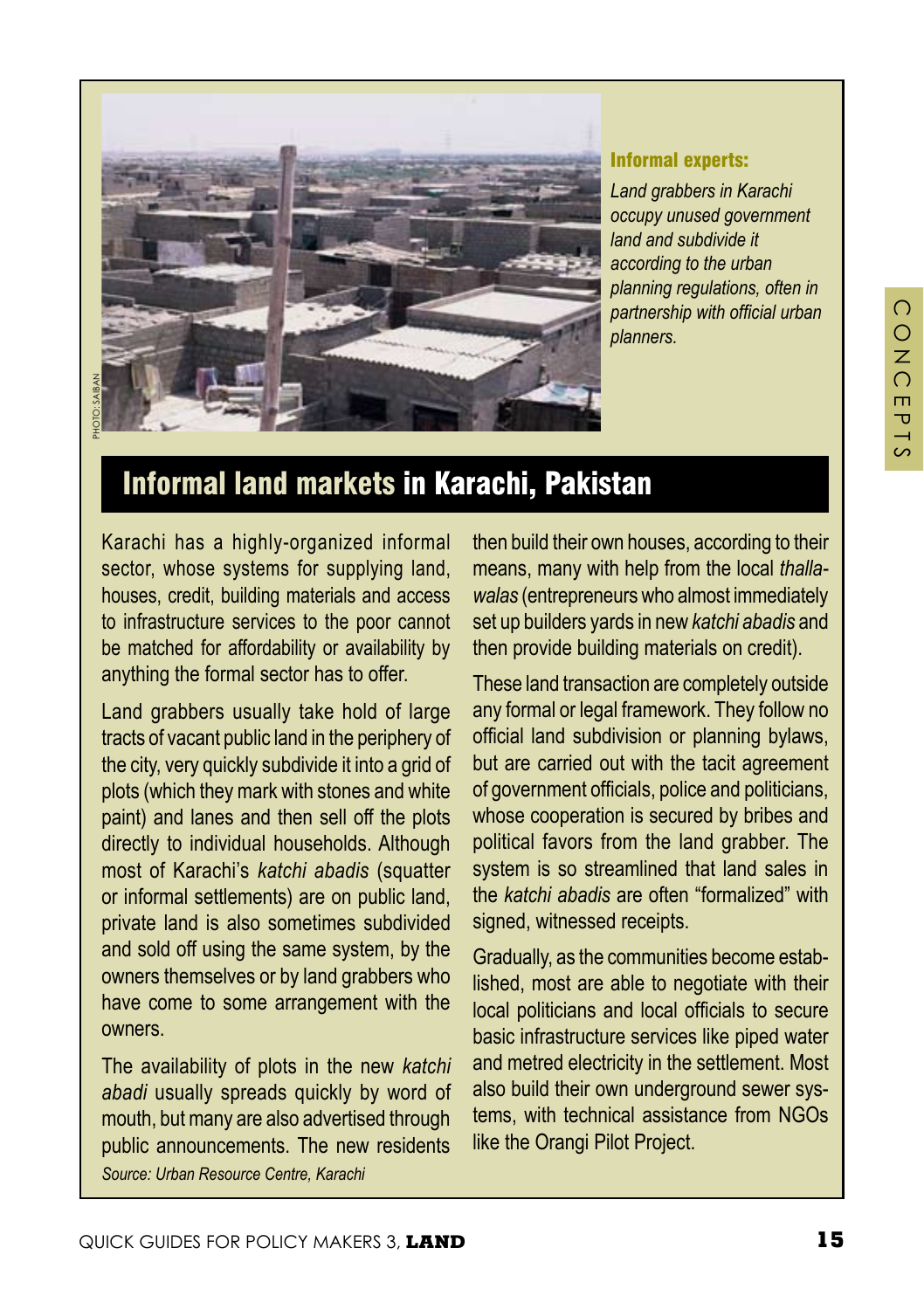

PHOTO: ACHR

*cities for housing the poor. But when poor people look around and make their own surveys, they find pockets of empty land all over the place — public and private much of it ideal for low-income housing. There are a number of tools governments can use to help put this land to use for housing and other social purposes.* 

*Governments invariably complain that there isn't enough land supply in their* 

## **How cities can make land available for housing**

Providing land to house the poor is often a matter of political will for governments. Once political will exists, there are a number of land management tools which governments can use to make more urban land available for housing:

- **Land use plans** which determine what specific pieces of land in a city can and can't be used for.
- $\blacksquare$  Land taxation which allows cities to charge landowners for holding land, receiving municipal services and using land in certain ways.
- $\blacksquare$  Land administration systems which cities use to maintain updated information about land ownership, land use and who has the legal rights to what land.
- $\blacksquare$  Land tenure regulations which determine what kind of tenure rights various owners. users and occupants may have to a piece of land.
- $\blacksquare$  Development plans which cities can use to determine how specific pieces of land in the city can be used and developed in the future.
- Development standards which set rules and physical specifications for the kind of infrastructure and services that should be

supplied to land and for different kinds of land uses.

If these land management tools are going to be effective in ensuring a sufficient supply of land for low-income housing, a city will need a good land management system to administer them, with an efficient organization, transparent procedures for decision making and appropriate information technology for collecting, processing, storing and disseminating information about land.

#### **What is land management?**

When city governments have systems to make informed, equitable and effective policies and decisions about the allocation, use and development of the city's land resources, that is good land management.

An important part of land management is the land administration system, which identifies, records and disseminates information about the rights, value and use of land when implementing a city's land management policies.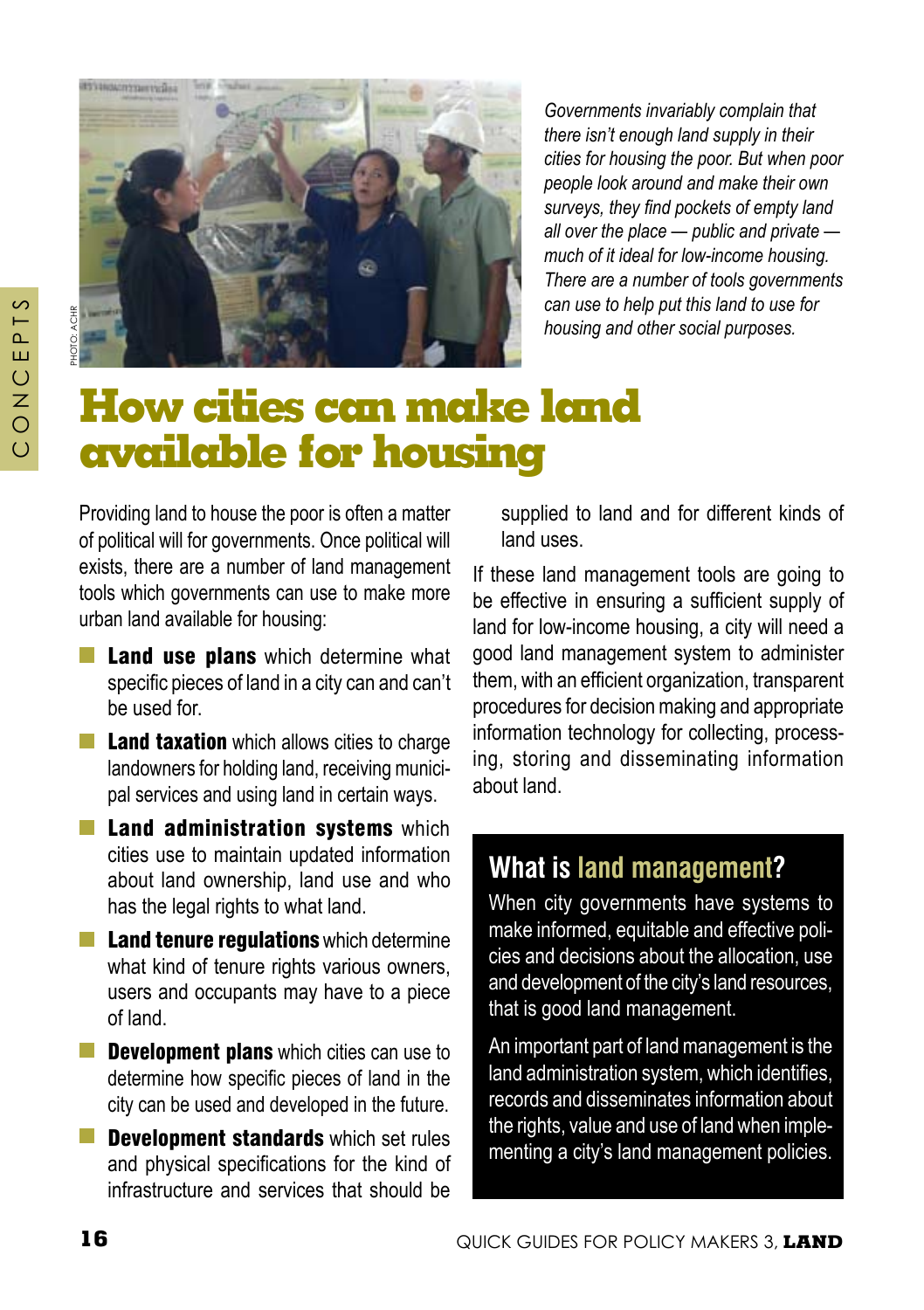PHOTO: HOMELESS INTERNATIONAL



#### Land is a political issue:

*Any problems around land will be made worse if governance is weak. When this is the case, 'state capture' is common—where those in power are able to gain control over most of the land and its resources. Corruption also becomes a large problem. And in the end, it is the poorest households in our cities that suffer.*

# **Land governance**

Land tenure issues cannot be separated from the broader issues of how our cities are governed and how well they are able to balance the conflicting needs for urban land and at the same time provide the basic needs for their poorer citizens. Although land raises important technical issues, it is ultimately a political and governance issue.

There is a large competition between social, economic and environmental goals in how limited land in cities should be used. Decision-makers face difficult choices every day in how to resolve competing needs—such as whether to use scarce land for housing, industry, parks, or keeping the cultural heritage of a particular place. The quality of governance determines how this competition is managed, and also how any disputes and conflicts

are resolved. It is also governance which decides whether urban citizens can have access to land administration information (or whether they have to pay bribes), and if decisions about land are transparent. As the poor are the weakest group competing for land in cities, governments need to be actively pro-poor in their land governance policies.

When we think about good land governance the type of questions to ask are: who benefits from the laws and policies of land as they are in our cities today? Who makes the decisions, and how are they enforced? How do these decisions relate with traditional institutions? And how do these decisions affect the poorest households in our cities.

#### **What is land governance?**

UN-HABITAT uses the definition of land governance as 'the process by which decisions are made regarding the access to, and use of, land, the manner in which those decisions are implemented and the way conflicting interests are reconciled'. Ultimately, land governance is about power and the political economy of land.



 $\bigcap$  $\overline{O}$  $\overline{z}$  $\Omega$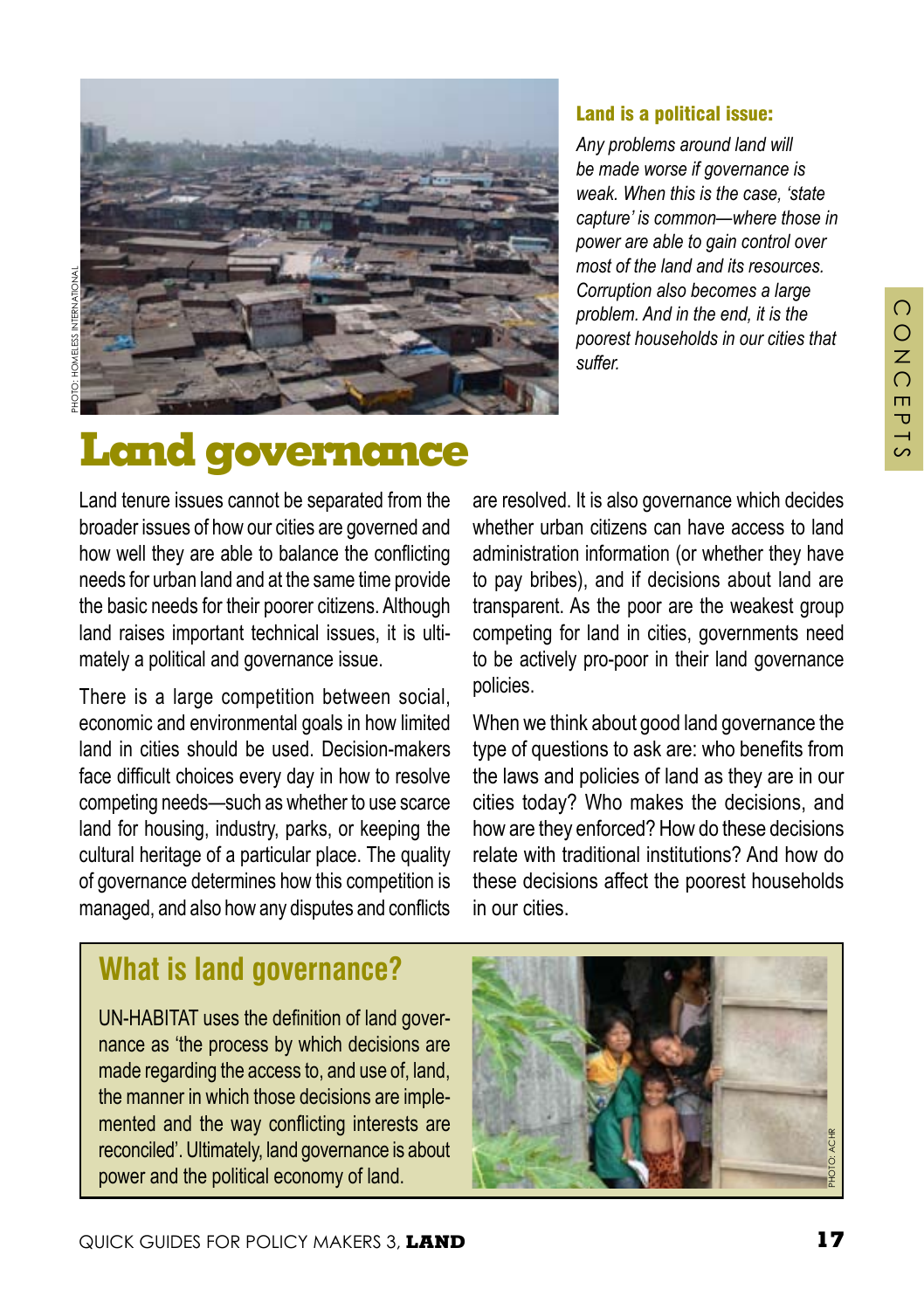# **10 strategies to make land more accessible to the poor**

**The best way to solve problems of land and housing is to support a broad range of groups and approaches on many fronts**

Governments and development agencies often fall into the trap of believing that there is a single solution to the problems of land. The single solution is a myth for two reasons:



**2**

**Political contexts, legal frameworks, land ownership, urban histories, employment sources and community organizations all vary dramatically from place to place, and no policy or programme can ever cover them all**. A solution that may work well in one place may completely fail in another. Likewise a solution may work well for 20% of the city's poor, but not for the other 80%.

**Single-solutions seekers miss many good chances when they look only one way**. A rich field of experimentation and innovation on many fronts, in many styles, and with many groups trying out different strategies are those which are most likely to produce the solutions that work.The solutions that don't work can be forgotten, but those which show promise can be supported, refined, expanded and then replicated or adapted in other places.

Land and all its potentials need to be seen as part of a broader approach for ensuring housing for the urban poor. Issues around land need to be looked at in the context of urban governance, urban planning and infrastructure provision as well as economic and social empowerment of the poor.

These 10 strategies should be considered together with those described in the other Quick Guides in this series, including sites and services and other alternatives to eviction (Quick Guides 2 and 4), housing finance (Quick Guide 5) rental housing (Quick Guide 7) and the central role of community-based organizations (Quick Guide 6).

Policymakers should note that providing land for low-income housing is ultimately a political issue. Each of the 10 strategies can either increase or reduce access of the poor to land depending on political will and intentions.



 $\circ$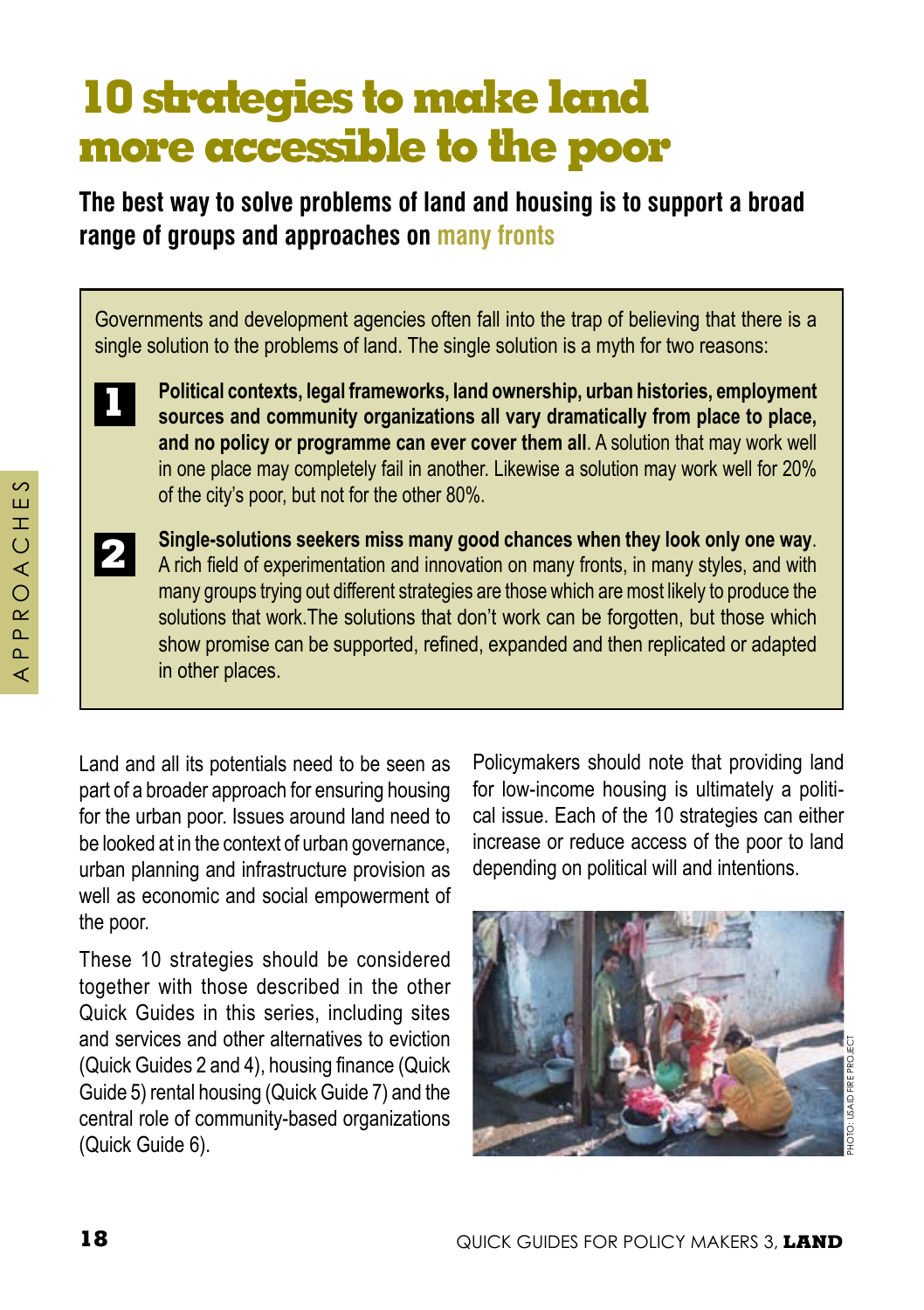# **Strategy 1: Planning more efficiently**

As development, growth, competition and speculation drive land prices in Asian cities higher and higher, land for everybody's housing — but especially for the poor's — becomes less and less affordable. One way to bring land costs down in low-income housing projects is to minimize the amount of land used for each unit through more efficient planning. When laying out a new housing or a community redevelopment project, good planning can help reduce per-unit land costs, allow for more efficient and more affordable basic services, and create better living environments which allow the residents to enjoy a better quality of life. There are several ways to do this:

**1 PLANNING FOR HIGHER DENSITY:** One way to lower per-unit land costs is by developing small house plots, narrow lanes and dense plans to squeeze more houses onto limited land. This may mean relaxing local building regulations, which are often designed for higher-income capacities with unrealistic standards of plot sizes, or introducing new land-use control policies which encourage such high-density housing development. There are many good examples of low-income housing projects with extremely dense housing layouts and below-standard plot sizes which are still lively, healthy and comfortable for communities to live in.

## **The humble row house**

One of the best ways to achieve high density, small plot sizes and still provide decent, liveable houses is to design a row-house scheme, with attached side walls and openings at front and back, for air circulation. If the houses are 2 or 3 stories tall, they can provide a lot of living space for big households, even if they have only one room on each floor. And with as little as a metre or two of space in front and back, they can leave room for washing vessels, socializing, hanging laundry, cooking, cart or motorcycle storage or setting up small shops. There are highly popular and successful row-house developments in Mumbai and Bangkok with plots as small as 15 or 20 square metres.

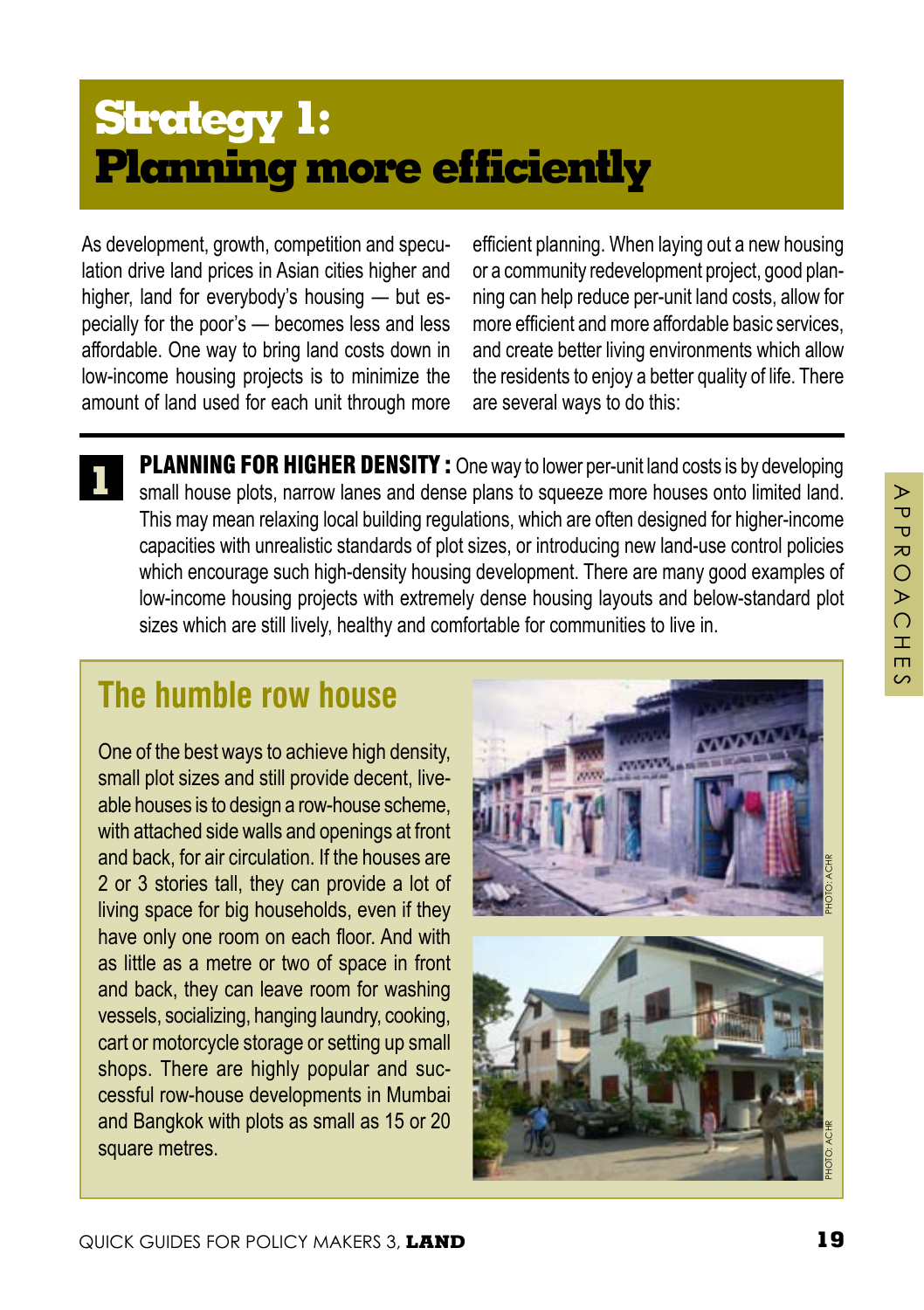#### **Planning with people**

Many believe that all the planning issues are technical matters best left to professional architects and engineers. But some of the best planners are people who have themselves lived in crowded and badly-serviced settlements and know from experience what is acceptable and what isn't. When poor communities and other stakeholders are centrally involved in every stage of the planning process, the end result will be a better project that is more appropriate and more acceptable to those who will live there. The role of sensitive, community architects, who



are able to listen to people, make suggestions and help translate their ideas into drawings and models and proposals, is extremely crucial.

**PLANNING FOR MULTI-STORY:** Another option to reduce per-unit land costs is to put more than one housing unit on each plot, or to stack up the housing units in low, medium or high-rise buildings. The more housing units share the same piece of land, the lower the per-unit land costs will be. But it is important to remember that this kind of high-density development will not guarantee that the housing remains affordable to poor households. Higher buildings mean higher per-unit construction costs, and poor people are also not the only ones interested in living in less space if it is in a good location, close to jobs, markets, transport and public amenities. As many European city centres show, densely planned housing in prime locations can be highly desirable and therefore too expensive for the poor. Moreover, high-rise apartments may not be suitable for many poor people who often use their homes for economic purposes as well.

- PLANNING EFFICIENTLY: Many assume that the most efficient way to use precious urban land is to lay out the houses in long rows on a rectangular grid of crossing streets, like a refugee camp. But these layouts don't create much sense of neighbourhood or the smaller, more intimate public spaces which encourage activities like playing, vending, open-air markets or tree planting. In fact, housing can be planned in clusters around dead-end lanes, courtyards and small squares and still make extremely efficient use of land and allow for efficient and cheap installation of infrastructure lines. **3**
- **4 PLANNING ROADS FOR PEDESTRIANS, NOT CARS:** Urban building regulations often require residential roads to be built wide for big vehicles. If these higher-income standards are followed in lower-income areas, far too much land gets lost to roads, the number of houses will be greatly reduced and the per-unit land and infrastructure costs will go up sharply. So one of the best ways of planning for efficient, liveable and affordable housing in low-income areas is to reduce road and lane widths to pedestrian proportions. As long as ambulences and fire trucks can get inside the community in an emergency, that's enough. It has also become clear that housing projects with the best access to cars are the most likely to be gentrified by middle-class households.

**2**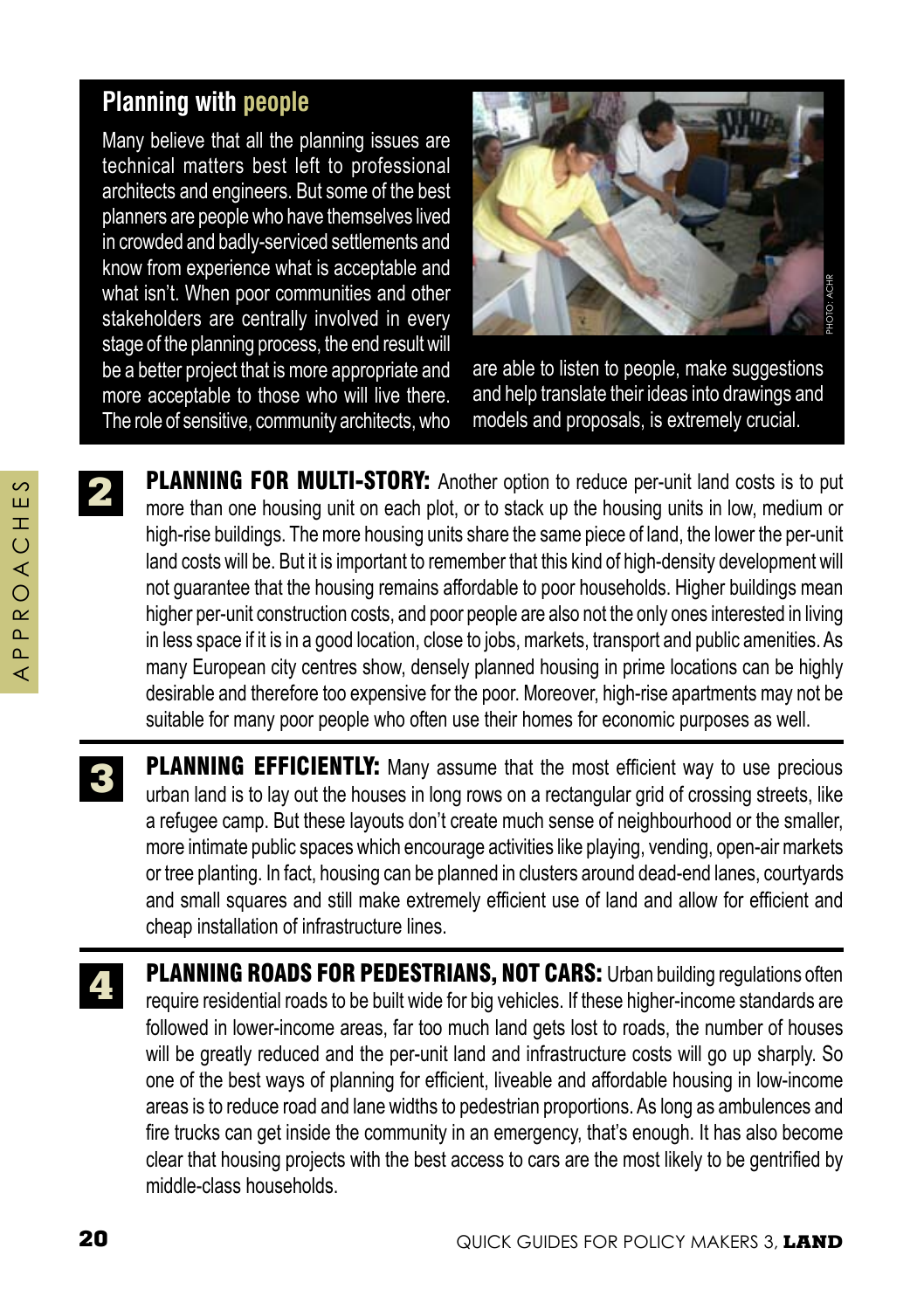

#### Only in theory . . .

*The development plan for the city of Mumbai is filled with areas marked "For Economically-Weaker Section (EWS) housing." But when poor women pavementdwellers organized themselves and went around the city looking for these EWS plots they found shopping centres, high-income housing colonies, factories and cinema halls.* 

# **Land use regulations**

Many cities in South Asia have attempted to use land use regulations as a strategy to set aside land for low-income housing development, in a planned manner. While the intentions behind these land reservations are good ones, these controls have not guaranteed that any lowincome housing actually is developed in those places. Even when NGOs, community groups or even government housing agencies propose using land for housing, as intended, they often meet resistance by the much stronger market forces, which usually determine how a piece of land is actually used, no matter how it is zoned.

When land use regulations set aside urban land for housing, they often stipulate how that land can be subdivided, what densities and building heights are allowed, and what kinds of infrastructure services must be provided. Such regulations can actually work to make housing even more expensive and less available, by imposing unrealistic standards which effectively limit the amount of formal housing that can be

developed — especially at the low end. And this drives more people into sub-standard living situations in informal lands and settlements.

#### **Land use regulations can be a tool to help the poor get land for housing**

Land use and building regulations can be adjusted, to make them more in tune with the real needs of the poor. They can significantly increase the amount of affordable housing available in the formal market. Plus, the existence of land use regulations which set aside land for low-income housing can also be a powerful tool for organized communities to use in their search for land and their negotiations to use that land for genuine low-income housing initiatives.

⋗  $\overline{\mathbf{U}}$  $\overline{\mathbf{U}}$  $\overline{a}$  $\overline{O}$  $\triangleright$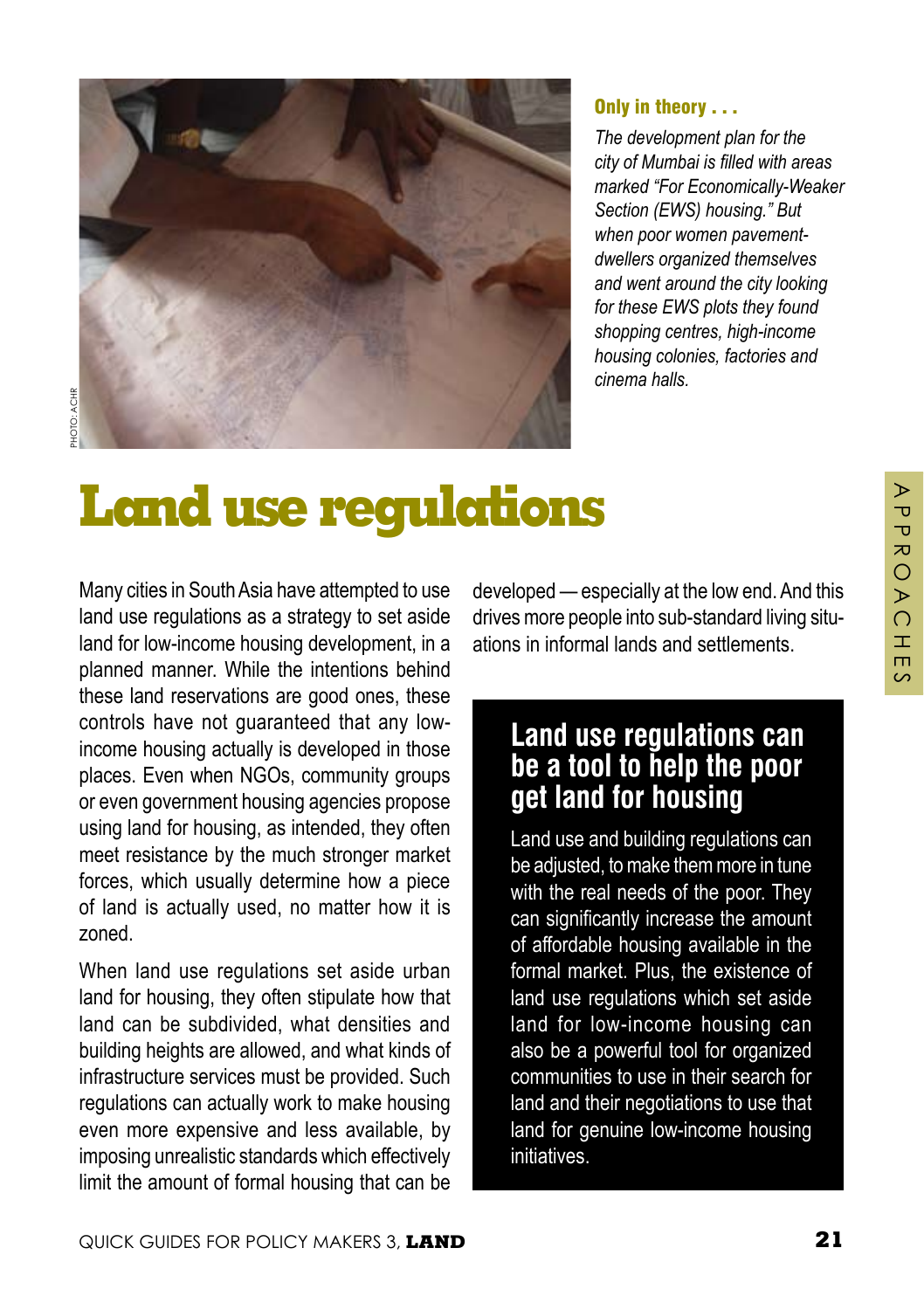# **Strategy 2: Better land information**

Having a well-functioning land information system is one of the most important preconditions to providing land for housing the poor. If land records in a city are unclear, it leaves room for land-use to be manipulated in different ways by powerful interests, and in these manipulations, the poor are almost always the losers. Plus, you can't legally give or lease land to the poor (either individually or collectively) if the rights are uncertain, so the threat of eviction remains.

A good land information system is an essential tool for planning how land is managed, so that a city's land resources can be used efficiently and equitably, for the benefit of all its inhabitants, its economy and its environment. Without clear land information, planning for a city's roads, infrastructure networks, social amenities, public facilities and housing becomes extremely difficult.

The lack of reliable, updated public records of land rights and land transactions can also be a barrier to developing an effective, transparent land market. Poor land records stimulate the growth of informal land markets, with large numbers of land transactions and allocations going unrecorded, so

cities lose out on revenues from property taxes. Poor land records also increase instances of forged land titles and false land sales and make it hard to ensure appropriate compensation in cases of resettlement or land readjustment. These problems can in turn lead to greater tenure insecurity and increased instances of land conflict.

## **In people's hands . . .**

When poor communities have access to good information about what land in their city is available, who owns it, how much it has sold for and how much similar land is worth, it can help them to find possible land for housing and strengthen their negotiations for a lower price. The use of aerial photographs, land records and GIS systems is no longer the exclusive privilege of the educated elite in our cities. Organized poor communities and their networks all over Asia are learning to use these high-tech land information systems and finding them to be vital tools in their search for vacant tracts of public or private land and their negotiations to access that land for their housing projects.



#### No silver bullet:

*A good land record system is no silver bullet. Even the most sophisticated land records systems and digitized cadastral maps can be manipulated by powerful interest groups and sidelined by market forces and the poor can still be pushed out of the city. Increased transparency resulting from good land information makes it harder to do this.* 

 $\sim$ Ш Ŧ  $\overline{O}$ ∢  $\overline{O}$  $\alpha$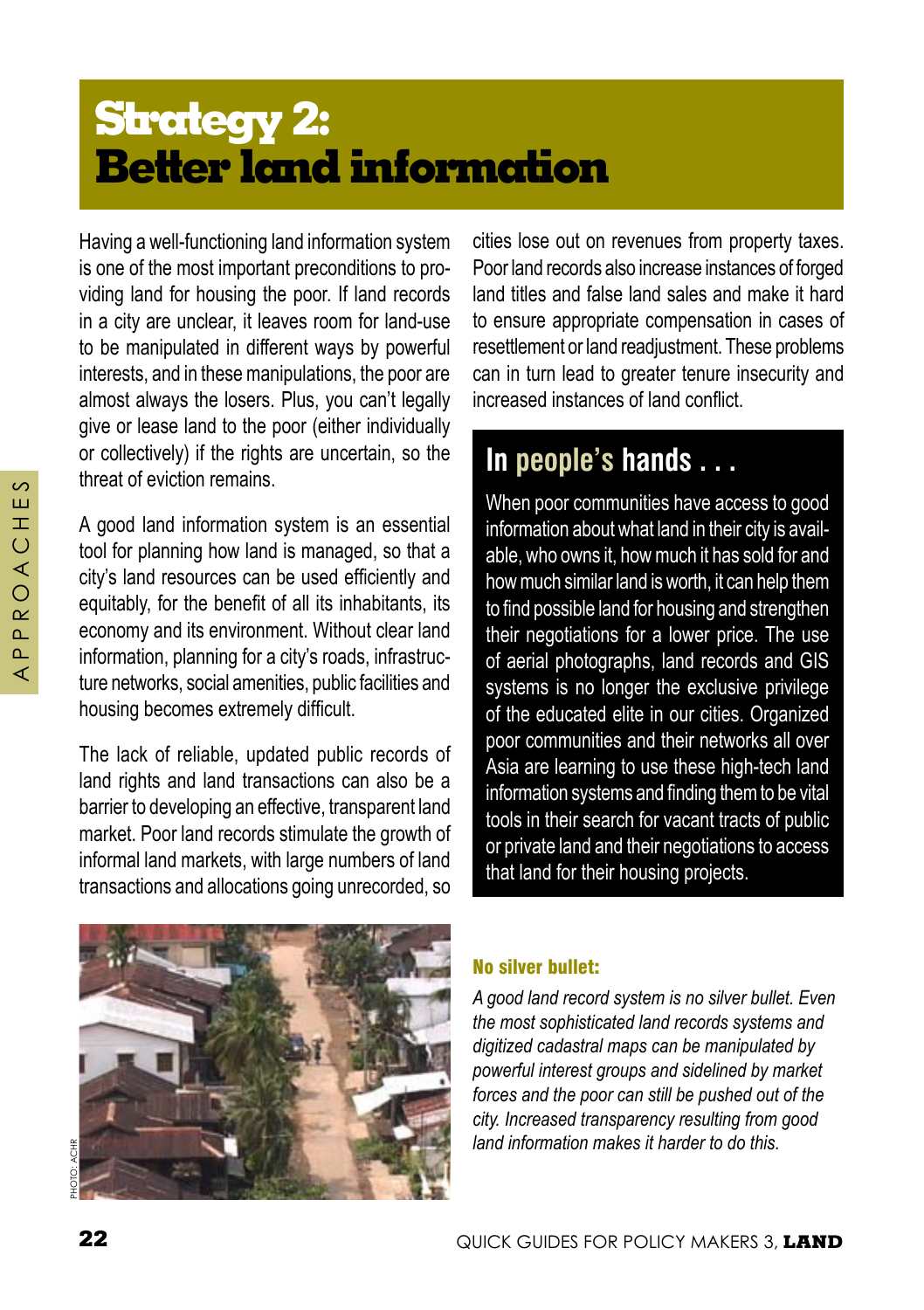PHOTO: CODI

## **Your city's land information check list:**

The cost of creating and maintaining good information on urban land is high, and involves a lot of variables of management, capacity, technology and enforcement. This is one of the reasons why less than 30% of all urban lands are recorded in public registries, in most of the developing world. If a city's land information system is to be effective and useful to the general public — and especially to the poor — it must be accessible, transparent and affordable. So what goes into a good land information system?

**1**



**PHOTO 51 — A**

- **2 LAND RECORDS** are the written record of information about rights of specific pieces of land and are the legal evidence of the land's ownership and use. They answer the question "who has what rights?" Simplified land record-keeping procedures should be set up as a city's first step in establishing a good system for administering land. These procedures can be improved over time, as technical barriers are surpassed and as the city's institutional and human resources capacity is developed.
- **3** CADASTRES are public records that include surveys or maps which describe the value, extent and ownership of land within a city. They answer the question "who has what rights where?" Cadastres have to be constantly updated as land use and land ownership changes, and are usually linked to land registration and land title records.
- **4** LAND REGISTRATION SYSTEMS records all the information about rights on pieces of land and keeps legal evidence of ownership.

In order to be effective for all types of households, land information must be able to capture the whole range of tenure options that have been discussed in this guide.

*Source: Adapted from UN-HABITAT 2004(b)*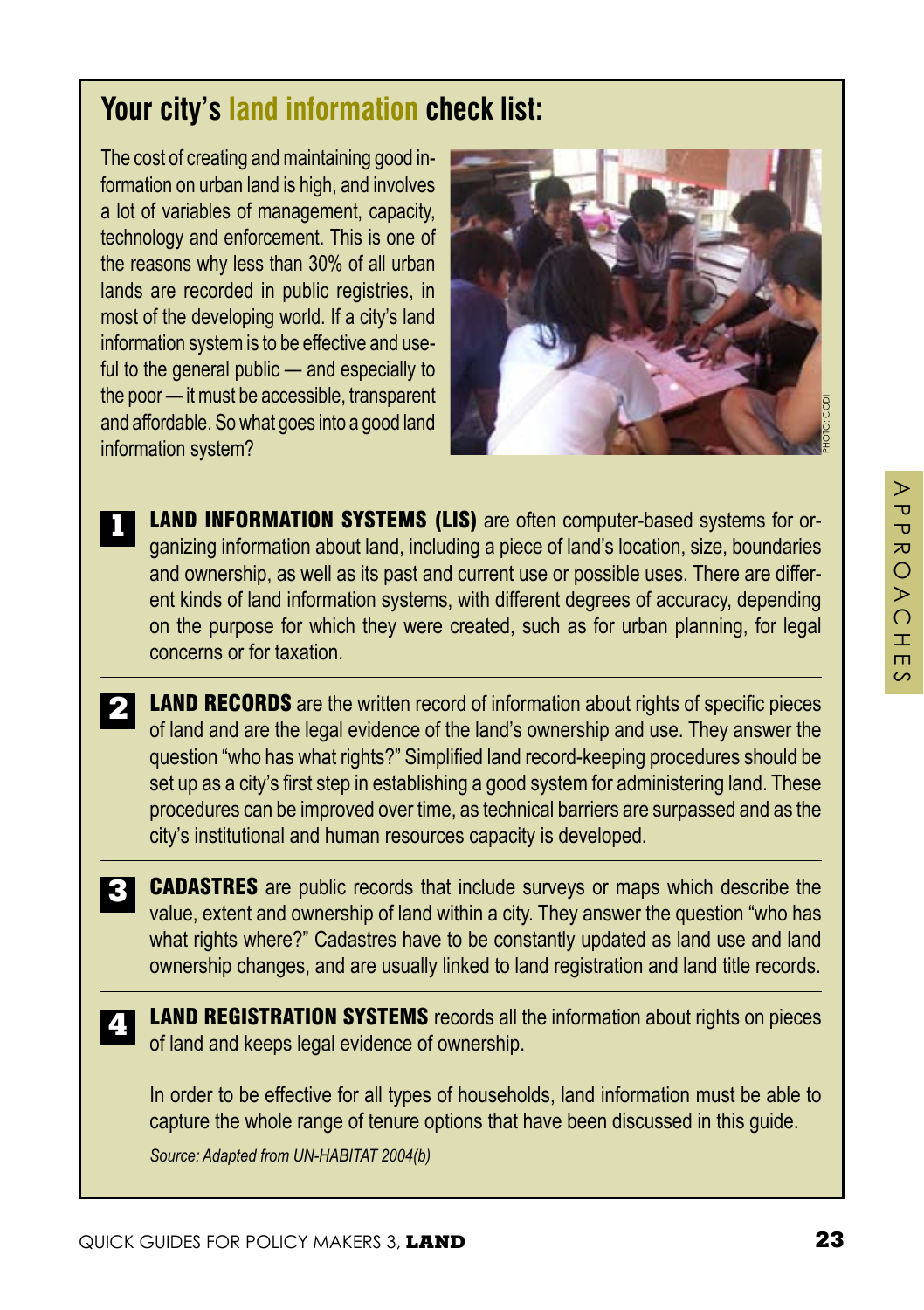

# TO: URDC MONGOUA

#### Does taxing land help?

*Are there any countries in Asia where good property tax systems have improved the poor's ability to access land? It's hard to say for sure, but one thing is clear — if taxing land that is being left idle by speculators works as an incentive to bring that land into the market, it means the supply of land will go up and the overall land prices will go down. And this situation is good for everyone in a city who needs land, including the urban poor.* 

# **Strategy 3: Better land taxation systems**

For thousands of years, taxing land has been one of the main ways cities around the world have generated public revenue for various public purposes. But charging taxes on land — especially on land left vacant — is also an important fiscal tool city governments can use to discourage land speculation and ensure a steady supply of much-needed developed land for various purposes. A steady supply of land in a city has the effect of keeping overall land prices down, which in turn makes it easier for the poor to access land for housing. Taxes on land are charged in different ways, according to a variety of tax systems, but in Asia, they fall under three main categories :

**1 Capital gains taxes** are charged on land only when it is sold, according to the principal that the profit a person earns by selling a piece of land should be taxed, like any other income.

**2** Vacant land taxes are charged to owners of vacant land that is left unused, with the object of making owning vacant land unprofitable, discouraging land speculation and encouraging capital investment on land to utilize it to its full potential.

**3** Land use taxes: In some countries. separate taxes are charged on land and on whatever building stands on that land, so that a person may pay two different rates or different people may pay tax on the same place: the one who owns the land and the one who owns the building. Some countries use this tax system which separates land and land-use, to generate more revenue to finance the provision of public services in a city.

In most Asian countries, however, these land taxation policies have not won much support from political elites, many of whom are themselves land buyers and land speculators, and implementation of the policies is almost invariably hampered by under-assessing of property values, bribery and tax evasion. Often, high taxes on land drive land transactions underground and result in informal subdivision of lands and false sale records.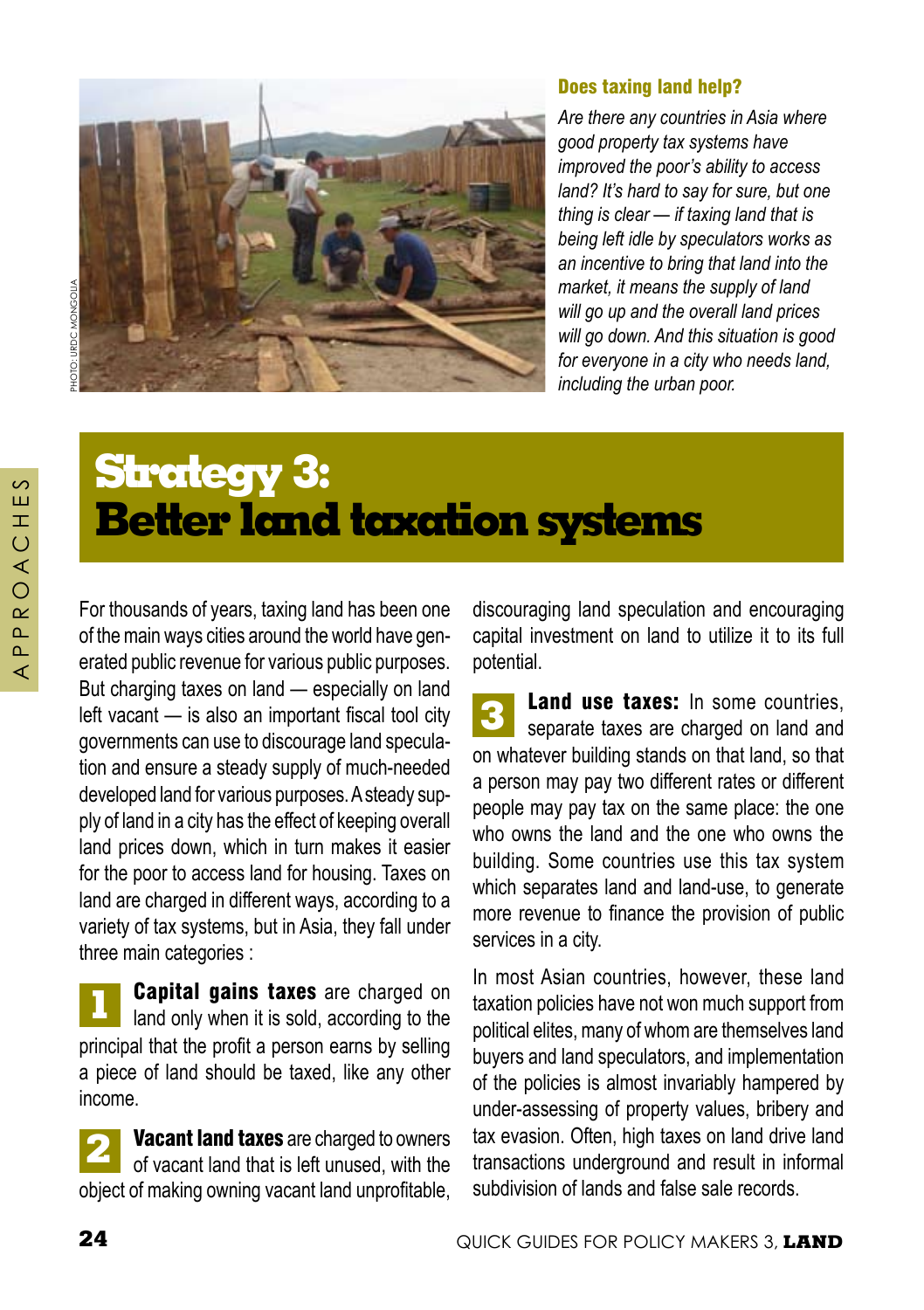# **Why does land taxation make sense?**

- It generates urban revenue relatively easily. Land taxes don't distort market mechanisms or burden the local economy the way some taxes do. It's cheap and efficient to tax land because it requires much less work to track land ownership and land value than to track individual incomes or sales transactions. Evading land tax is also more difficult, since land assets can't be hidden, removed to a tax haven or concealed in electronic data systems. Even in very poor countries, the tools are available to implement a land taxation policy, as long as some effort is made to establish an adequate land administration and land records system. **1**
- It brings more land into the market. A landowner who has to pay a large tax on empty land has little incentive to keep that land vacant or under-utilized. In some countries, local governments apply progressive land tax systems to combat land speculation and fully maximize the use of developed land. When properly managed and implemented, this kind of land tax can bring about positive results in the supply of land in a city and stimulate landowners to either develop their land or to negotiate its development with public or private sector agents. And all this makes much-needed urban land accessible by more people. **2**
- It divides the benefits of development more equitably. Even without having to do or invest anything, landowners can often accumulate considerable wealth simply by waiting for the value of their land to increase. When a government develops plans which improve roads and accessibility, extend infrastructure and public transport and increase the urban livability and social amenities in a certain area of the city, the land prices in that area will immediately go up. The wealth of landowners in that area will thus increase, as a direct result of these public investments. The moral question is whether these economic gains should be enjoyed only by individual landowners or should be shared by the society as a whole. In some countries, a system of land value taxation (LVT) is used as a strategy to recoup part of the public investments that go to such area development, through taxes charged on the land-owning beneficiaries of that development. LVT discourages keeping land idle in prime locations. **3**

## **How does land taxation work?**

The taxes to be charged on a piece of land (or on a building on that land) are usually calculated on the basis of several aspects, including its assessed market value, its size, its location, its accessibility to transport and public services and the purpose for which it is being used, as determined by land-use ordinances and city master plans. A process of land valuation is periodically carried out in a city and recorded in a municipal land price gradient map or in the city's cadastre. All these calculations require active government participation in order to ensure that the information for determining all these aspects of a land's value are kept up-todate and that the taxes are properly assessed, billed and collected. Dispute resolution and taxpayer services must also be considered when establishing land taxation systems.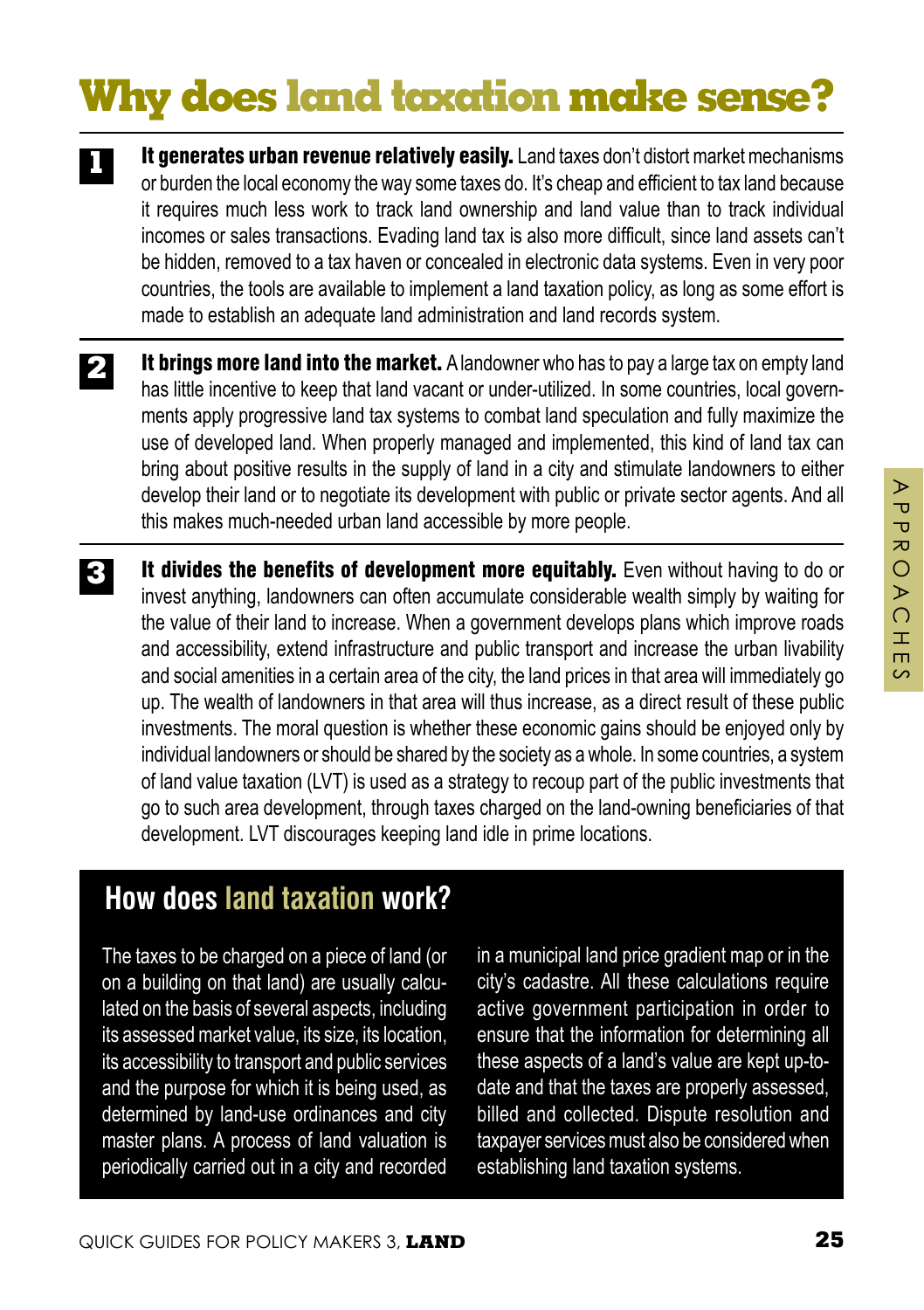

#### It's a compromise:

*In land sharing, households will ultimately have to squeeze into a smaller piece of land, but the trade-off is that they will no longer be squatters, but will become the legal owners or tenants of their land. And the landowners may have a bit less land to develop commercially, but they will save themselves the loss of face and time and money it will take to evict a group of poor households with nowhere else to go.* 

# **Strategy 4: Land sharing**

Land sharing is Asia's home-grown strategy for resolving urban land conflicts between poor communities (who need the land they occupy for their housing) and private or government landowners (who want the land back to develop it).

How it works: After a period of planning and negotiation, an agreement is reached to "share" the land. The community is given, sold or leased one part of the land for reconstructing their housing (usually the least commercially viable part of the land), and the rest of the land is returned to the landowner to develop. How much land the people get and how much land goes back to the owner is decided during the negotiations. And finally, *everybody benefits.*

Land sharing is usually a long and complicated process and doesn't work in all situations. But as more and more land sharing projects are being implemented in countries like Thailand, India, Cambodia and Indonesia, the strategy is becoming much better known and understood by communities, governments, housing professionals and land-owning agencies, and the negotiation and development times are shrinking.

Behind a successful land sharing scheme, there must be a strong community organization, skilled intermediaries to assist in the negotiations and good technical helpers to draft out alternative land sharing plans to bargain with. But at the core of a land sharing process is the ability to translate conflicting needs and conflicting demands into a compromise which takes concrete form, and which is acceptable to all the parties involved.

## **Land sharing divides the cream of urban prosperity a little more equitably**

- П Landowners can clear some land for immediate development and save time and costs of long eviction litigation.
- $\Box$ **Slum-dwellers** stay where they have been living and working, get secure land tenure and keep their communities intact.
- **Governments** get much-needed land and П housing delivered to the city's poor communities, without having to pay for it.

 $\mathcal{L}$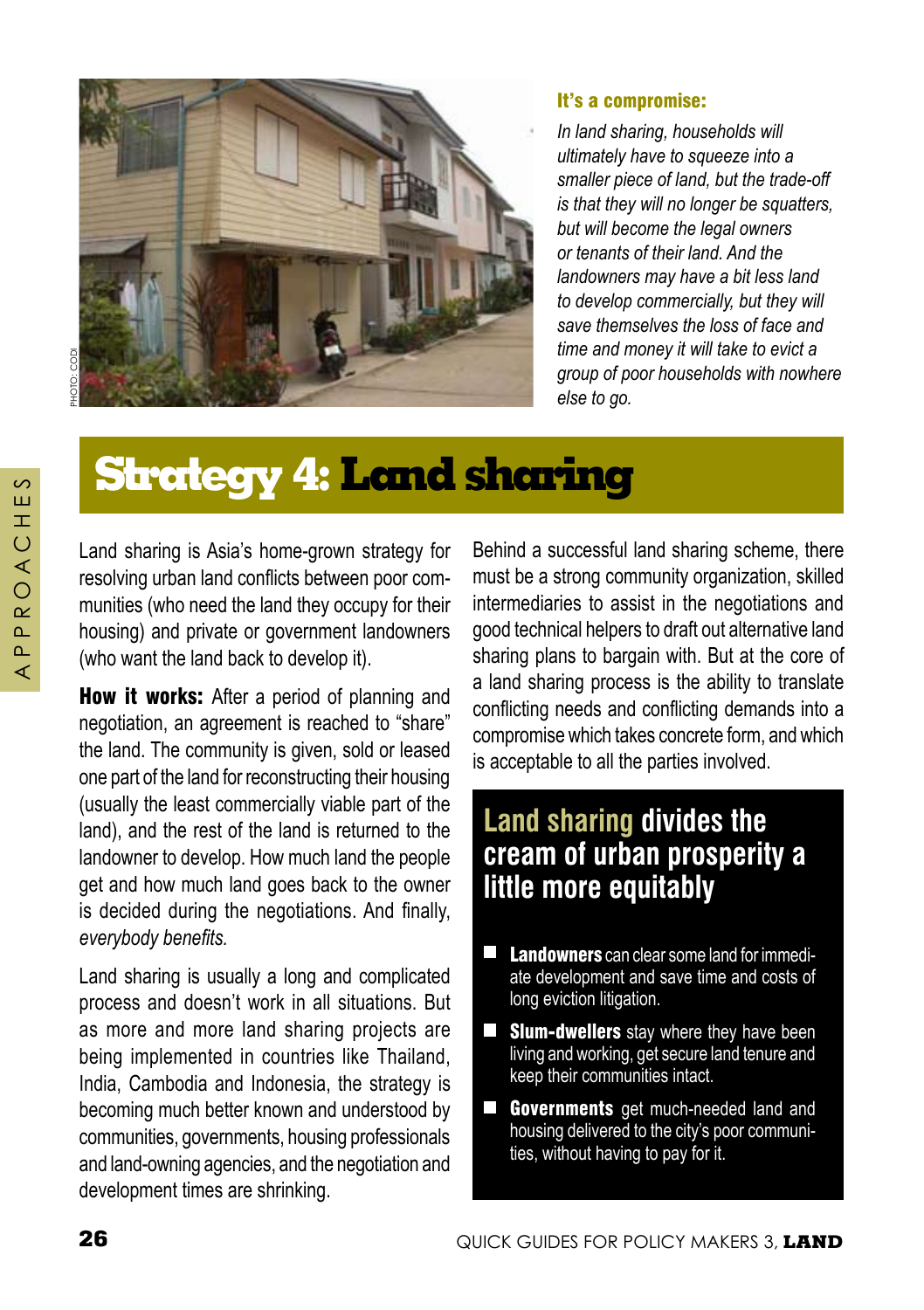## **Land sharing in Klong Lumnoon, Bangkok**

The small, canal-side community of Klong Lumnoon in suburban Bangkok was far from everything when the people first moved there 20 years ago. But by 1997, the area was gentrifying and the landowner decided to evict them and develop the land commercially. Some residents accepted the cash compensation the landlord offered and moved away. But 49 households who worked nearby and had nowhere else to live held on. In 2000, the eviction struggle got very hot: two community members were thrown in jail and the others filed a court case against the landowner, which they lost. The battle raged on. The people remained on the site. Klong Lumnoon residents linked with Bangkok's large network of canal-side communities who showed them how to organize themselves, how to deal with the district canal authorities and helped them to form a savings and credit group.

Meanwhile the eviction struggle continued. Eventually, some senior community leaders from the canal–side communities' network helped to negotiate a compromise solution in which the landowner agreed to provide a long-term lease for a small portion of the land to the people for their housing in exchange for their returning the rest of the land.

With the District Office acting as a mediator the people even managed to negotiate with the landowner a below-market selling price of just 750 Baht (US\$ 20) per square metre for their part of the site. After registering as a cooperative the community took a loan from Community Organizations Development Institute (CODI) at 1% to buy the land, which the cooperative on-lent to individual households at 3%, using the 2% margin for coordination, social activities hosting visitors and religious ceremonies.

The people at Klong Lumnoon worked with young architects from CODI to design an efficient layout



for 49 houses and to develop four low -cost house models for the households to build in the new area. The first three models were designed with rooms which can be finished later, after households have paid off their land and housing loans and have some cash or building materials to spare. The people also kept four plots in the new layout for a community centre, which the people designed with the young architects, using a series of beautiful models and drawings. The centre, which the people built themselves, also has a day-care centre, a community kitchen and an office for the cooperative.



*Source: CODI, 2008*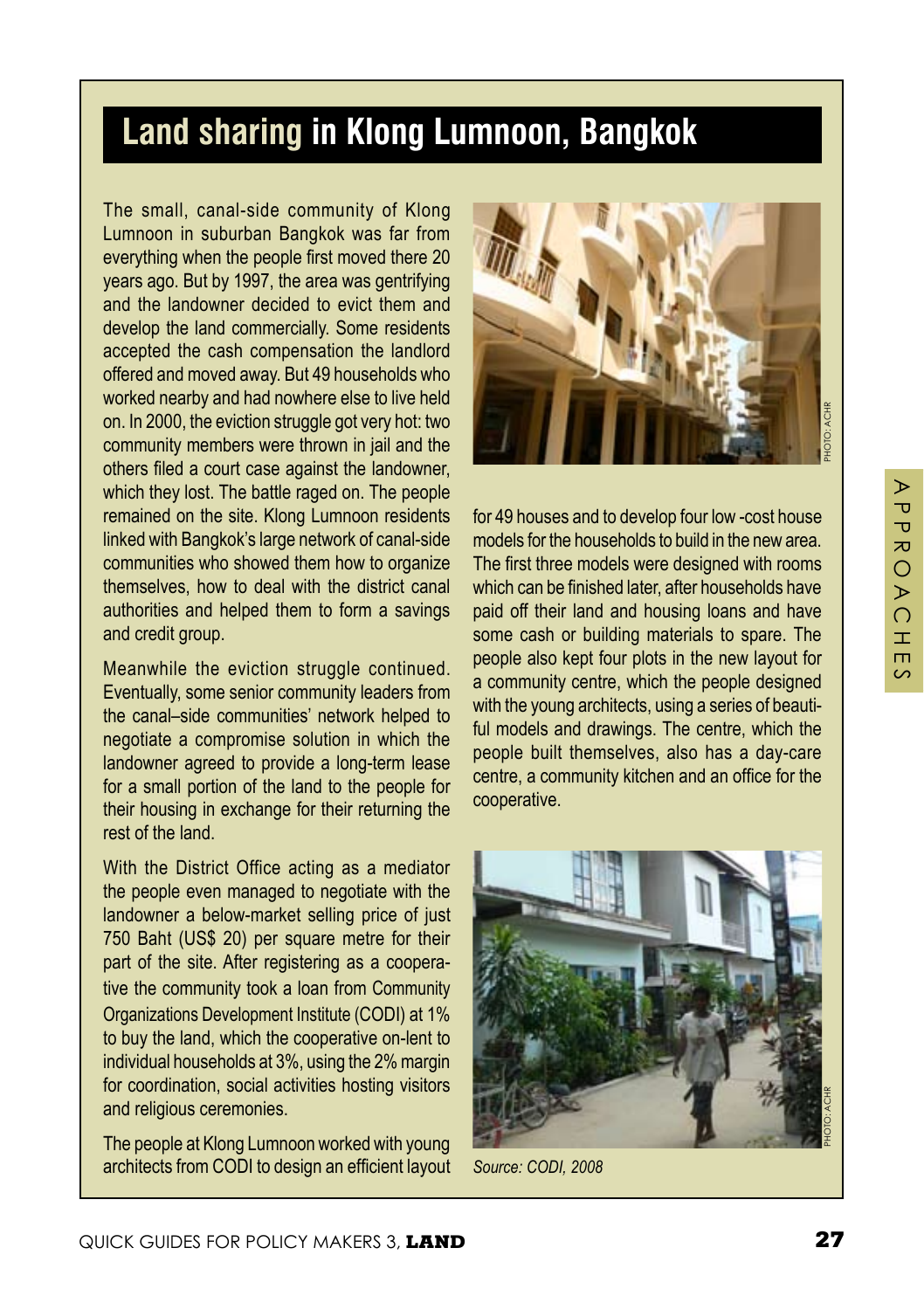# **Strategy 5: Land readjustment**

Land readjustment is a way of joining several adjacent pieces of land (held by different landowners) and eliminating the property boundaries to create a large site on which to make a new, planned redevelopment project. Land readjustment schemes are usually launched in older, run-down, lower-density neighbourhoods in inner cities, and transform them into new, higher-density subdivisions, with more house plots of smaller sizes, more efficient layouts and better public amenities and infrastructure. If the project is large enough, there may also be parks, playgrounds, schools and shops in the master plan.

In exchange for agreeing to join the scheme and giving up their land, landowners usually get one or two plots in the new subdivision, to sell or build a house on, usually with the expectation that the smaller plots in the new project will fetch a high market price. The land readjustment process involves several steps. First, the land has to be valued and a set of preliminary readjustment plans developed. Then, these readjustment options are considered and discussed with the landowners and occupants, who are usually involved in determining the form the final redevelopment plan takes. Then, plots are allocated to landowners in the new scheme, usually according to the values of their former land, rather than the size.

Land readjustment may not produce thousands of housing units per year, but it can be used in several ways to provide land and housing for the urban poor, especially where existing informal settlements are redeveloping on the same site.

Because land readjustment is a complicated process and requires that decisions be made by consensus, it usually takes several years and requires a good deal of skilled facilitation and sensitive design support.

## **1 Government-managed land readjustment**

There are some places where government agencies have initiated and implemented land readjustment schemes in inner city areas, some with provisions to include low-income occupants. In these cases, the government can reserve a number of plots, or a portion of land in the new scheme specifically for low-income housing, as a kind of cross-subsidy process.

Land pooling is another government-managed technique for land readjustment, where the whole redevelopment process is implemented by a special public agency, and participation by land-rights holders (usually both owners and tenants) within a project area is compulsory. Land pooling has so far been implemented only in inner-city areas of more affluent Asian countries like Taiwan, Japan and Korea.

In most of these cases, however, the redevelopment has led to drastic increases in land prices and accelerated the process of gentrification, all of which has increased the tenure insecurity of low-income occupants and driven them out of their neighbourhoods. If the land pooling process is to solve the poor's land problems instead of making them worse, it is important that these serious drawbacks be overcome.

 $\circ$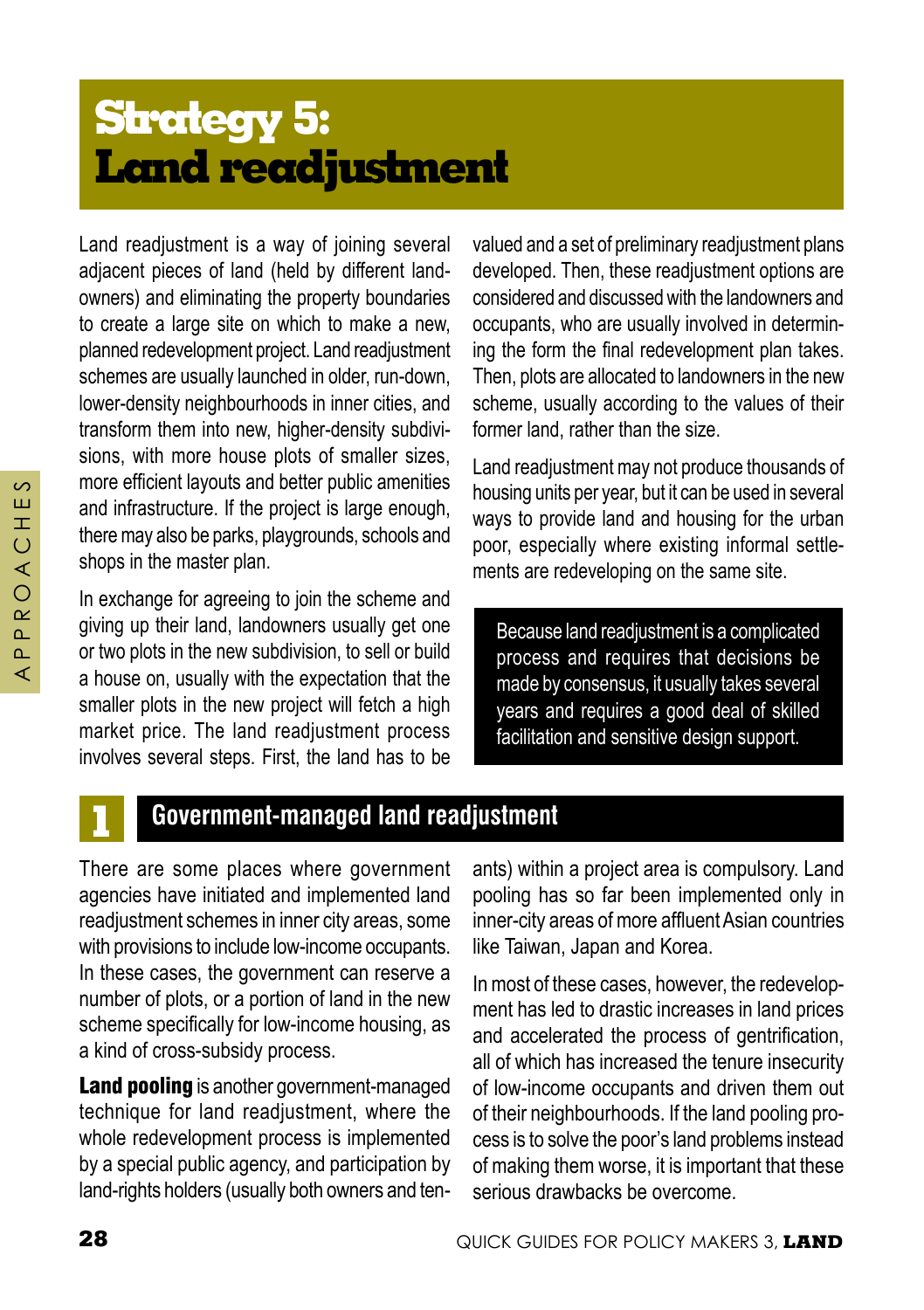#### **2 Land readjustment/reblocking within existing slums**

When squatter communities are able to negotiate some form of secure tenure (by buying or leasing their land) and redevelop their housing on the same piece of land, the residents often opt for land readjustment, where they demolish what's there and build a brand new community with a much denser, more efficient layout of



plots, which can make room for more households to join the project and reduce the per-unit costs of buying the land and rebuilding the community. Some residents may grumble that the land they've ended up with is smaller than what they had originally, but the trade-off is that their smaller plots come with secure tenure.





PHOTO: COD

BEFORE: *After being threatened with eviction, the slum at Chalermchai Nimitmai, in Bangkok, Thailand, negotiated to buy cheaply the land they occupied and build new housing, using the land readjustment strategy.* 



AFTER: *To lower the per-unit costs of both the land and the housing, the community decided to make a denser layout and redevelop their community with 89 house plots, instead of the original 41.*

#### **3 Land readjustment involving several linked settlements**

Land readjustment in poor and informal settlements can also take place on a larger scale, where several settlements (on adjoining land or on land that is close by) join together, pool their land resources and redevelop all the settlements under a single project. This kind of land readjustment allows one settlement which is too crowded to move a few households to another settlement where there may be more room, so that similar plot sizes, layout densities, amenities and infrastructure standards can be developed in all the participating settlements.

 $\triangleright$  $\overline{u}$  $\overline{\mathbf{U}}$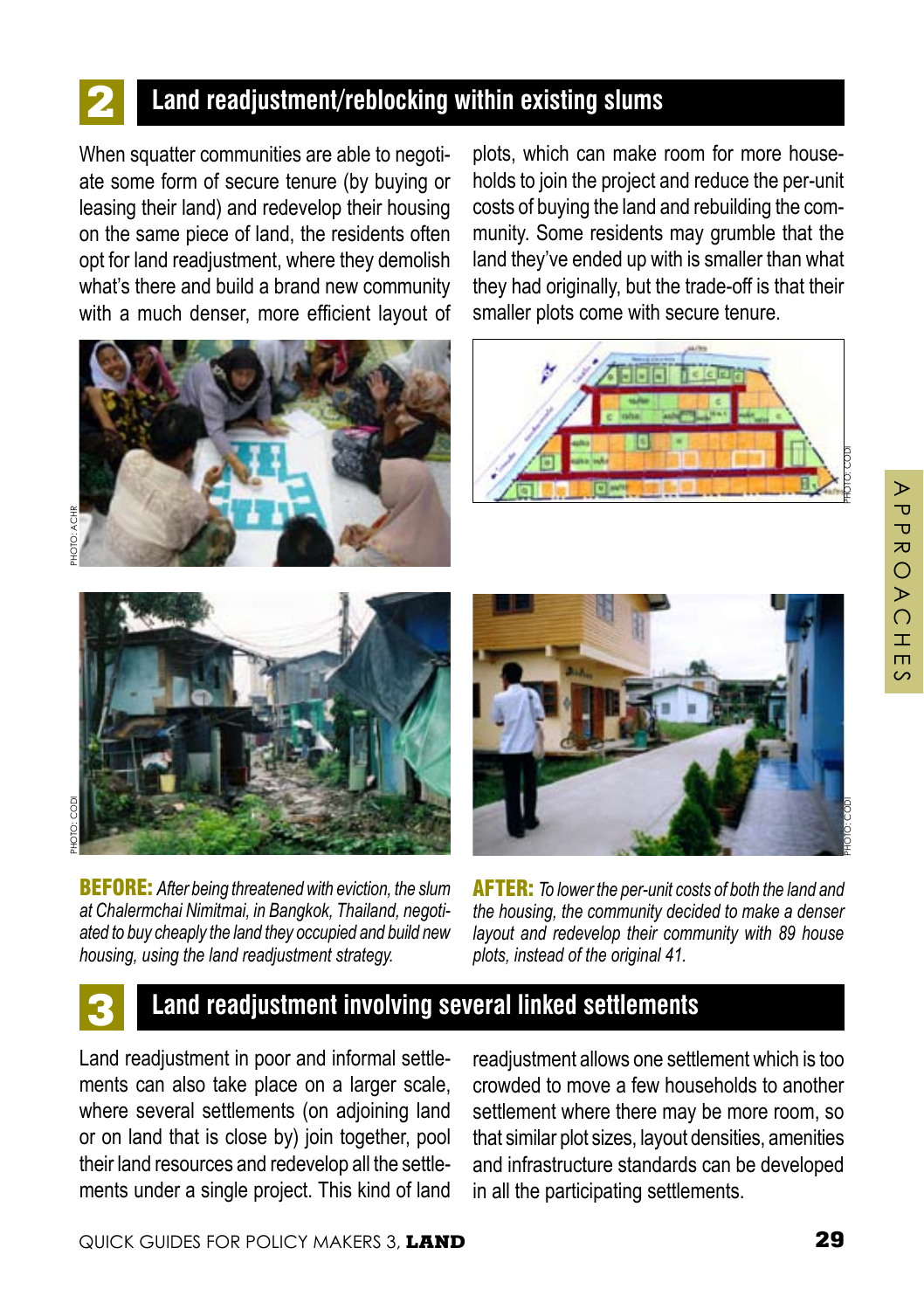# **Strategy 6: Cross-subsidy schemes**

Several governments in Asia have policies which require that private-sector developers reserve a portion of their formal, market-rate housing projects for low-income housing. The idea is simple: if a developer is going to make huge profits constructing high-income housing for wealthy clients, why shouldn't a small portion of those profits (or the sale price of the units) be devoted to subsidizing the housing of the less fortunate households who can't afford market-rate housing? It's a kind of progressive tax on high-end development. These policies can work in different ways, but most stipulate that a certain percentage of the total number of units

a developer builds, or a certain percentage of the total land the new development is being built on, must be low-income housing. Usually, minimum unit sizes and maximum sale or rental rates are specified in the policy, to ensure the housing is really affordable to the poor.

This kind of private-sector cross-subsidy for housing is a progressive idea. But in practice, developers find many ways to avoid their responsibilities. As a result, these schemes have produced a negligible number of affordable housing units for the poor. Here are three examples:

#### A P P R O A C H E S⋖  $\circ$  $\alpha$  $\sim$  $\Delta$ ⋖

 $54$  $\pm$  $\overline{O}$ 

#### **1 The "Public-Private" social housing policy in Malaysia**

Since 1982, the Malaysian government's policy has been to privatize the provision of low-income housing by requiring developers to devote 30% of their development projects to low-income residents, as a social obligation. The idea is that profits from selling commercial space and upper-income houses cross-subsidize the cost of building low-income units, which are sold at fixed rates to households who were evicted in the 1980s from their traditional *kampungs* and relocated to government-built temporary houses outside the city.

The selling price of these subsidized housing units was originally fixed by the government at about US\$ 7,000 for a 60 square metre unit, but when the developers complained, the price was raised to US\$ 11,000 — far too much for most poor households to afford. Since the scheme was launched, less than a quarter of the target number

of units has been built, and many of those have been grabbed by politicians or sold off at higher prices with the connivance of government officials. Without any community participation in deciding the location, financing or allocation, only a few selected groups of the poor have been able to obtain housing through this scheme.

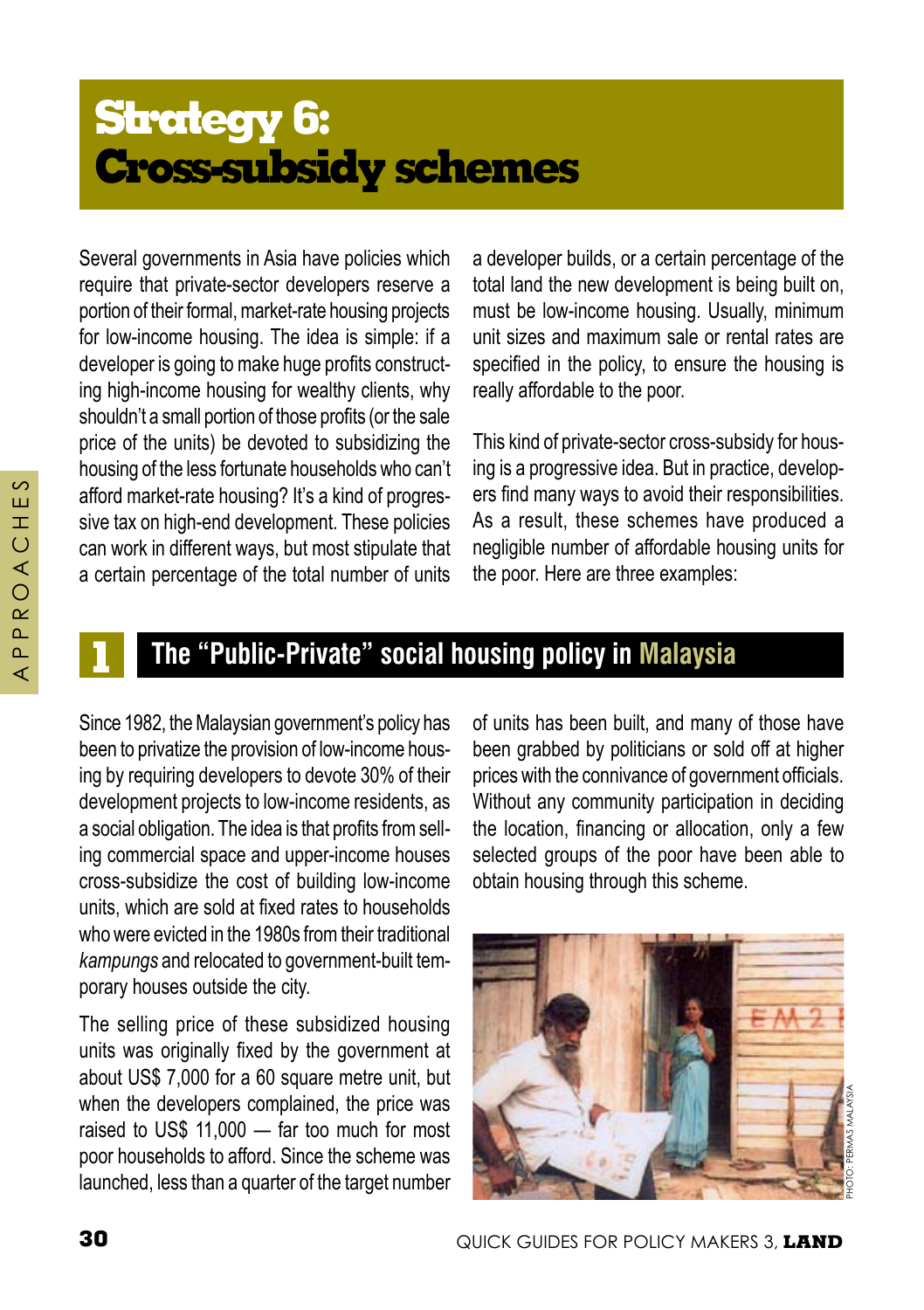## **2 Transfer of development rights (TDR) in India**

TDR is a land management tool that enables governments to generate financial resources by allowing landowners or developers to build more than they are allowed by the land use plan (for example, more levels making the building taller). With that money, governments can then finance upgrading or other housing for the urban poor. The TDR strategy only works in situations where land is extraordinarily valuable, like Mumbai, which now has some of the world's highest land prices.

In several of the on-site slum redevelopment projects being developed in Mumbai by the SPARC/Mahila Milan/National Slum-dwellers Federation alliance, they are using sold-off TDR not only to pay for the construction of multi-story apartment blocks for rehousing slum-dwellers



on the same sites for free, but also to build a capital fund to finance other housing projects and to use to negotiate with the state for more land and resources for housing.

*Source: Sunder Burra*

#### **3 The "Balanced Housing" rule in the Philippines**

The Philippines Housing and Urban Development Act stipulates that developers must allocate 20% of all land they develop to low-income housing. This is called the *"Balanced Housing"* rule, and though enshrined in national policy, it is almost universally ignored by developers.

The 350-unit Buena Vista housing project in Cebu was one of the first schemes to actually implement this law and to show that housing built for lower-middle income households could actually be profitable. In this case, the developer subcontracted the 20% to the Cebu-based Eco-Builders, an NGO-run construction company that promotes alternative building technologies and slum redevelopment alternatives. To keep Buena Vista's houses within a selling price of 180,000 Pesos (US\$ 4,300), which fits into existing government housing finance schemes, the compact row-houses came partially finished,



with internal volumes that leave room for adding second floors and stairways later. By using locally-made construction materials which maximize the use of local labour and minimize the use of imported materials (like steel and cement), Eco-Builders was able to bring down the costs of walls and roofs and employ more local people in the construction process.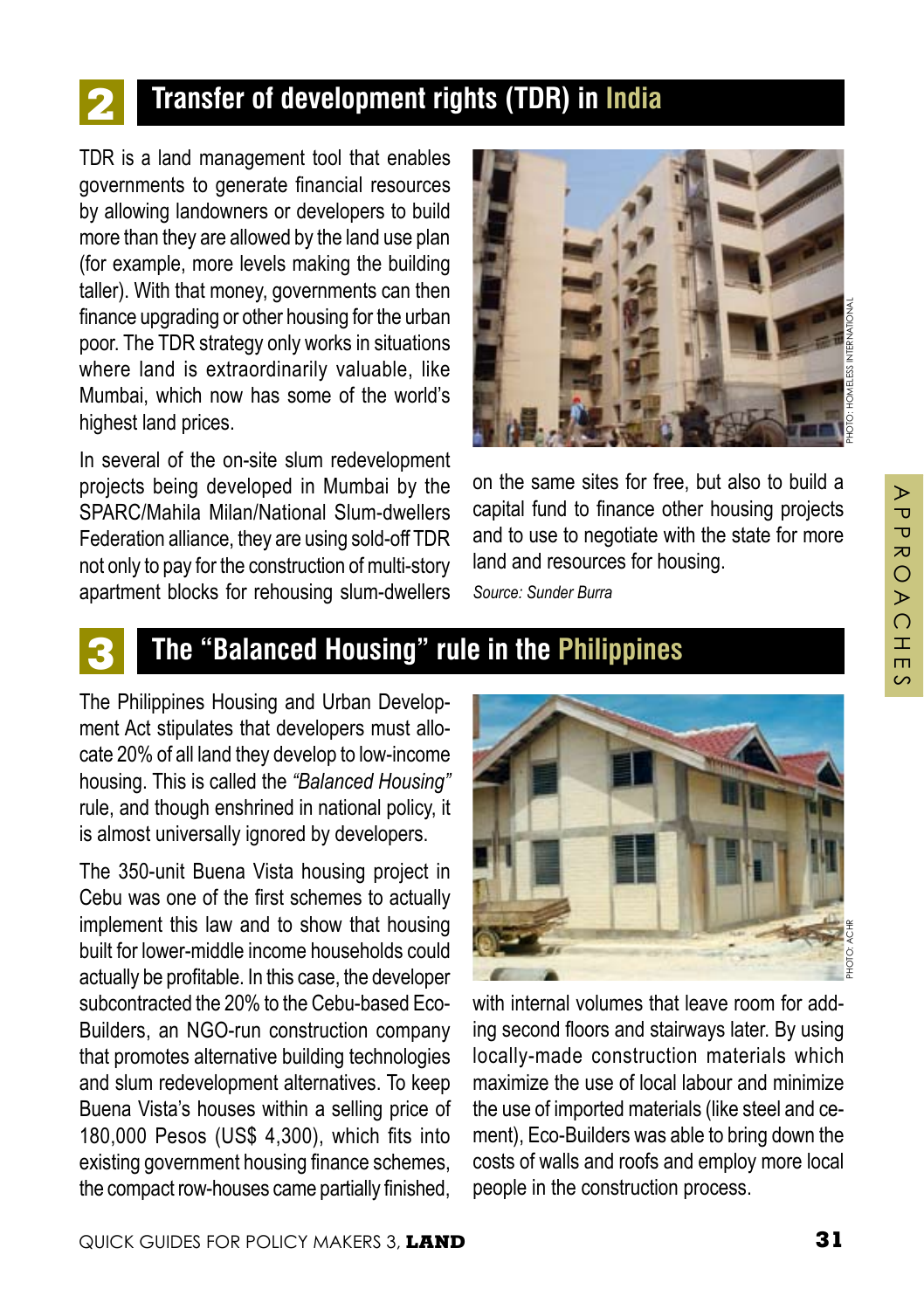

#### Good for the city as a whole:

*Regularizing the tenure of existing informal settlements is a good way to preserve and improve a city's existing stock of affordable housing for the poor. It also increases the supply of affordable housing indirectly by allowing residents to legally construct and rent out rooms on their plots or within their own houses.*

# **Strategy 7: Regularizing existing slums**

Recognizing and granting legal tenure to slumdwellers or residents of informally occupied land is the best way of ensuring the poor's sustained access to land and housing (*See Quick Guide 2 on Low-income Housing)*.

Regularizing informal settlements on **private** land usually involves negotiating with landowners to sell or lease the land (or part of it) to

community members, community cooperatives or some intermediary government organization, which then manages the repayment of individual households for their land plots. Informal settlements on government land are usually regularized by granting long-term lease contracts or user-rights to individual households or community cooperatives — for free, for a nominal fee or sometimes for full cost-recovery.

Regularizing the tenure rights of people living in a city's already-established informal settlements is good for the poor and good for the city as a whole:

- It is the most economical way to preserve investments which people have already put into their housing, and protecting the city's main stock of much-needed affordable housing. **1**
- It unleashes a wave of investment in improving the housing, infrastructure and environments in the settlement, by residents themselves or with help from assisting agencies. **2**
- It entitles people to get basic services at the legal, metred rates, and legal registration of their houses, which is often a key to getting their children enrolled in local schools and accessing voting rights, government hospitals and other social entitlements. **3**
- It gives people and communities a credential to negotiate loans from finance institutions for housing improvements or investments in their small scale businesses and community enterprises. **4**
- It enables governments to extend basic servies and infrastructure to populations they had no funding or legal incentive to serve before, and to collect the proper fees for providing those services. It also allows governments to tax people who had been outside the system. **5**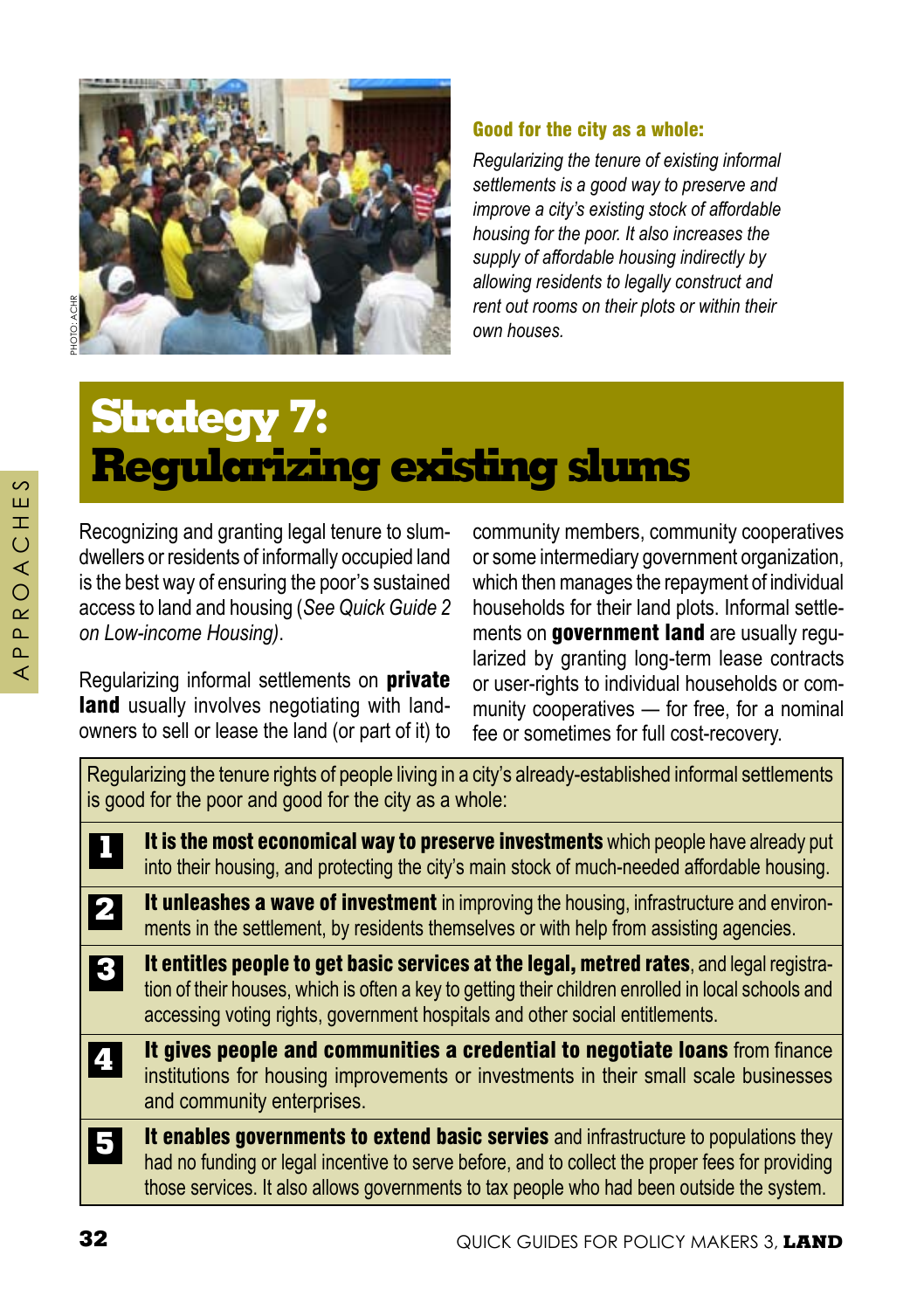## **Regularizing land in Karachi, Pakistan**

One of the major programmes of the government of Pakistan in the field of housing is the regularization and improvement of *katchi abadis* (squatter or informal settlements). The programme has been operative, in some form or the other, since 1973. The Sindh Katchi Abadi Act 1987 envisages the regularization of, and provision of infrastructure to, all squatter settlements on government land which were established before 23 March 1985 and have more than forty houses in them. The process of transferring this land from the government agencies that own it to the programme implementation agencies is in an advanced stage. The mechanics of the programme are:

- Community participation in decisions regarding the nature of upgrading, and lease and development charges;
- **Upgrading of the settlements by providing** services and demolishing those houses, or part of those houses, which obstruct the implementation of the upgrading plan;
- $\blacksquare$  A grant of 99-years lease to the residents and the recovery of land and development charges from the beneficiaries; and

The provision of houses to the people displaced by the upgrading process, or those who built their houses after the cut-off date.

Under this act the Sindh Katchi Abadi Authority (SKAA) was established. Besides regularization and development of informal settlements the functions of the SKAA (authority work under provincial government) also include, under article 5(x): where necessary, low cost housing and resettlement schemes for those who could not be regularized in their existing settlements.

In Karachi 539 *katchi abadis* were identified for regularization and development having a population of 2.67 million and 420,000 housing units.

Out of 539 *katchi abadis* 191 were notified and the others remained under the jurisdiction of Karachi City District Government. As of March 2004 a total of 120,000 ninety-nineyear leases were granted.

*Source: Younus, M., 2004*



#### A policy framework is important:

*The Sindh Katchi Abadi Act facilitates regularizing squatter settlements in Karachi by providing a clear policy framework for incremental improvement of existing settlements by the poor themselves.*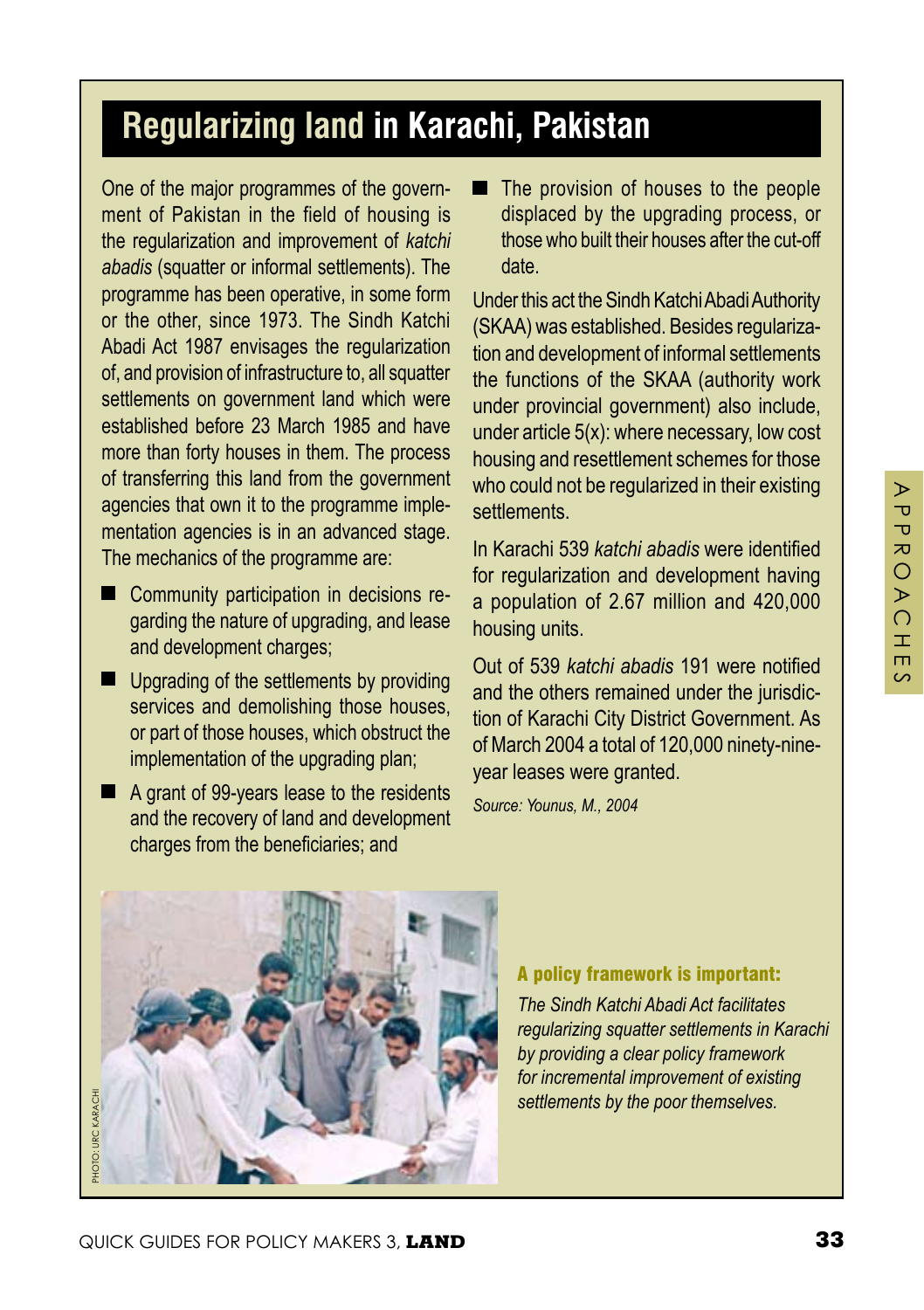

#### Seeing new possibilities:

*Some of Asia's public land-owning agencies are beginning to see now that by giving long-term leases to poor households living on public land, they can help provide housing for a group of people who can transform their vulnerable and dilapidated living conditions into proper decent settlements. And for this, these public landlords have every reason to be proud.* 

A P P R O A C H E S

 $\sim$ й  $\top$  $\circ$ ⋖  $\bigcirc$  $\alpha$  $\sim$  $\mathbf{r}$ ∢

# **Strategy 8: Using public land for housing**

One of the best ways to reduce land costs for low-income housing is to use public land, for which various government land-owning agencies will provide lease contracts or user rights to lowincome communities for their housing. These can be planned and built on that land using a variety of strategies and under a variety of partnerships.

In theory, public land is an asset which belongs to a city's population and which is to be used for the common good of that population. There is an unfortunate trend these days, however, to see publicly-owned land as a marketable commodity rather than as a public good, and to sell it or rent it out to the highest bidder, for shopping malls, parking garages, luxury hotels and golf courses, instead of using it for the public parks, schools, playgrounds, public markets and low-income housing our cities so desperately need.

But in many Asian cities, pockets of public land are being made available here and there to use for making affordable housing, and in most cases, it is easier for the communities living on that land to negotiate affordable lease rates and secure tenure terms than it would be on private land.

When poor communities negotiate with public land owning agencies and are able to build housing projects or upgrade some existing settlements, it is a powerful way of showing public agencies that commercial exploitation is not the only reasonable use for public land assets, but that decent housing for the poor, which allows them to develop themselves and improve their lives in every way, is a reasonable and socially equitable way to use public land resources.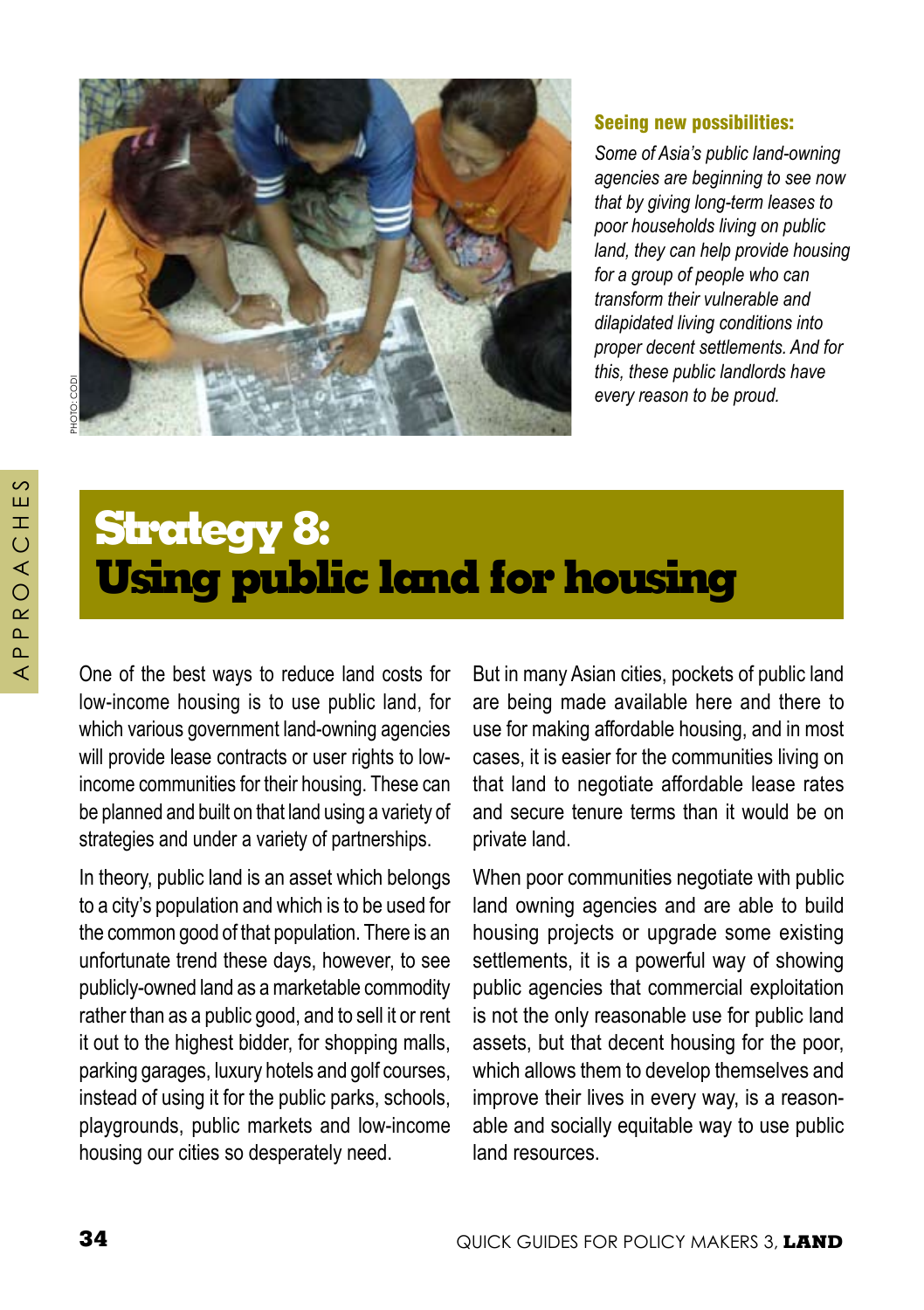## **Using public land for housing in Thailand**

One of the most interesting and wide-scale examples of using public land for low-income housing is happening in Thailand. In the third and fourth year of the Baan Mankong Community Upgrading Programme, there is increasing cooperation with government land-owning departments to help poor communities on public land (both in cases of on-site reconstruction and relocation) to regularize their land rights under long-term land lease contracts to their community cooperatives, as part of their projects to upgrade their houses, infrastructure and living environments.



Through this national upgrading programme, being implemented by the Community Organizations Development Institute (CODI), public land upon which hundreds of informal settlements have been squatting is being transformed into "developed land" which generates a modest rental income, without any of the country's key public land-owning agencies (like the Treasury Department, the Crown Property Bureau, the State Railways of Thailand or the Waterways Banks Department) having to invest a penny.

These public landlords in Thailand, with whom long-term community lease contracts are being

negotiated (mostly for a 30-year renewable term, and with very nominal rental rates), were not always so cooperative or friendly towards the poor. Like many other Asian countries, Thailand has had serious problems of "stiff" public land-owning agencies, reluctant to allow their land to be used for poor people's housing, even though in so many Thai cities, most slums are already on public land. In the past, this attitude made it extremely difficult to negotiate upgrading and secure tenure arrangements on any significant scale.

These public landlords had to be convinced along the way, through long efforts of creative diplomacy and negotiation by the communities, CODI, local governments and NGOs. But two things were necessary for breakthroughs with these public landlords: the upgrading process had to happen on a huge scale (in 250 cities around the country), and communities had to have access to flexible, affordable finance (in the form of infrastructure development subsidies and soft housing loans through CODI) to achieve this scale.

*Source: CODI*

The Baan Mankong Programme is an important example for other Asian governments, to show that using public land assets for poor people's housing is possible. Of the 957 community housing projects implemented as of September 2007 (in 226 Thai cities, and benefiting 52,776 households), over half are on land under various public land-owning agencies.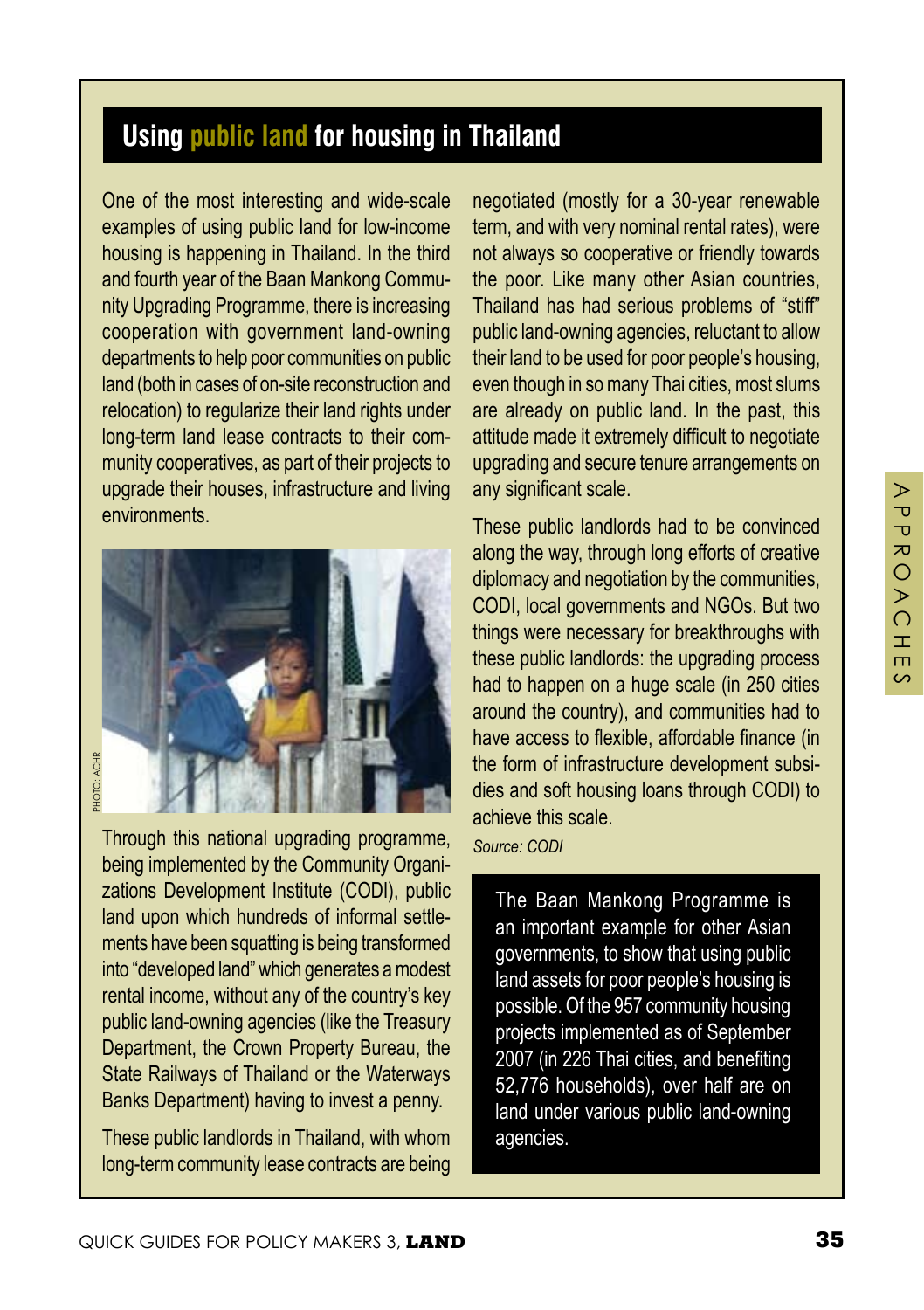# **Land owned by religious groups**

Most people think of governments, companies and wealthy individuals as the biggest owners of land in cities, but religious institutions can also have substantial land holdings, and often much more land than they need, both vacant and occupied. This land represents an important resource for possible projects to house the urban poor.

Throughout Asia, there are thousands of urban poor communities occupying land owned by Buddhist and Hindu temples, mosques, Islamic institutions and Christian churches. In most Asian societies, there is a long tradition of people leaving land to these religious institutions when they die. Through these donations of land, many religious organizations have over the years become extremely land-rich. Traditionally, a lot of this land has been used for religious and social purposes within the local community: allowing elderly, sick, homeless and poor people to occupy and rent these lands very cheaply.

But in recent years, as public land is being used less for public and social purposes and increas-

ingly being developed commercially, even the temples and mosques and churches have begun to behave less like charitable institutions and more like land speculators, realizing the enormous commercial potential of the centrally located urban land assets they own. In many cases, poor communities have been evicted from the religious land they occupy to make way for higher-paying commercial tenants to build shopping centres and up-market housing.

In these ways, the ancient relationship between local religious institutions like temples, mosques and churches and the local people they serve is being seriously undermined.

Even so, many communities are negotiating successfully with those within these religious institutions committed to reviving these older, more social and less commercial traditions and using land owned by religious groups in innovative ways for housing the urban poor — in partnership with municipalities, community organizations, NGOs and private-sector developers.



#### Temple land in Thailand:

*There are hundreds of poor communities in Thai cities which occupy land belonging to Buddhist temples. Some have faced eviction in recent years, but many others, like the one at Wat Po Tee Wararam in the city of Udon Thani, have successfully negotiated long-term, secure lease contracts with their temple landlords and are upgrading their housing and living conditions, with support from their municipal governments and funding assistance from the Baan Mankong Upgrading Programme.*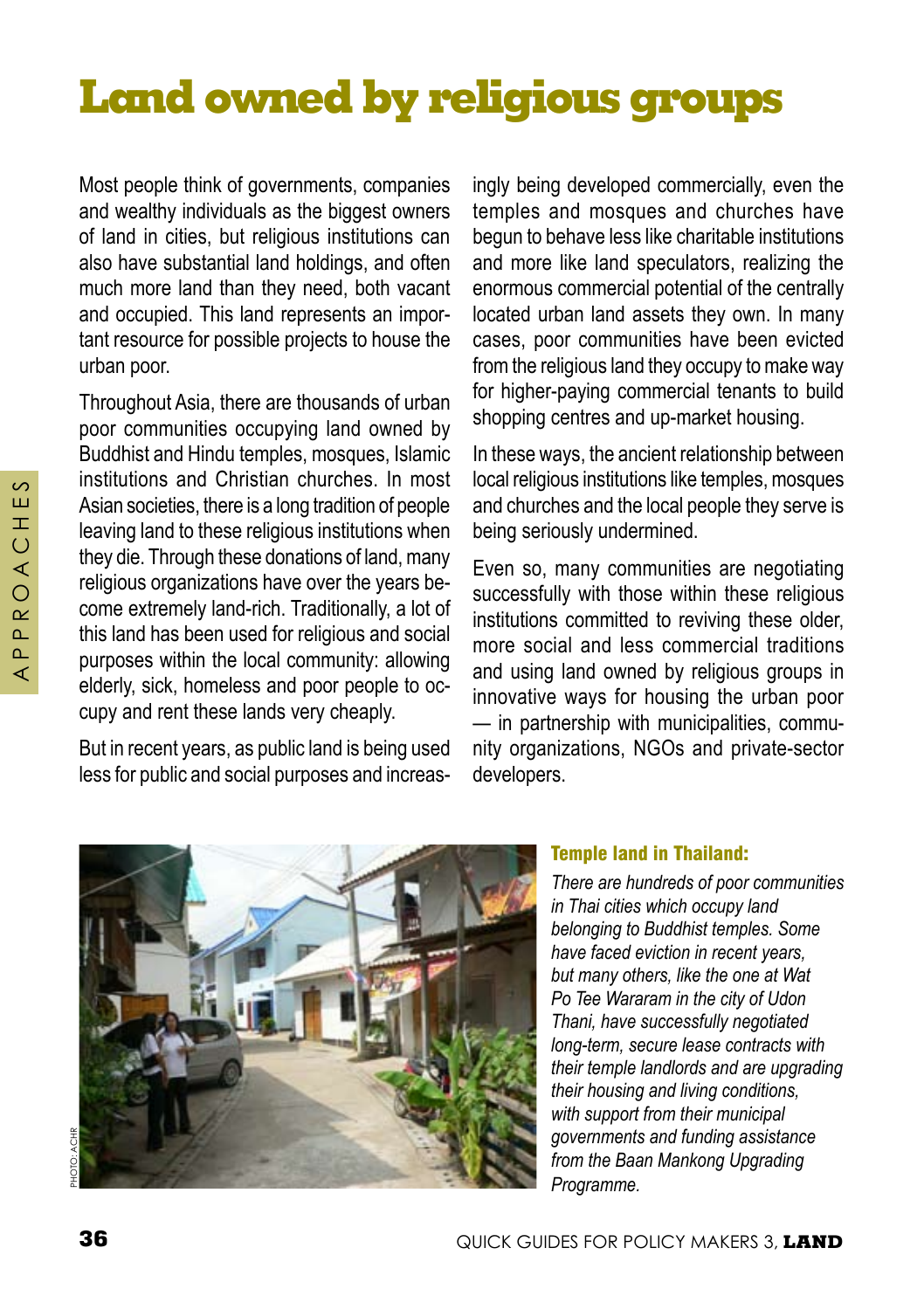# **Strategy 9: Learning from informal land developers**

One of the reasons why the poor find informal land markets so much easier to access is that their systems of delivering land are fast, simple and easy for everyone to understand. Everyone knows the risks involved in informal land occupation, but everyone also knows the rules for how to get it.

Due to lack of efficient options, the poor often have no choice but to resort to these informal markets. Formal sector land and housing projects organized by governments are invariably poor at delivery. The centralized systems which plan and implement these projects create their own bureaucracies, involve too many steps, too many

fees and procedures, take too much time, are too prone to corruption and too costly for most potential recipients. But most importantly, when these systems don't reach their target group, they end up supplying subsidized land and housing to groups who are not so poor at all.

It's no wonder that many poor households have little faith in these top-down solutions, and don't even bother applying for the land and housing schemes governments put up. It doesn't have to be like this. There are many examples of governments providing public land for housing in ways that are transparent, simple, fast and effective in reaching the target group. The secret is partnership.

#### **Borrowing informal strategies to deliver land cheaply and simply in Hyderabad, Paki**stan

In 1987, the Hyderabad Development Authority (HDA) launched an experiment in providing cheap, legal land rights to the poor, which took its inspiration from the highly effective systems by which informal land grabbers get land and housing to the poor. HDA's *Incremental Development Scheme* showed that development authorities can successfully assume the role of "informal sector" to provide shelter to the urban poor at affordable prices. How did they do it?

- Officials go to the people and set up reception camps on available land. All allotment is done on the spot, with the help of community members.
- Application, leasing and allotment steps are reduced to a minimum, to keep procedures simple.
- Allottees must start building houses as soon as taking possession, to keep out speculators.
- Only the layout of plots is fixed. All the house building is left to people.
- Initially only water is provided. Self-planned, self-financed infrastructure comes later, in which the people do it themselves, in Orangi Pilot Project-style

*Source: Aliani and Yap, 1990*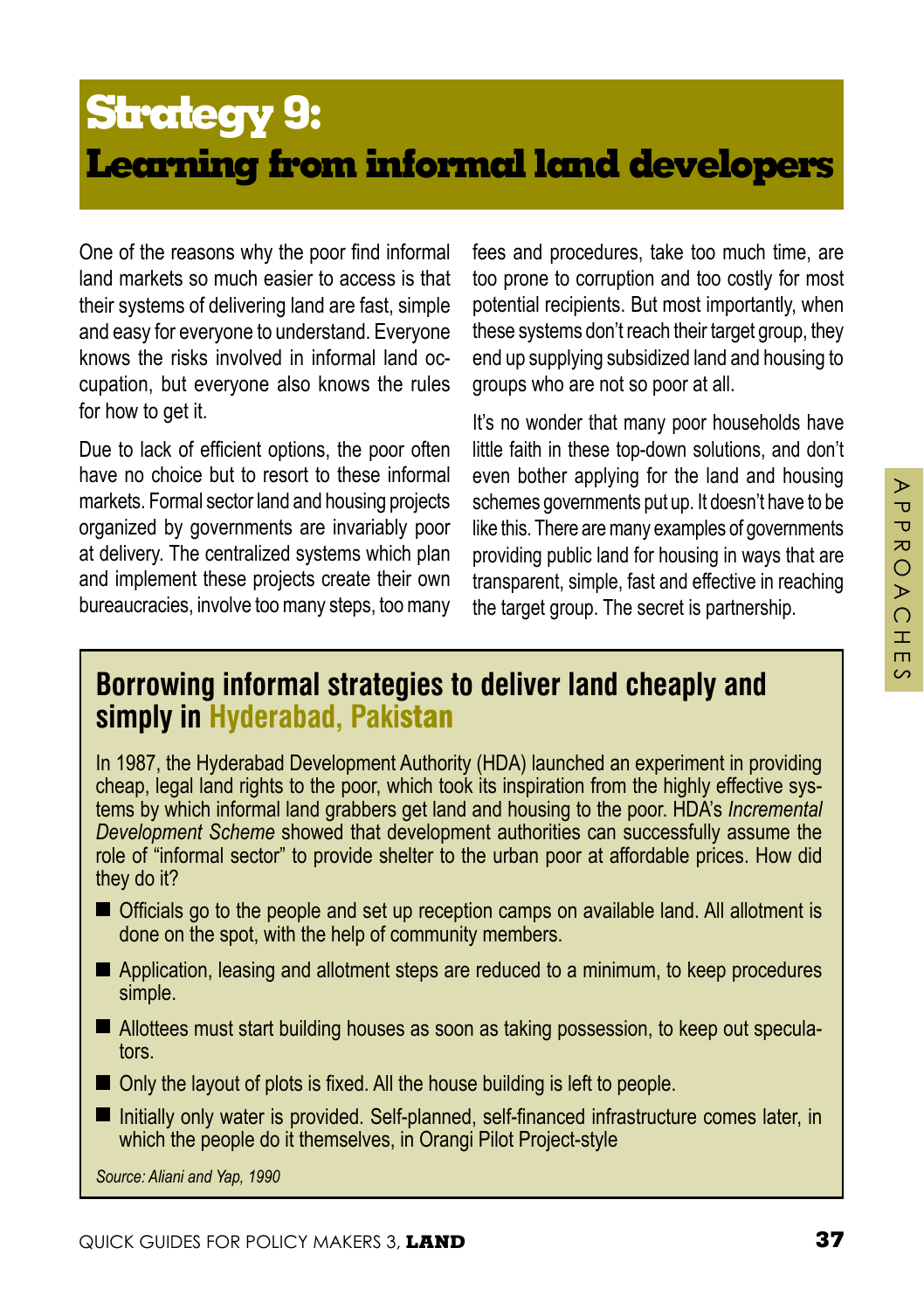# **Strategy 10: Supporting community initiatives**

Given the high cost of land and the powerful market forces which make it hard for developers and governments to build housing that is affordable to the poor, it's no surprise that most of the poor in Asian cities are left to provide their own housing — in informal settlements, on informal land, using informal building systems and financed by informal earnings and informal loans.

One of the best ways to enhance the supply of affordable land and housing in Asian cities is to find ways to support the poor themselves. While the housing they produce may not be ideal, the informal systems they have developed to produce and deliver it are still the most effective, large-scale and far-reaching housing delivery systems we have in Asian cities. These systems — often incremental — are tailor-made to the harsh realities of the poor's lives and conditions, and the even harsher economic realities and land markets of the cities they live in.

Poor communities can be much more resourceful than governments or developers when it comes to finding land for housing. When well-organized communities have access to cheap, flexible loans they can search for and negotiate to buy suitable land on their own.

There are many ways governments, NGOs and support institutions can support what poor communities and their networks and federations are already doing from the bottom-up. In places where more progressive government agencies and support institutions have been able to look, listen and learn from the poor, they have been able to find creative ways to support and add value to what poor people are already doing to house themselves, instead of undermining those efforts. Some strategies developed in partnership with poor communities have produced some of Asia's most exciting new breakthroughs in land and housing for the poor.



## **Bottom-up land solutions in the Philippines**

The Kabalaka Homeowners Association is a local network of community-based organizations (CBOs) in Iloilo, the Philippines, which have mobilised 1,000 very poor squatter households against insecure tenure and difficult housing conditions. Since 1997, they have collectively saved 2.5 million pesos (about UD\$ 50,000) to buy 4.4 hectares of land close to their original settlement. The groups found the land themselves and researched who was the owner, zoning and rights-of-way before purchasing. The CBOs also won support from the National Housing Authority to develop 3 new sites under their Land Tenure Assistance Programme. Once the land purchase is completed, the NHA will develop the land according to the layout agreed upon by the community. The people will then start building their own houses.

*Source: Vincentian Missionaries Social Development Foundation*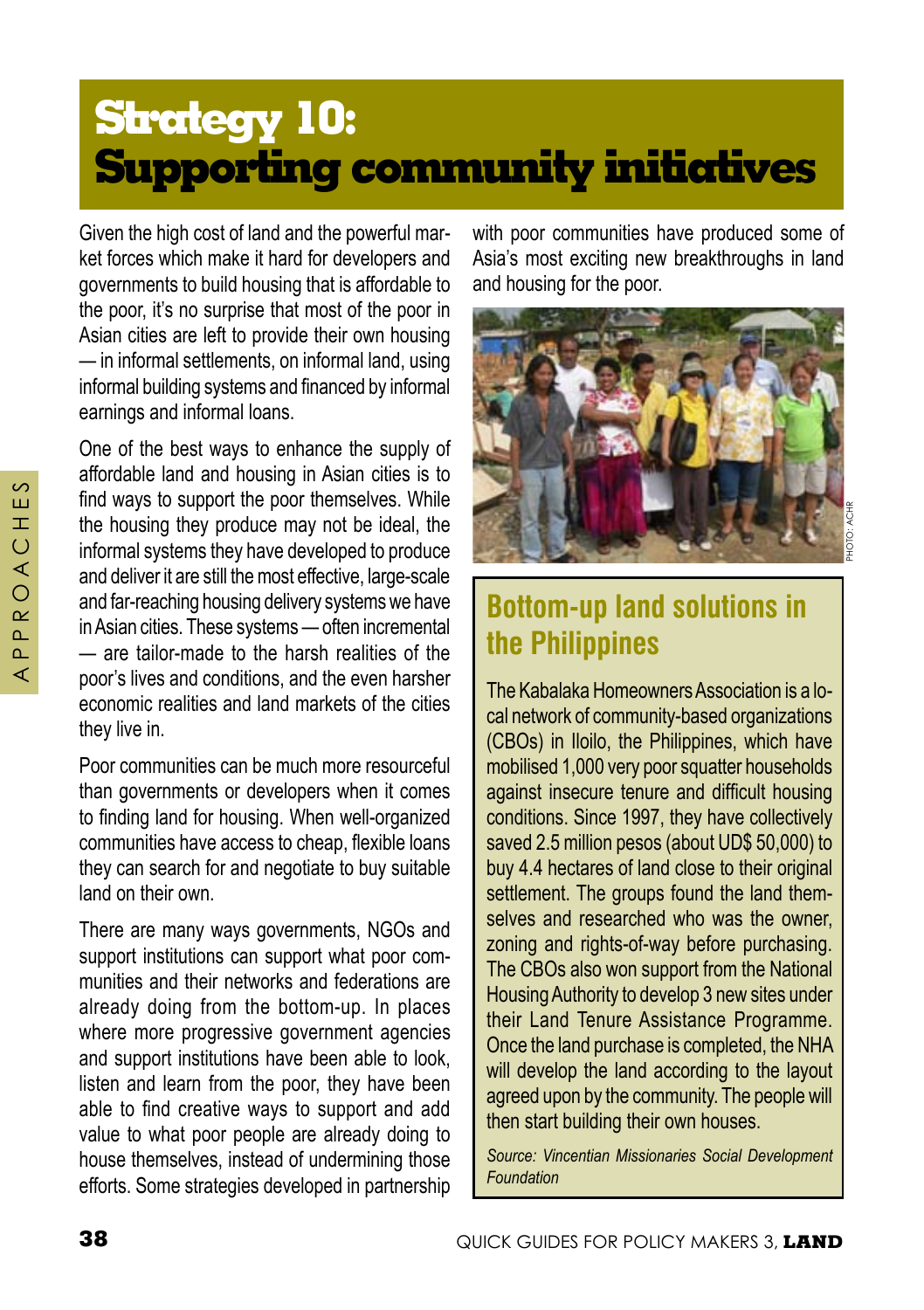$\triangleright$ 



#### Land on people's terms:

*The negotiation for land by poor communities themselves is a new, highly decentralized and informal kind of urban land reform for poor people's housing. In this type of land reform, people work it out, they empower themselves and they believe they can do it because they see their peers doing it. In these ways, communities are changing the game to be on their own terms.* 

## **Poor communities finding land in Thailand**

Under the Thai Government's Baan Mankong community upgrading programme, being implemented by the Community Organizations Development Institute (CODI), it is the responsibility of each community to negotiate themselves for secure land, by either buying or renting the land they occupy now, or else buying or renting alternative land they find elsewhere, and then developing their housing and community plans on that land. If they need it, the programme offers them access to flexible finance to buy that land.

As a result, a great deal of land searching is going on in 250 cities around the country and hundreds of communities are in the middle of land lease and purchase negotiations with a variety of public, private and religious landowners. Even in cities where local authorities have long insisted there is no room for the poor, communities are finding pieces of land to buy cheaply or lease.

Because people don't have a lot of money, and because the Baan Mankong programme sets low ceilings on how much communities

can borrow for land and housing, people need to be very, very creative. But once they come together as a community and as networks of communities within cities, the possibilities for finding alternative land multiply fast and the resourcefulness and energy starts pouring out.

Some staff in CODI have described this process as being like a large army of ants being let loose across the country. These thousands of ants are busy scanning their local territory, searching for available land and coming up with interesting pieces of vacant private and public land that have been "hiding" in the cracks of some 250 towns and cities — land that no government agency or NGO or researcher might ever have found or thought of as possible.

As the poor communities are very well connected in different cities and provinces, there is a good source of ideas and knowledge about land which is constantly being shared and transferred, and this means possibilities increase exponentially.

*Source: www.codi.or.th*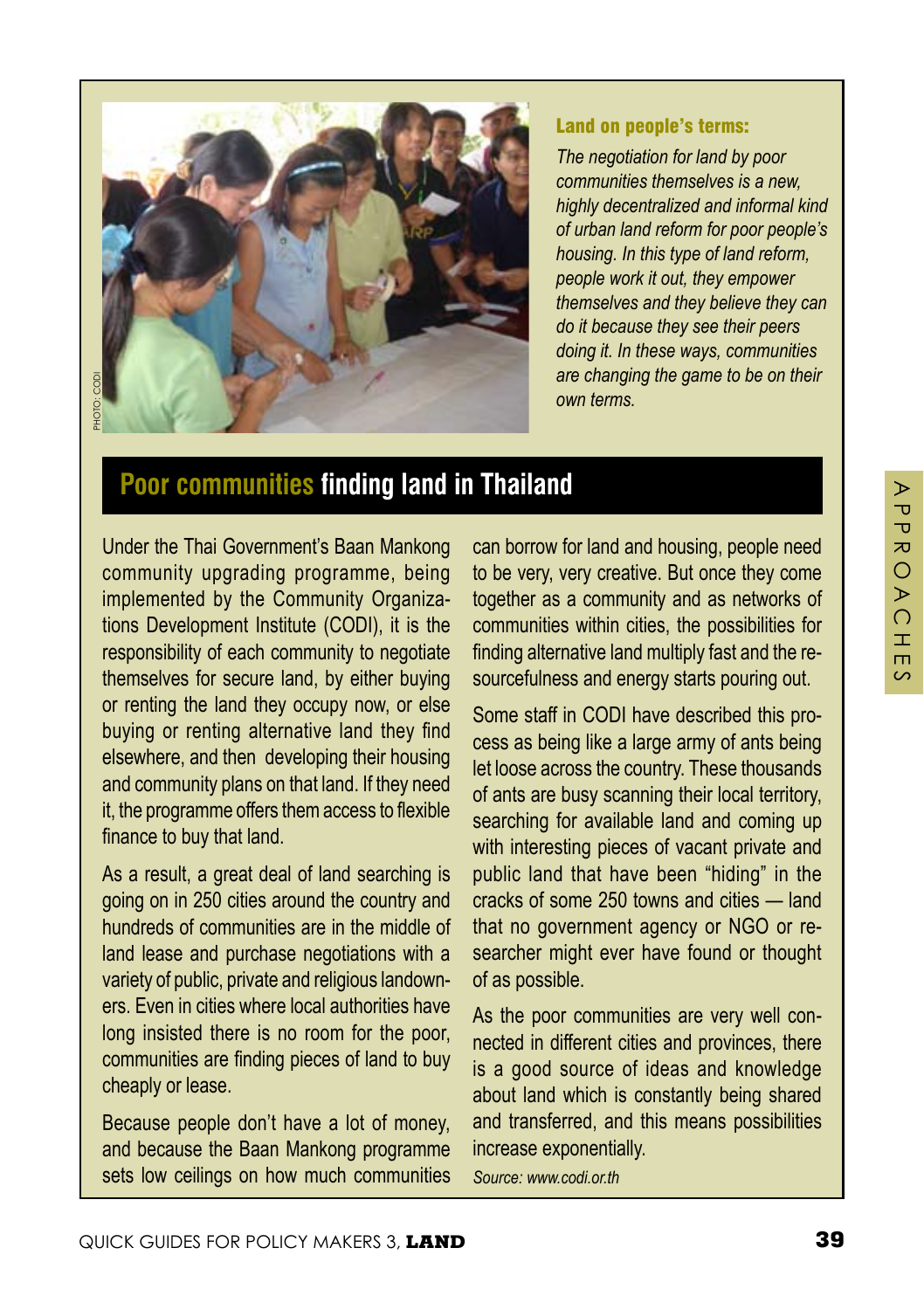# **Benefits and limitations of different tenure policies**

Before making any policy decisions about land tenure, it is important for governments to review the existing land situation in their cities, as well as resources and institutional capacity, and to understand the implications of various tenure policy options. A good way to do this is to bring together all the key stakeholders involved in land and housing, and facilitate a discussion about the range of land tenure categories in the city and the types of land rights available to people occupying land. It will be easy to discuss formal tenure categories, but more difficult assessing the unauthorized or non-formal

land tenure systems in the city. Levels of tenure security may vary widely and legal rights may not match with how households perceive their own tenure rights. So it may be best to identify the different tenure categories directly with informal community members, landowners and informal land developers. This will make it easier to get a better understanding of the real situation and to make better policy decisions. When doing the assessment, it is also important to clearly differentiate between those who claim to own property and those who are renting, as policies will affect them differently.

## **Evicting unauthorized settlers**

- **Benefits :** Releases land for other uses.
- **Limitations :** Forced evictions are human rights violations and are counterproductive. They disrupt and impoverish poor communities already living in difficult situations, reduce the stock of affordable housing and only move the problem to a new location. *(See Quick Guide 4 on Eviction)*

## **Intermediate tenure options**

- **Benefits:** Intermediate tenure might include temporary occupation licenses, private land leases, land rights certificates or home owner association registration. Increases security. Encourages residents to invest in improving their houses and neighbourhoods. Minimizes land and housing market distortions. Discourages further unauthorized development. Reduces administrative burdens. Increases social cohesion and community solidarity. Reduces need for poor residents to sell to higher-income groups. Facilitates access to housing for future low-income groups.
- **Limitations:** Can take a long time to introduce through legal reforms. Difficult to replicate if implemented outside mainstream legal framework and may even require adiustment in the legal or regulatory framework. Requires a lot of capacity building within communities and local administrations to implement. Not widely accepted by finance institutions as collateral for loans.

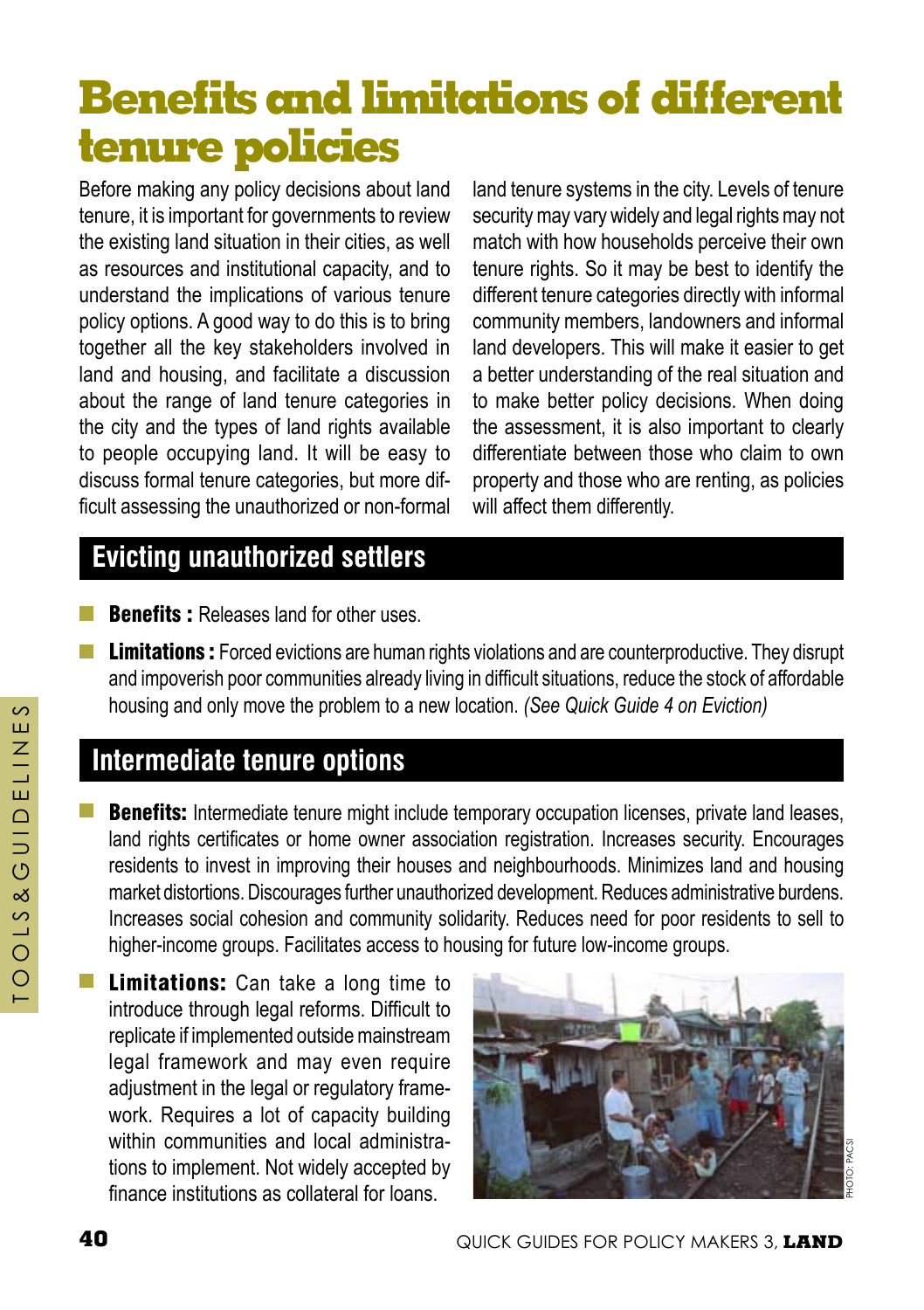## **Providing individual titles**

**Benefits:** Provides a high degree of security. Encourages residents to invest in improving their homes and neighbourhoods. Gives poor households an important asset which may increase their access to credit. May increase government revenues from increased property taxes.

**Limitations:** Places a large and expensive burden on agencies to prepare titles, which is not easily done at large scale. Open to abuse and nepotism. Does not always increase access to credit through formal banks. May actually encourage unauthorized development by groups hoping to obtain titles. May expose poor residents to unaffordable taxes and service charges. May result in higher rents, eviction of tenants, or "quiet evictions" where poor households have no option but to sell off their titles and move to new informal settlements.

#### **Collective ownership**

- **Benefits:** Collective ownership could be via cooperatives, housing associations, housing companies or condominiums. Provides a high degree of security. Gives poor households an important asset which may increase their access to credit. Encourages residents to invest in improving their houses and neighbourhoods. May increase revenues from property taxes. Minimizes land and housing market distortions. Discourages further unauthorized development. Reduces administrative burdens. Increases social cohesion and community solidarity. Allows the community to share any windfall profits that a household may get from selling their house.
- **Limitations:** Can't be done under existing laws in many countries. Restricts individual property rights because it introduces the principle of co-ownership and gives buying rights first to the cooperative. Requires high levels of community organization and management capacity and can be very time-intensive.

#### **Increasing occupancy rights**

- **Benefits:** Increases de facto security. Entails very few administrative costs since it only requires an announcement. Reduces temptation for poor residents to sell their houses to higher-income groups. Facilitates access to housing for future low-income groups.
- **Limitations:** If individually held, will most likely create "gray area" property markets. Not widely accepted by finance institutions as collateral for loans.

#### **Integrating tenure and infrastructure policies**

- $\mathcal{L}^{\text{max}}$ **Benefits:** "Strategic urban development plans" can create diverse and dynamic urban societies in which the poor can play a full part. Improves the level of security and quality of life for low-income groups. Minimizes the need for subsidies.
- **Limitations:** Requires an administrative structure open to active participation. Can be time-intensive. Requires effective coordination between relevant agencies and between these agencies and other stakeholders.

*Adapted from UN-HABITAT, 2008*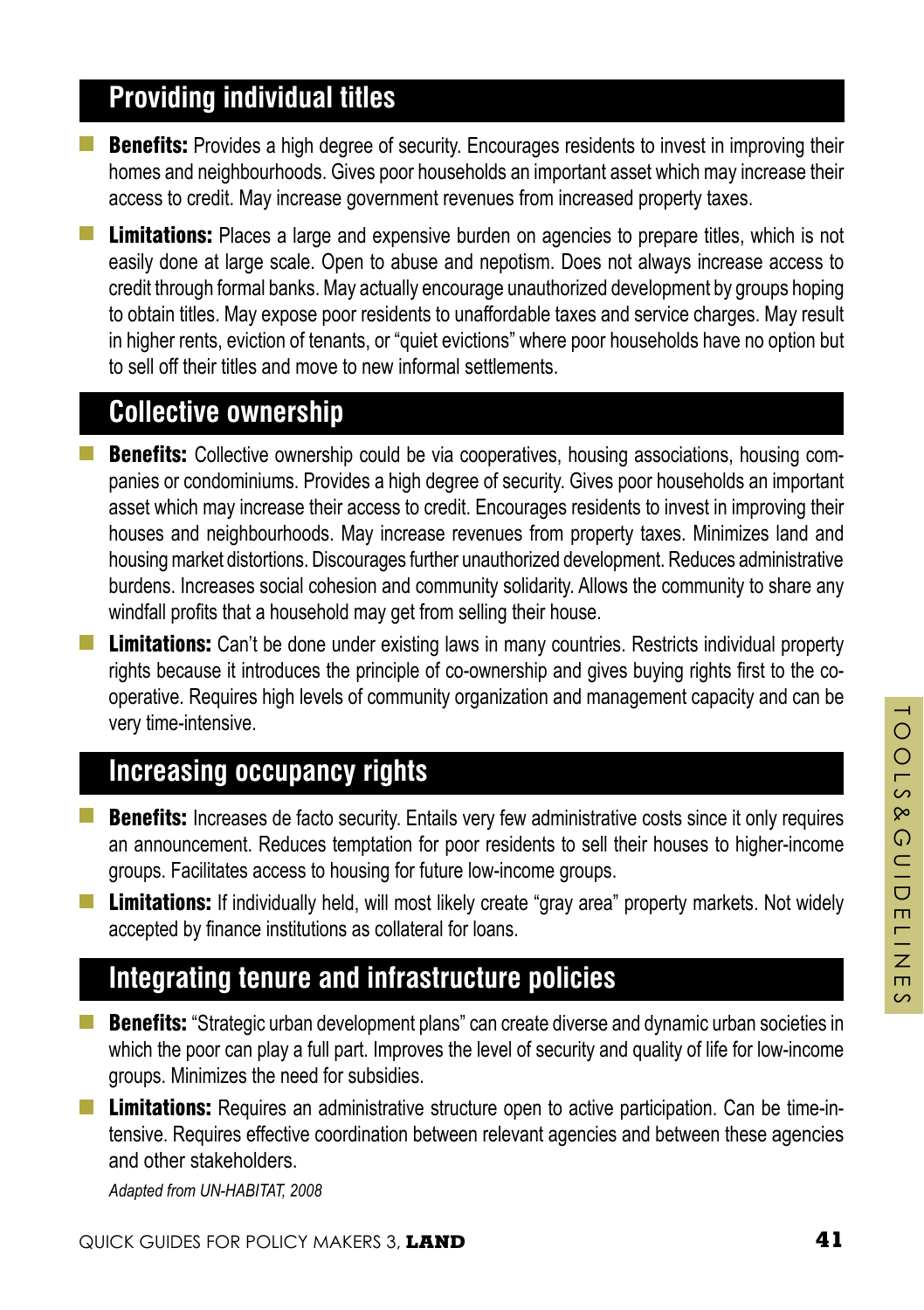# **7 policy measures that can help make land more available to the poor**

## **Provide basic short-term security for all households in existing slums.**

**1**

Some kind of provisional tenure can be granted to existing slums and informal settlements in a city through policy changes or through proclamations by the relevant housing or land department or by a minister. This kind of proclamation is often enough to reduce at least some tenure uncertainty for poor households, while other options are explored.

#### **Determine whether all informal settlements in a city can stay or not.**



Identify all the slums and informal settlements in a city and work with the communities to determine if their settlements are vulnerable to environmental hazards (such as floods or land slides) or required for legitimate public purposes. For this assessment to be legitimate, it should be carried out openly and with the involvement of all the stakeholders — particularly the poor communities.

#### **Offer residents in settlements that can't stay priority for relocation.**



Once a list has been drawn up of settlements which absolutely cannot stay in the same place, the residents in those settlements should be offered priority for relocation to sites that offer close access to existing job opportunities and social support structures. Temporary occupation licenses or permits can be provided to these residents for a limited time, as long as it takes to agree with the local community on a suitable relocation site.

## **Grant all other slums and informal settlements secure tenure.**



The settlements which are not in the way of public infrastructure projects and not in danger zones should be granted increased tenure rights. Wherever possible, the forms of tenure should be based on tenure options already known to and understood by the communities. It is important that the tenure arrangement allows communities to legally receive services and environmental improvements. The tenure terms should also provide residents with security, but without stimulating rapid increases in land prices which would push out the very poor households who are the beneficiaries of the newly secure tenure. For slums settlements on privately owned land, tenure options include land sharing, long-term cooperative leases or a negotiated sale of the land to the community cooperative.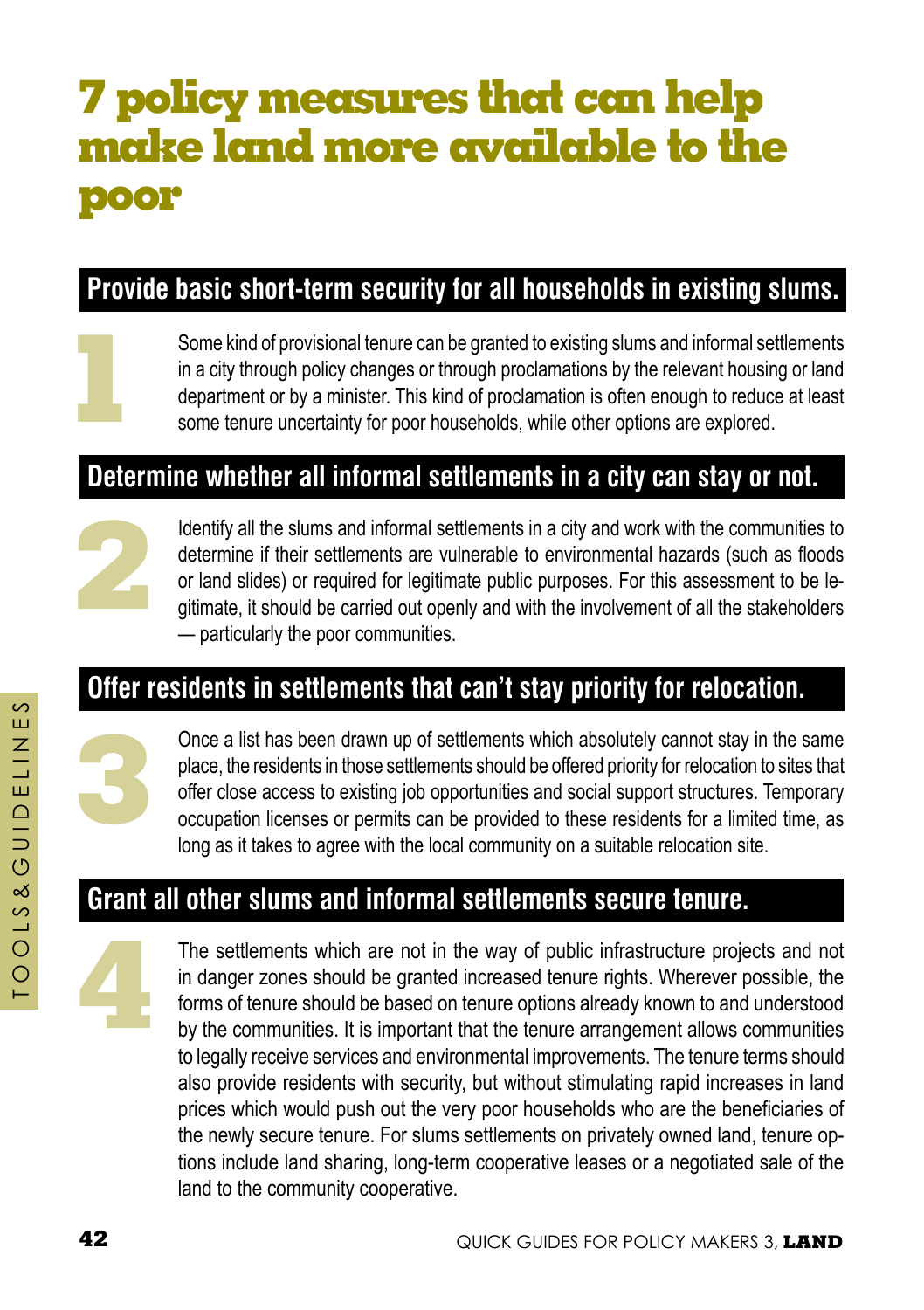## **Revise rules and procedures to increase the supply of land and housing.**



One good way to make more land available to the poor is to revise planning regulations, building standards and administrative procedures to reduce entry costs, ease restrictions and accelerate the supply of new legal housing and developed land in a city. Options include reducing the required proportions of land to be allocated to roads and open space, relaxing restrictions on minimum plot sizes, plot use and development, and simplifying administrative procedures. *(See Quick Guide 2 on Low-income Housing)*

#### **Introduce and collect taxes on all developed and undeveloped land.**



Charging taxes on all land — especially on land left idle — is one of the most important fiscal tools a city government can use to discourage land speculation and to ensure a steady supply of much-needed land for housing all sectors of society. A steady supply of land in a city has the effect of keeping overall land prices down, which in turn makes it easier for greater numbers of the urban poor to access affordable land and housing.

#### **Allow incremental development of buildings and services.**



One way to make land and housing more affordable and more flexible is to allow it to be developed in phases, starting with basic land plots and infrastructure that can be improved over time. As long as the minimal infrastructure installed initially is sufficient to ensure people's health, safety and well-being, other services can be improved upon or expanded gradually. This incremental approach is especially useful in sites-and-services schemes targeting vulnerable migrants new to the city.

*Adapted from UN-HABITAT, 2008*

## **Creating a supportive environment**

Both existing and new settlements will need to be developed in ways which increase access to jobs, services and community facilities, at prices poor households can afford. It is important to adapt a number of related policy measures to support the policy options described above, including: decentralizing resources and responsibilities to the lowest administrative level, strengthening community participation, encouraging mixed land use development, encouraging financial institutions to provide credit without requiring titles as collateral, strengthening the capacity in land administration and land record agencies and im-*Source: UN-HABITAT, 2008*

proving transportation links between residential, commercial and industrial areas.

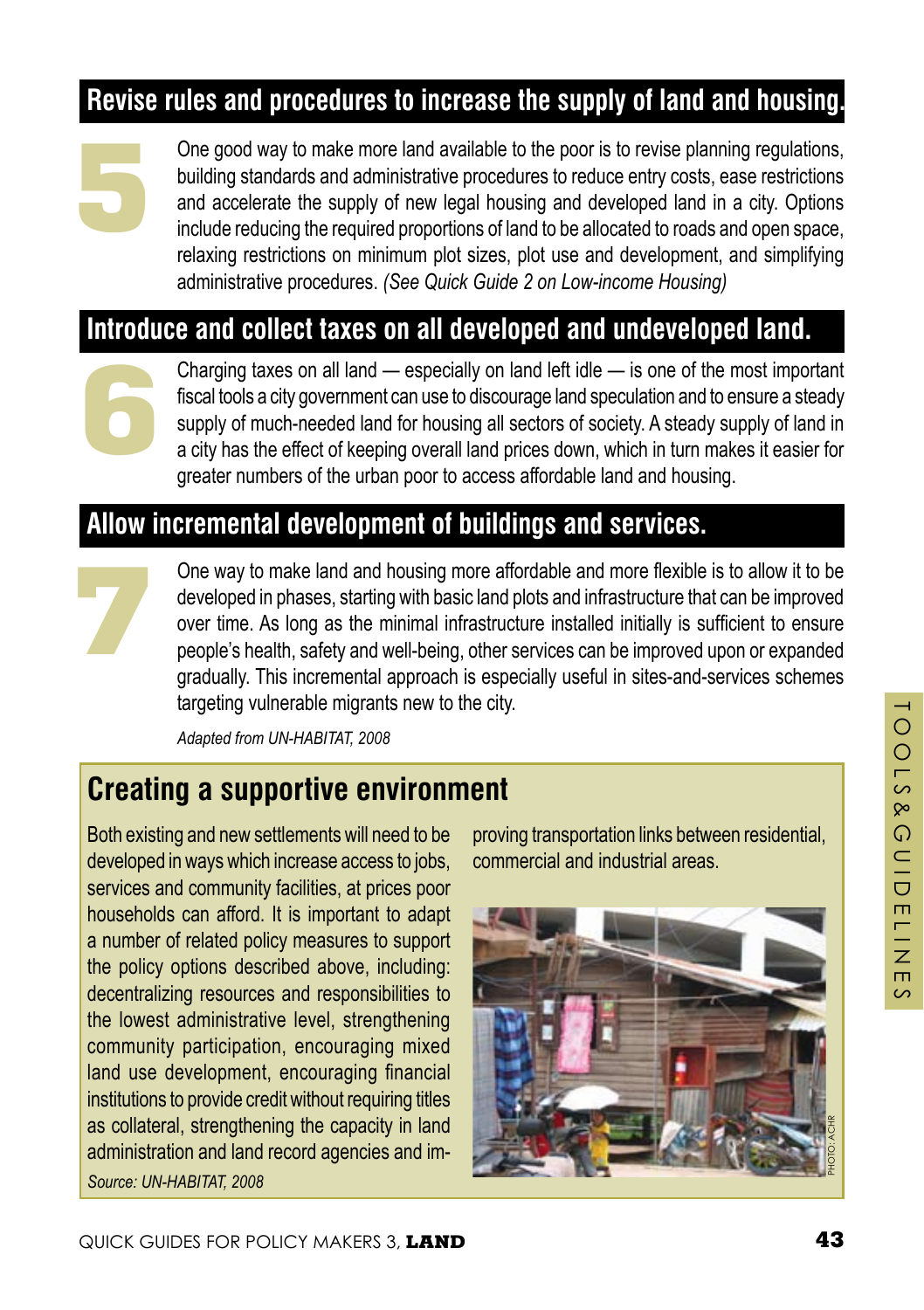# **References**

#### PUBLICATIONS

Aliani, A.H and Yap, K.S, 1990, *The Incremental Development Sceheme in Hyderabad: An innovative approach to Low-income housing*, CITIES, May 1990.

Asian Coalition for Housing Rights, 2005, *Understanding Asian Cities: A synthesis of the findings from eight case study cities*, Bangkok.

Angel, Shlomo, Archer, Raymond W., Tanphiphat, Sidhijai & Wegelin, Emiel A. (eds.), 1983, *Land for Housing the Poor*, Select Books, Singapore.

Ansari, J. H., Von Einsiedel, N., 1998, *Urban Land Management: Improving Policies and Practices in Developing Countries of Asia*, Oxford & IBH Publishing Company.

Anzorena, Eduardo Jorge S.J., 1996 (2nd edition), *Housing the poor: The Asian Experience*, Pagtambayayong Foundation, Cebu, Philippines.

Anzorena, Eduardo Jorge S.J. & Fernandez, Francisco L., 2004, *Housing the Poor in the New Millennium*, Pagtambayayong Foundation, Cebu, Philippines.

Bombay First, 2003, *The City: Land use and Housing in Mumbai*, Volume 1, Series 4.

Burra, S. *Towards a pro-poor framework for slum upgrading in Mumbai, India*, Environment & Urbanization, Vol 17. No 1, IIED, April 2005.

Community Organization Development Institute (CODI), 2008, 50 *Community Upgrading Projects*, Bangkok.

D'Cruz, Celine & Satterthwaite, David, 2005, *Building homes, changing official approaches: The work of urban poor organizations and their federations and their contributions to meeting the Millennium Development Goals in urban areas,* IIED Poverty Reduction in Urban Areas Series, Working Paper No. 16, 2005.

DFID, 2001, *Meeting the Challenge of Poverty in Urban areas*, DFID, April 2001.

Durrand-Lasserve, Alain, 2005, *Dealing with Market Eviction processes in the Context of Developing Cities,* Paper presented at the Third World Bank Urban Research Symposium on Land Development, Poverty Reduction Urban Policy, Brasilia, 2005.

FAO and UN-HABITAT, *Towards good land governance*, FAO Land Tenure Policy Series, Rome and Nairobi 2008, forthcoming.

Farvacque, C. & McAuslan, P., May 1992/June 1995, *Reforming Urban Land Policies and Institutions in Developing Countries*, Urban Management Programme Publication, World Bank.

Hardoy, Jorge E., Cairncross, Sandy & Satterthwaite, David (ed.), 1990, *The Poor Die Young: Housing and Health in Third World Cities*, Earthscan Publications, London.

IIED, 2003, *Rural-Urban Transformations*, A special issue of *Environment and Urbanization*, the Journal of the International Institute for Environment and Development (IIED) in London, UK. Vol. 15, No. 1, April 2003.

Kunnay, Chris, 2005, *Land Administration in the Asian Region — Challenges and Opportunities*, Paper presented at the Expert Group Meeting on Secure Land Tenure: 'New Legal Frameworks and Tools in Asia & Pacific', Bangkok, 2005.

Payne, Geoffrey & Tehrani Evelyn, 2005, *Between a rock and a hard place: Negotiating space for the poor in expanding cities*, Paper presented at the Expert Group Meeting on Secure Land Tenure: New Legal Frameworks and Tools in Asia & Pacific, Bangkok, 2005.

Payne, Geoffrey (ed.), 2002, *Land, Rights and Innovation,* ITDG Publishing, London.

UNESCAP, 1996, *Living in Asian Cities: The impending crisis, causes, consequences and alternatives for the future*, Report of the Second Asia-Pacific Urban Forum, United Nations, New York.